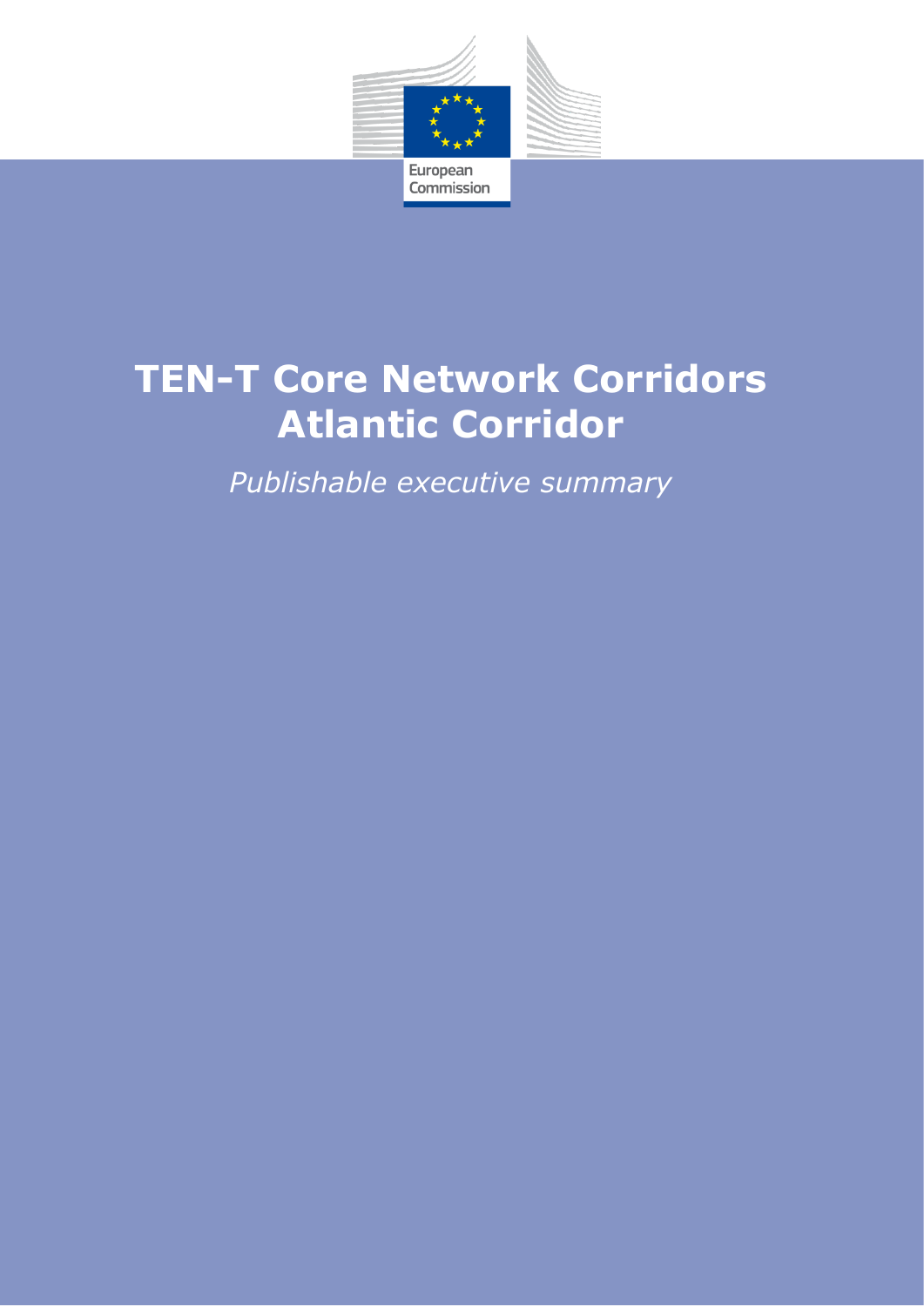

#### **Report title:**

STUDIES ON THE TEN-T CORE NETWORK CORRIDORS AND SUPPORT OF THE EUROPEAN COORDINATORS

Lot 7, Atlantic Corridor Publishable executive summary

#### **Reference:**

DG-MOVE Reference: MOVE/B1/2014-710

**Date:** December 2017

#### **Disclaimer**

The information and views set out in this report are those of the author(s) and do not necessarily reflect the official opinion of the Commission. The Commission does not guarantee the accuracy of the data included in this study. Neither the Commission nor any person acting on the Commission's behalf may be held responsible for the use which may be made of the information contained therein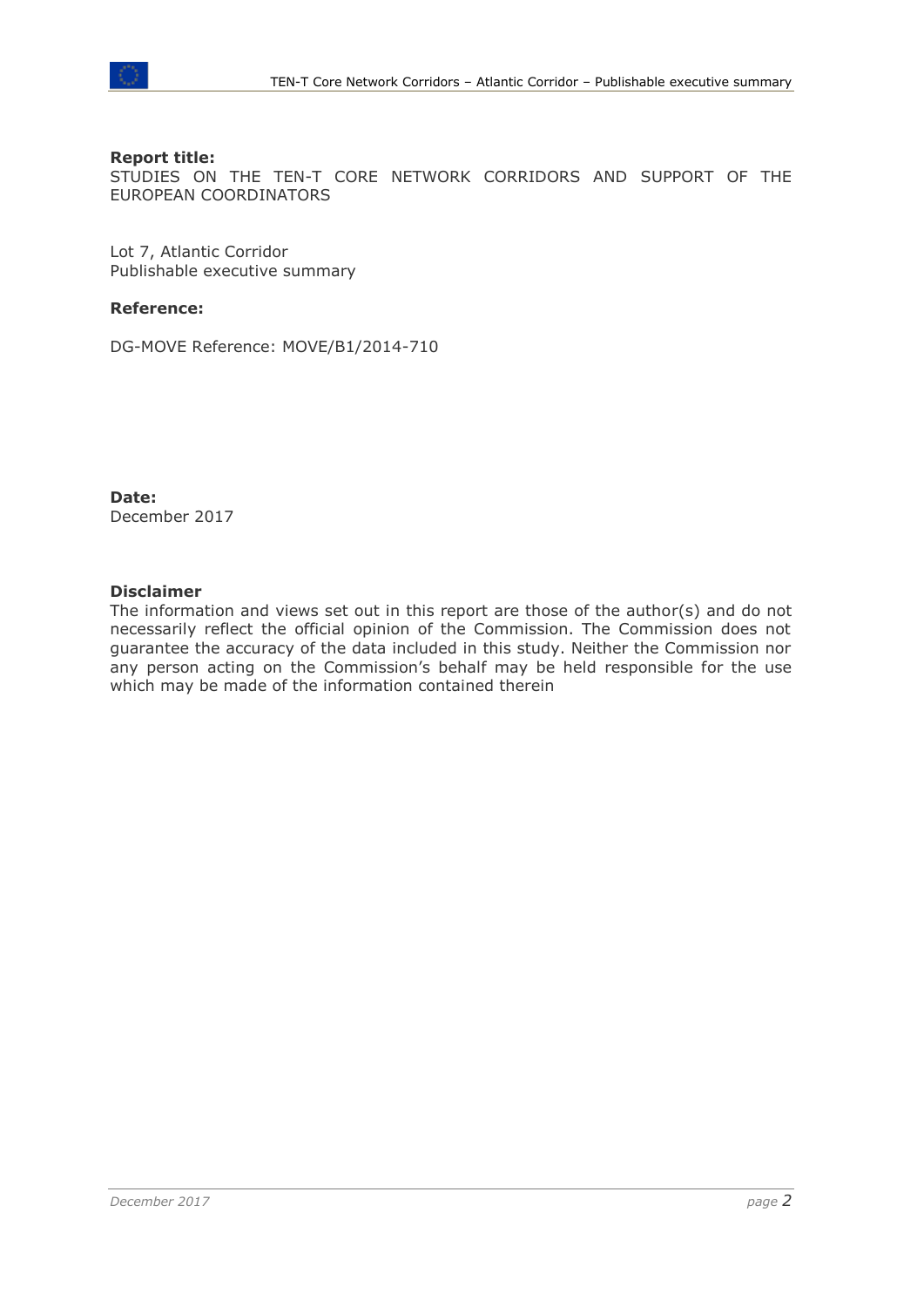## <span id="page-2-0"></span>**Table of Contents**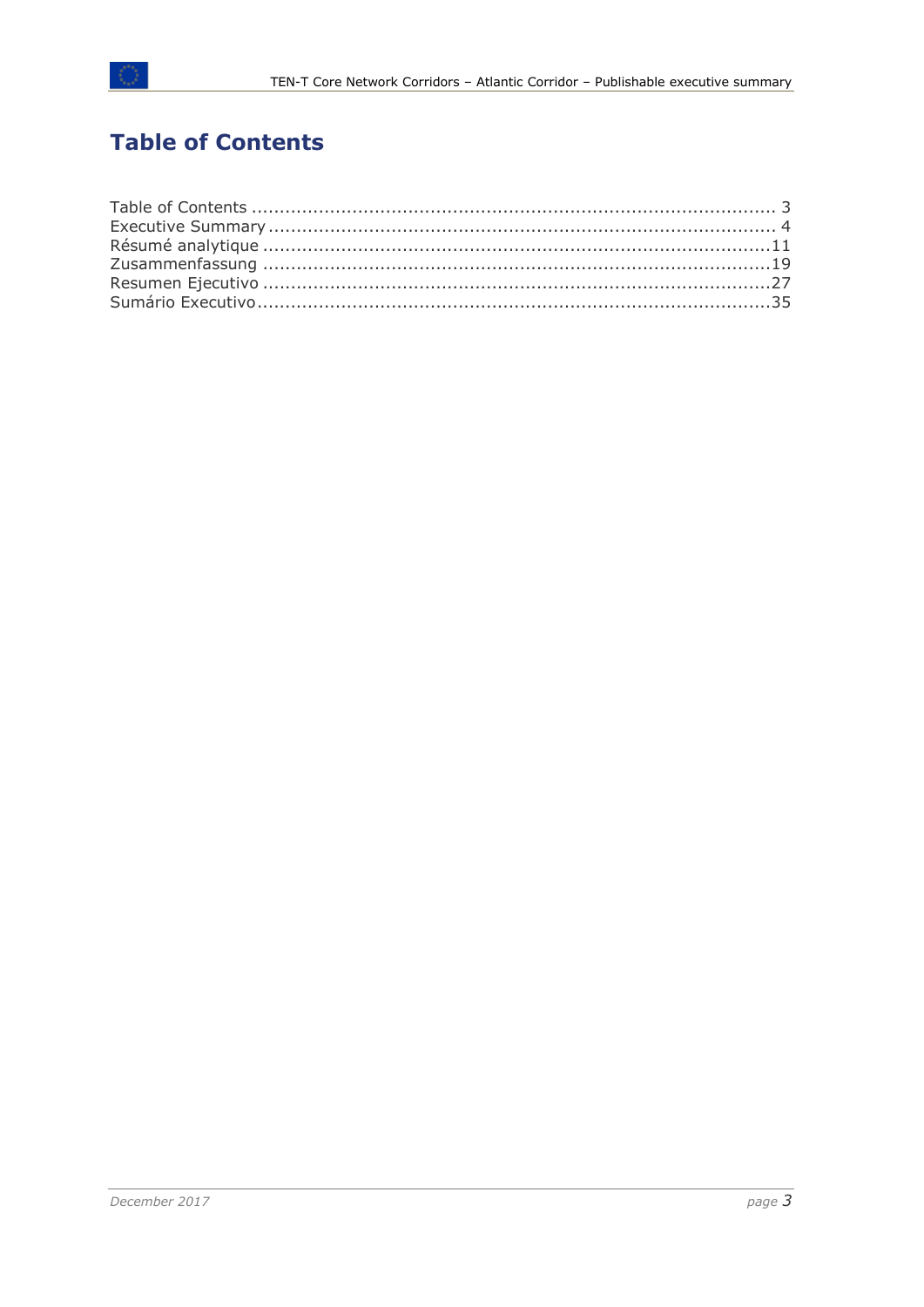#### <span id="page-3-0"></span>**Executive Summary**

As established in EU Regulations 1315/2013 and 1316/2013, the Atlantic corridor connects Europe's South-Western regions towards the centre of the European Continent, linking the Iberian Peninsula ports of Algeciras, Sines, Lisboa, Leixões (Porto) and Bilbao through Western France to Paris and Normandy and further east to Strasbourg and Mannheim. It covers rail, road, airports, ports, rail-road terminals (RRTs) and the river Seine inland waterway.

The Atlantic Corridor has an important maritime dimension with eight core seaports, and offers significant potential to increase its modal share of rail, especially for freight transport. There are also important opportunities in the field of innovation, especially related to alternative fuels, e-maritime/e-freight and Cooperative ITS (C-ITS).

The main strategic goals of the development of the Atlantic Corridor are enhancing modal integration (thus rebalancing the current modal split, highly relying on road for the inland component), further exploiting maritime connectivity, and addressing railway interoperability. The latter goal signifies a gradual migration of track- gauge to UIC standard within the Iberian Peninsula. This will eventually create a seamless connection from the ports of Algeciras, Bilbao, Sines, Lisboa and Leixões to France and Germany. Within this framework, the need to solve the current bottlenecks and missing railway links is still critical. Particular attention is devoted to the priorities stated by TEN-T guidelines: cross-border, bottlenecks, missing links, interoperability and multimodality, as well as to financing issues. In addition, the deployment of alternative fuels and of C-ITS have also become important focal points.



**Figure 1 - Atlantic Corridor main goals**

The Corridor has already achieved a high level of compliance with several TEN-T requirements. This is especially the case for road, for certain rail parameters including line speed and axle load, for inland waterways and for the most important parameters of seaports, i.e. connection to high speed rail and inland waterways. Remaining gaps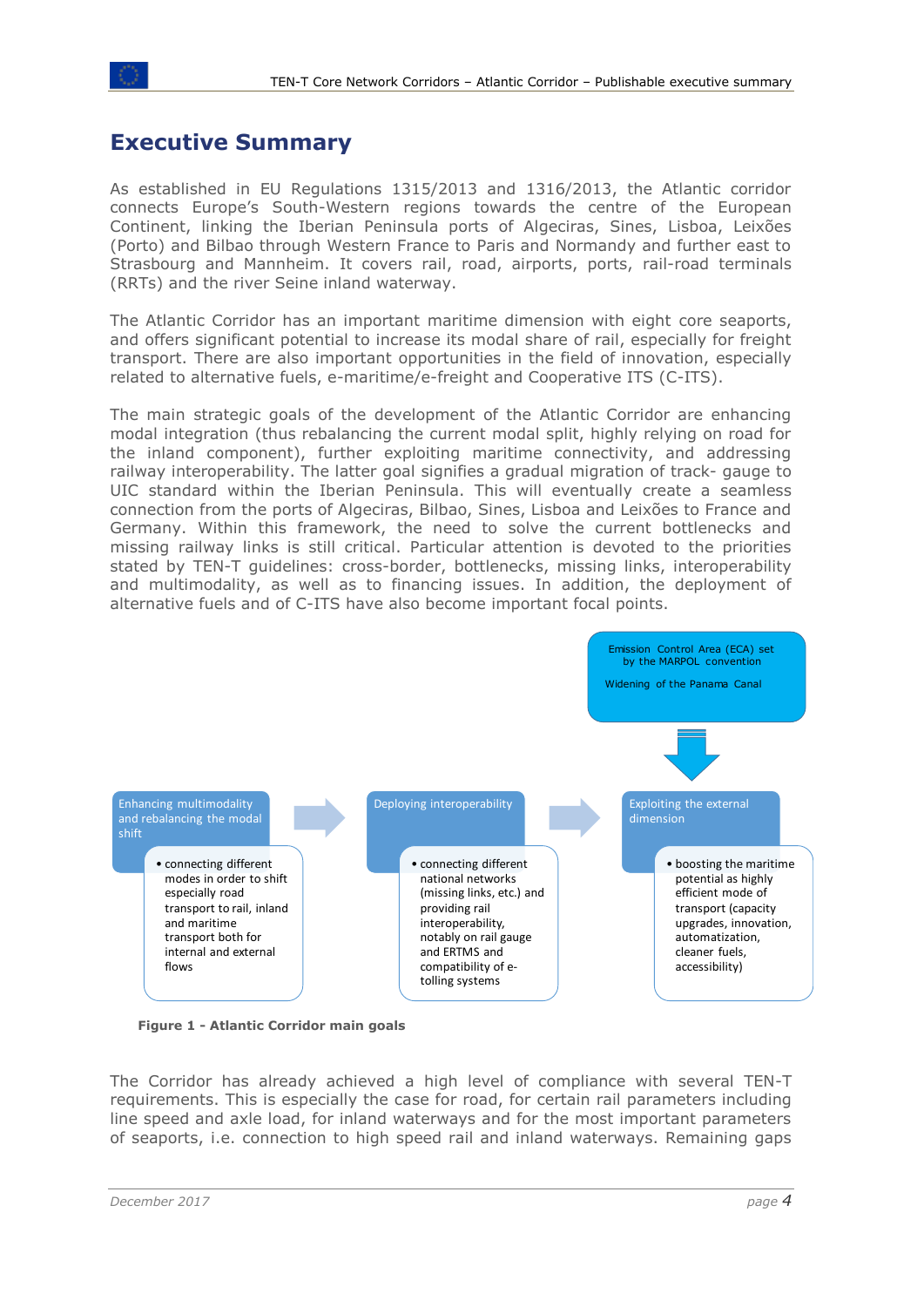expected to be filled by 2030 include electrification of rail, train length, availability of clean fuels at inland ports and along roads and the connection of the airport of Madrid-Barajas Adolfo Suarez to the high-speed rail network. TEN-T compliance is not expected to have been achieved by 2030 for track gauge (74% expected in 2030) and ERTMS deployment. The positive development of the Corridor will continue to rely heavily upon inter-governmental working groups and agreements as well as regional and local cross-border cooperation, backed up, of course, by financial support.

The corridor has significant potential to increase its modal share of rail, although low oil prices are helping road transport to maintain its competitive advantage. Maritime freight transport is expected to continue growing, putting additional pressure on the port sector for increased capacity as well as for better connections of ports with rail and inland waterways especially in the first/last miles. As such, the increase of maritime is expected to lead to an increase of the volume and share of also rail and inland waterways, increasing the sustainability of the land-based part of the Corridor. Other remaining capacity issues lie especially in the urban nodes, on the rail network related to an insufficient deployment of ERTMS, restrictions for long trains, limited gauge of tunnels, differences in gauge in the Iberian Peninsula, border crossings between Spain and France, lack of electrification and the missing Évora-Merida crossborder link. However, most of these issues are expected to be addressed by 2030.

Of particular attention is the rail connection to the port of Sines, where due to the withdrawal of the only Core Network section linking Grândola with the Core port of Sines, following the outcome of the environmental studies, the only possible rail access to the port of Sines ( $3<sup>rd</sup>$  port in volume and  $1<sup>st</sup>$  for rail intermodal connections) takes place through the existing TEN-T rail line Sines-Ermidas do Sado-Grândola (in Portugal). Addressing this connection to the port of Sines through the comprehensive network is a critical issue that should be mentioned and should exceptionally be addressed before the forthcoming revision of the network.

The effective integration of the seven urban nodes (Paris, Madrid, Lisboa, Mannheim, Bordeaux, Bilbao and Porto) in the corridors is a key and urgent issue. The importance of a global and integrated strategy from the Regions, aligned with the Member States and EU policies, to effectively address bottlenecks within urban nodes is accentuated. Looking towards a quick deployment of C-ITS day 1 (and as far as possible day 1.5 services) is a step forward and several of the corridor urban nodes are frontrunners in this respect.

The Atlantic Corridor's project list for 2017 includes 272 projects with an overall investment of €43.6 billion. In addition, the project list includes a further 63 projects corresponding to network branches connected to the corridor (additionally to corridor components) with relevant influence for the corridor. These non-CNC projects are presented in the annex to the work plan, but are not included in the analysis. Overall, the total cost of the planned projects amounts to  $\epsilon$ 43,664.79 million (cost data is available for 82% of the projects). Rail investments (including ERTMS) represent 60.47% of the total costs.

The implementation of these projects is expected to lead to an increase of GDP of a total of €419 billion (2015 basis) over the period 2016 until 2030. Further benefits will occur also beyond the year 2030. The investments will also stimulate additional employment. The direct, indirect and induced job effects of these projects are expected to amount to 1,092.437 additional job-years created over the period 2016 to 2030. It can be expected that also beyond 2030, further job-years will be created by the projects.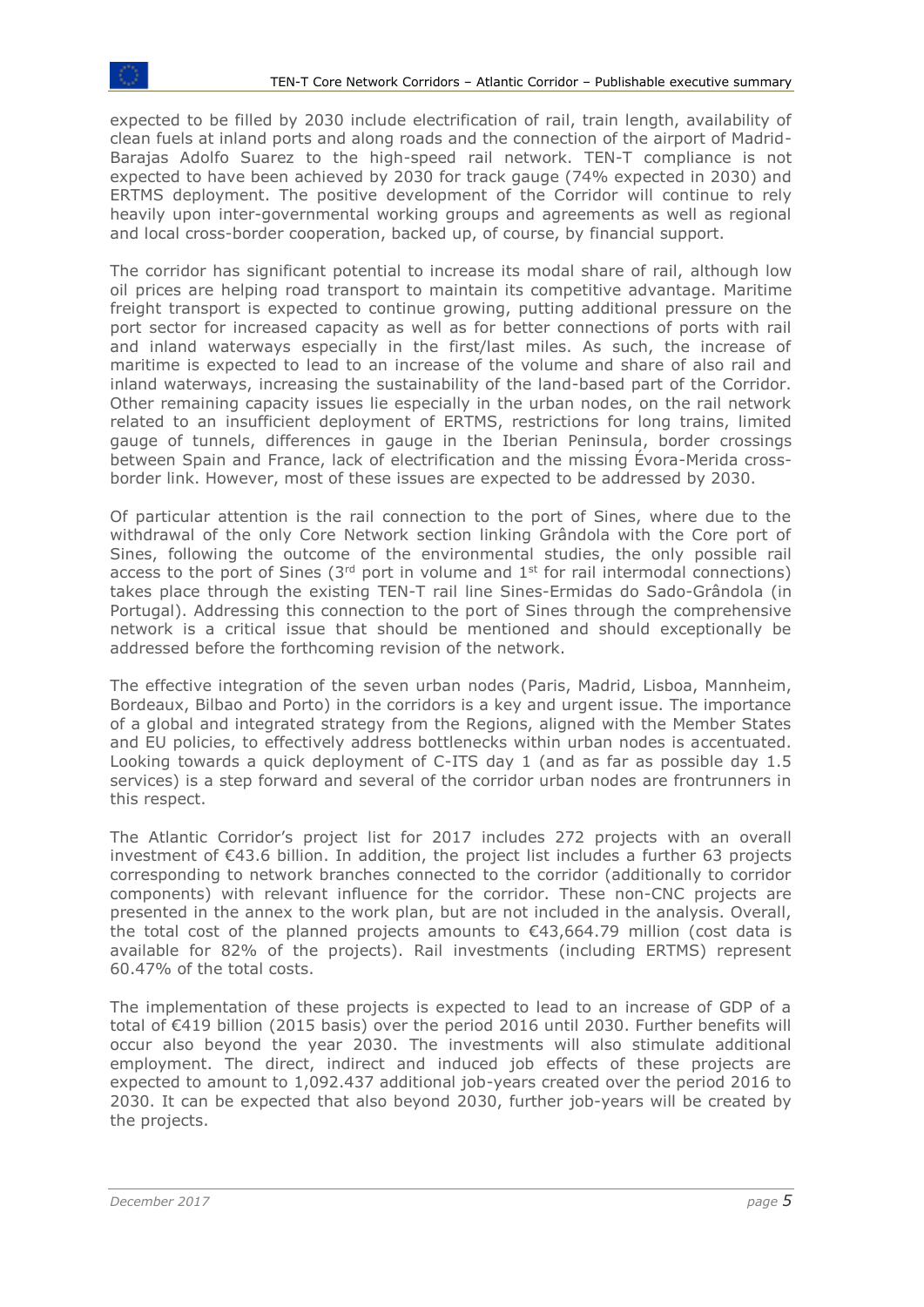Innovation in the context of the Atlantic corridor is extremely relevant for its external dimension, with three key issues arising as priorities for deployment and further derivation of transport and economic/strategic consequences:

- Concerns that the long-term security of supply and the compliance with the two Emission Control Areas (ECA), set by the MARPOL convention and to which the Atlantic coastline is directly connected, will lead to a massive Liquefied Natural Gas (LNG) deployment: based on the pilot cases already present, a major plan for LNG deployment should be prepared for the Atlantic corridor, from which economic analysis can be evaluated;
- Boosting the maritime potential through innovation and simplification, notably by progressing on the systems and procedures to evolve e-maritime towards e-Freight and increasing the efficiency of the logistic chains using maritime transport (i.e. digitalization of freight transport), fields in which the Atlantic is already well advanced;
- The implementation of the so-called standard (UIC) gauge requires substantial works at the rail networks, which offers the opportunity to implement ERTMS as well. Therefore, the plans for ERTMS implementation will be looked at in detail.

Moreover, e-mobility corridors, road interoperability and collaborative ITS (as being deployed in ITS corridors with wide involvement of corridor countries) have a high innovation content in the Atlantic Corridor. Therefore, it is not surprising that the Atlantic Corridor does relatively well when it comes to innovation deployment. Nevertheless, there is room to go one step further in this area. The following common priorities can be identified for the whole sector:

- **Greener transport through the adoption and implementation of alternative fuels that** contribute to the decarbonisation of transport.
- Development and adoption of technology-based solutions such as ITS, C-ITS and other telematics applications as a means to achieving more effective information exchange more efficient management of transport networks.
- Further development of multimodal transport together with more efficient and sustainable freight logistics.

The corridor also does well in terms of  $CO<sub>2</sub>$  reduction (-33% of  $CO<sub>2</sub>$  equivalent), especially thanks to the expected modal shift to rail (+124% by 2030) as well as to maritime and inland waterways. Yet, adaptation to climate change must be paid more attention to by project promoters.

The exercise undertaken, based on the Reference Scenario and work plan scenario, shows that planned investments along the Atlantic corridor will allow for a better performance of the corridor, being still worth noting that (due to model limitations) the maritime modes, representing the better choice for the long distance are not captured in the current exercise. Nevertheless, and mainly based on the land modes, investments will contribute to nearly 33% emission savings, with modal shift to rail accounting for roughly half of the emission savings. The other half can be achieved by efficiency and alternative fuel deployment.

The positive impacts of the Corridor could also be maximized through a set of measures at European, national or local level, for example:

**.** Implementing the TEN-T core network as a whole with good interconnections between corridors, as we have seen how they are interdependent;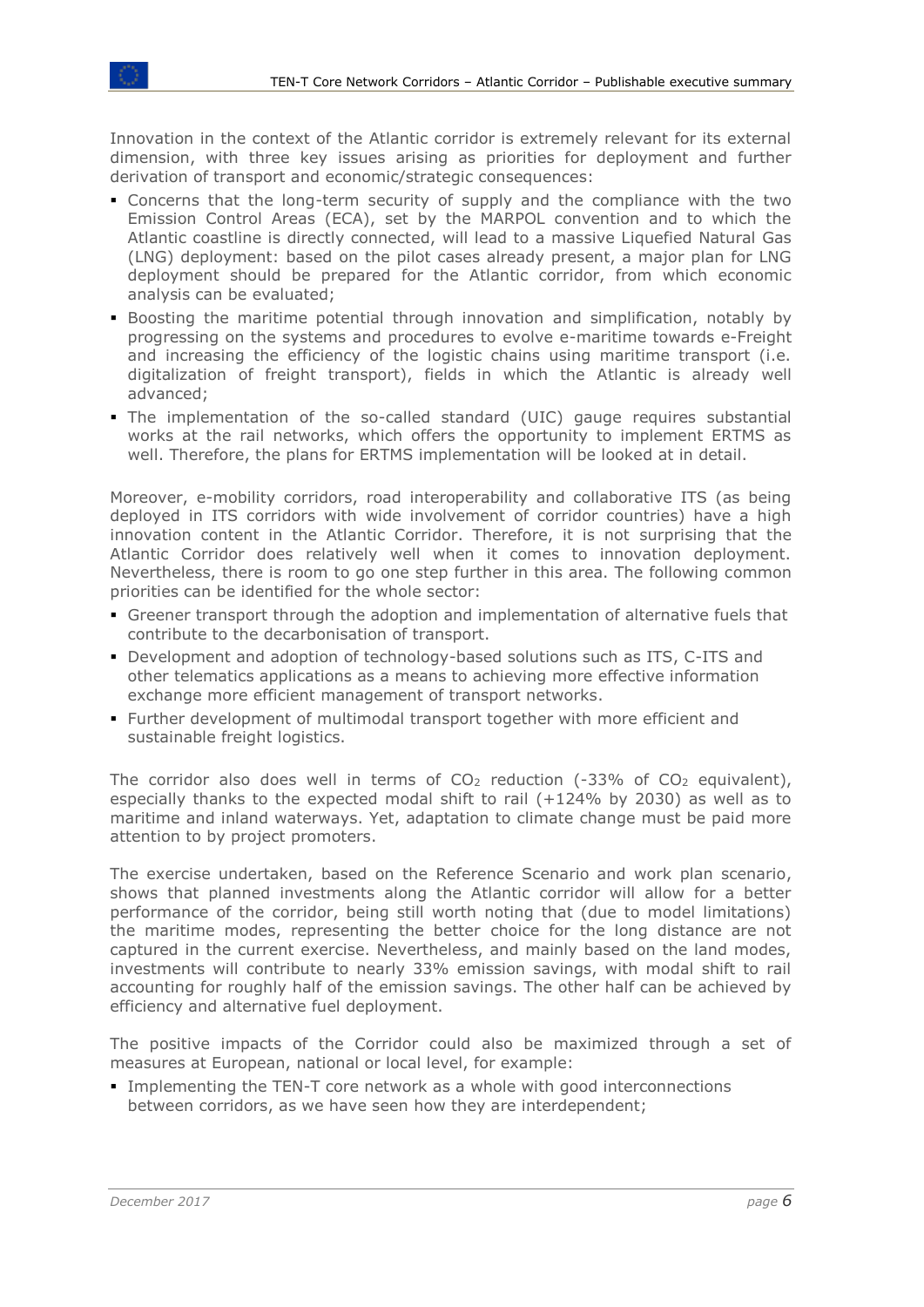- **Encouraging innovation for improving energy efficiency and decarbonisation of all** transport modes;
- $\blacksquare$  Lowering the level of CO<sub>2</sub> emissions for the production of electricity by encouraging the development of renewable energy sources: this would make the modal shift to rail more efficient for GHG emission reductions;
- Promoting modal shift for local and regional transport.

Like on all corridors, a careful allocation of public funding must be made to ensure the coverage especially of projects of EU added-value which do not have the capacity to attract private financing. Complementarily, the projects which generate revenues must be encouraged to seek as much leverage as possible from private financing or financial instruments.

The analysis to identify the funding sources of projects listed within the ATL Workplan shows that keeping a rate of 42% (similar to the rates found for projects with data available) for the whole investment demand, would result in  $\epsilon$ 2,1 billion to  $\epsilon$ 9,3 billion of EU funds deployed. The inclusion of private investors and the use of financing (properly favoured through financial instruments, when necessary) can strongly contribute to provide the resources the market needs. The assessment of the financial sustainability of the projects in the Atlantic Corridor list, highlights that 18% (49 projects) are not financially sustainable, 71.3% are potentially financially sustainable (194 projects) and 10.3% (or 28 projects) are financially sustainable. The total value of financially sustainable projects is  $\epsilon$  28.7 billion. If 15% of CAPEX were financed with private capital/loans, the reduction in grant expenditure would be equal to  $\epsilon$  4.3 billion.

At this point, it is worth highlighting the following projects along the Corridor, supported through innovative financial instruments, for their potential for crossfertilization:

- A remarkable case of blending the use of grant funding and debt financing, for a large-scale greenfield project is the Tours-Bordeaux high-speed line (it has also highlighted that a careful approach toward the management of traffic risk is needed in greenfield projects);
- The ad-hoc platform for Spanish port accessibility, pooling several projects and port revenues, with financing by EIB and ICO (ES promotional bank) guaranteed by the EFSI (Juncker Plan financial branch);
- As a general case, several terminals in ports, airports, IWW ports and rail-road terminals are being supported by the EFSI and by commercial banks (including regional and city-logistics in Île de France).

The total cost of achieving compliance with all TEN-T technical parameters is estimated between €45 and €50 billion, over €11 billion of which being on-going projects. A sum of €7-8 billion is then needed to achieve full rail interoperability in the Iberian Peninsula. Still, the critical mass of investment needed to complete the corridor calls for greater certainty in relation to grant support up to 2030, following the successful outcome of CEF calls. Several projects needed to complete the corridor could not be endowed without adequate (or at least any) EU resources.

It is worth noting that during the coming years, the corridor will be affected by operational constraints and closure of sections for relevant periods due to the large number of works on rail infrastructure. Alternatives are being considered, notably by diverting some traffic through the Mediterranean corridor. Whereas these works are fundamental for upgrading of the rail infrastructure, they might cause the demand to remain static (or not increasing as expected) over the coming years.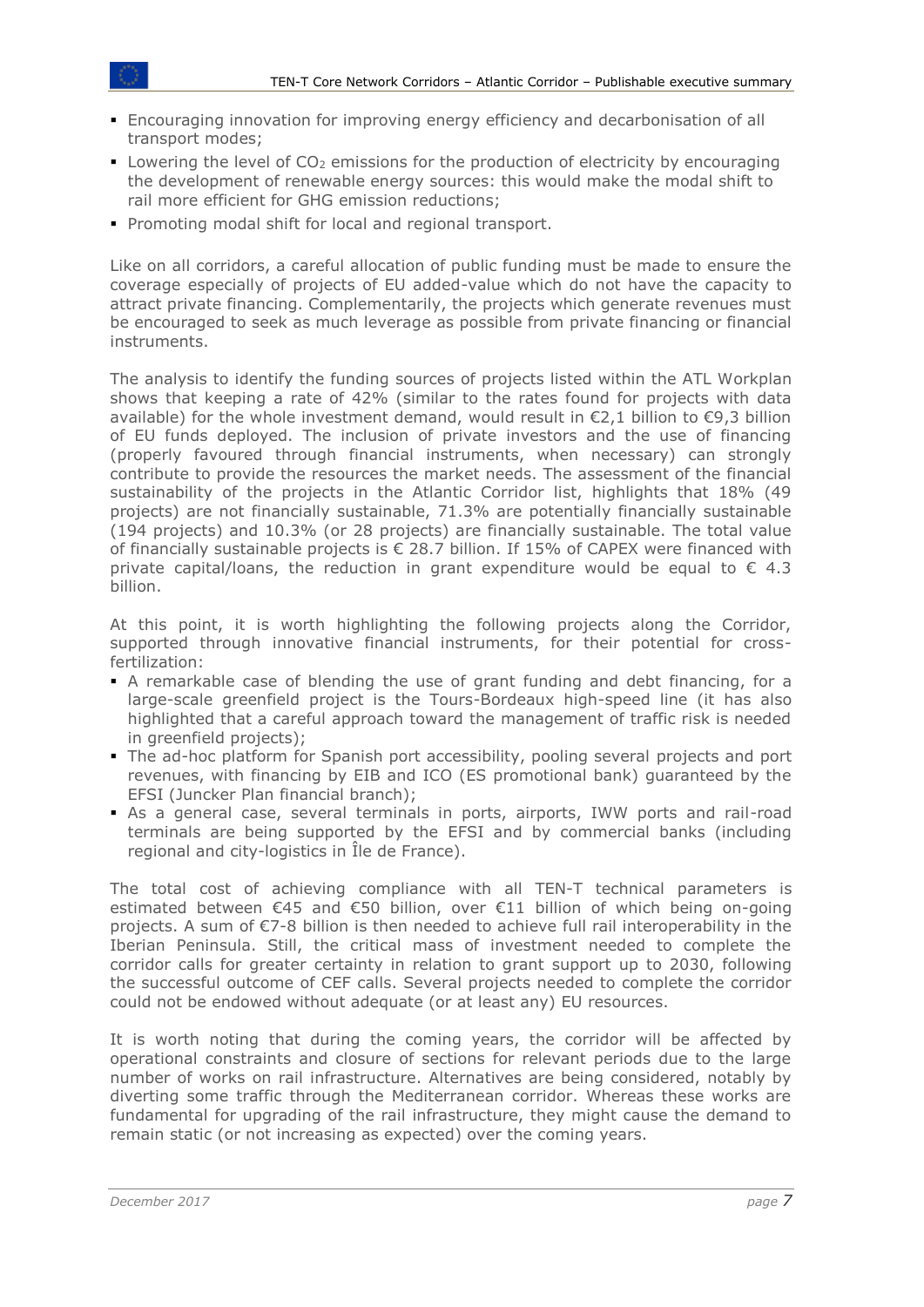The opportunity to apply for CEF co-funding and financial instruments for more ambitious projects aiming at implementing the EU transport policy through the TEN-T was raised with corridor stakeholders. Overall, this exercise aimed to identify projects targeting more comprehensive approaches, not restricted to one location or one stretch of road/rail, enhancing the added value of the corridor approach.

Some of such potential projects in the Atlantic Corridor have been identified: they are focused on alternative fuels (inland on the one hand and maritime on the other hand) and on urban nodes (in this case a cross-border urban node) and logistics single windows and digitalization, as follows:

- **.** Alternative fuels from Helsinki to Lisbon and the south of Spain: to offer seamless electric recharging, LNG/CNG refuelling and H2 refilling on a road-based route from Lisbon to Helsinki, in cooperation with the North Sea Baltic Corridor from Helsinki to Brussels, with the North Sea Mediterranean Corridor from Brussels to Paris and with the Scandinavian Mediterranean Corridor.
- LNG at ports on the Atlantic coast: to ensure that as many as possible core and comprehensive ports on the Atlantic coast have bunkering and possibly ship-to-ship infrastructure to refuel LNG-motored ships.
- Seamless Spain-France cross-border connection at Irun-Hendaye: to relieve the heavy road congestion at this connection by putting in place more sustainable local solutions involving rail and coaches/buses.
- Logistics single window from the Atlantic ports to inland corridor: to support efficient freight logistics, interlinking and supporting existing digital initiatives in the different modes of transport along the corridor and improve/ contribute to speed up the corridor digitalisation.

Important progress at corridor level, notably for cross border sections, has been noticed since the first work plan of the European Coordinator in early 2015. Key achievements at the corridor level include:

- **The TGV East (to Strasbourg) entered in operation in September 2016;**
- The Tours-Bordeaux HSL the largest PPP on railway in the world (7.8 Bio. EUR) thanks to EU Guarantee (LGTT) and EIB Loan – was finished and the line entered in operation in July 2017 allowing the rail journey from Paris and Bordeaux to be made in only 2 hours. This has freed capacity on the conventional line for freight;
- The launch of the Port Accessibility Fund in Spain, supported by EFSI;
- The launch of investments in most ports (PT, ES, FR).

Relevant on-going projects are expected to be operational on time or with some delays:

- The Y Basque by 2023;
- The GPSO (Grand Projet Sud-Ouest): 2024 to Toulouse (not part of the corridor), 2027 to Dax and 2032 Dax-Spain if the project is confirmed by the French authorities;
- The construction of the missing rail link "Évora-Caia", with completion foreseen by 2021;
- Electrification works (at 25Kv) on the Spanish border between Fuentes de Oñoro and Medina del Campo by 2019;
- Partial conclusion of works on the Spanish border between Badajoz and Plasencia (UIC gauge), mixed line for passengers and freight.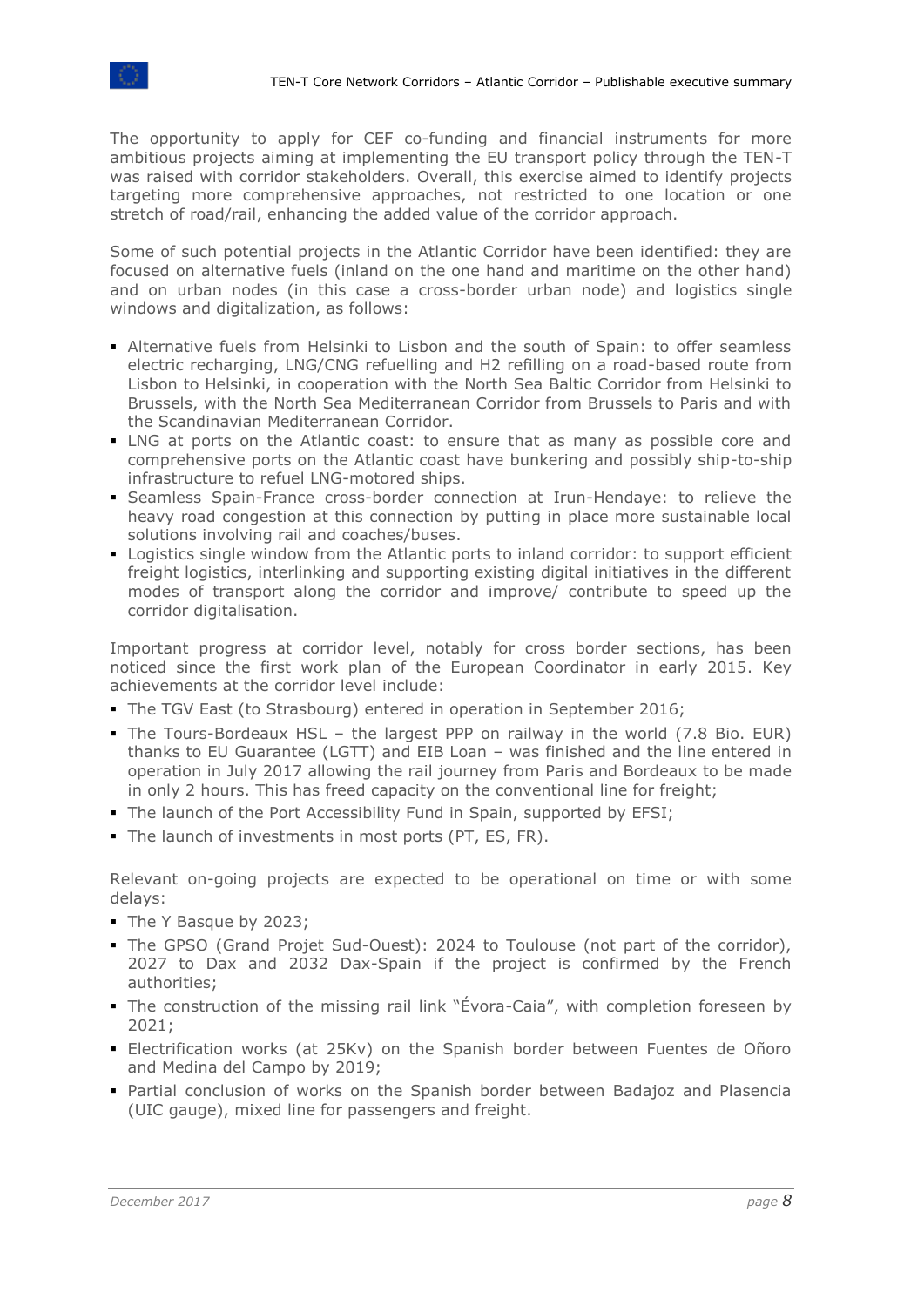Advancements are also visible in terms of governance with the continuous cooperation between Portugal and Spain on interoperability and between France and Spain for rolling motorways. There is also a growing acceptance that strong territorial cooperation across borders increases the interest and facilitates cross-border projects. Relevant stakeholders are taking part in different working group meetings, presenting successful projects and studies. The Euskadi-Nouvelle Aquitaine-Navarre Euroregion, the Macro-Region RESOE (Galicia, Asturias, Castilla y León, Norte and Centro), the coordinated services between Portuguese ports and logistic platforms in Extremadura or the Quattropole and Grande Region are excellent examples of the territorial cooperation in place in the Atlantic Corridor.

The analysis of the project list of the Atlantic Corridor, identifying all ongoing and planned projects, confirms that most of the remaining gaps towards the TEN-T requirements and the remaining capacity issues should be filled/removed by 2030. In addition, we can highlight that the navigation on the Seine will be improved, adding value to the ports of Rouen, Le Havre and Paris; that the alternative fuels, interoperability of e-tolling and C-ITS projects will make the road component of the corridor cleaner, more connected and "smarter"; that there is no clarity yet on the timings for the availability of alternative fuels at airports; and that there is still significant room for improving the first/last miles of travel, both passengers and freight, in the corridor's urban nodes.

Beyond signalling and electrification, special attention has to be paid to the track gauge issue in the Iberian Peninsula, where delivering interoperability means agreeing on the deployment of UIC gauge along the corridor lines, therefore going beyond the current planning and projects listed. It will be important to continue and progress the on-going work of the joint task force Spain-Portugal on interoperability which is delivering an accurate estimate of costs and benefits of different options to ensure the compatibility with UIC gauge in the Iberian Peninsula, to come with a shared longterm planning.

Regarding track gauges, the gaps will be mainly in Portugal on the North line connecting Lisboa and Porto. Other challenges are identified in relation to the respect of timings of certain projects (though nothing critical which would be postponed beyond 2030); the need to convince the private sectors to invest in alternative fuels recharging/refuelling/refilling and in C-ITS; the need to better connect the maritime ports to the inland logistics chains; the need to relieve the pressure of port activities on the urban environment; the general need to streamline procedures and permitting; and the need to ensure efficient connections to neighbouring (core and comprehensive) branches and territories.

However, there are many cases where there is a need to go beyond the TEN-T requirements. This is in particular the case for land access to the corridor's ports which calls also for qualitative and capacity improvements. For rail, we also need to address the issues related to the differences in voltage, the steep gradients and the nonharmonised loading gauges as not all routes permit the same vertical clearance, thus limiting the interoperability of trains. For roads, we need to address the issue of tolling interoperability, which is currently technologically ready but commercial services are still to be deployed.

Moreover, there is clear potential for the provision of better multimodal services and for improving multimodal connections on the corridor. However, an overall planning, implementation, and management model for rail-road terminals, notably in the Iberian Peninsula, is still missing. Finally, there is also a strong opportunity to deploy logistics single windows along the Corridor, extending the current port single windows towards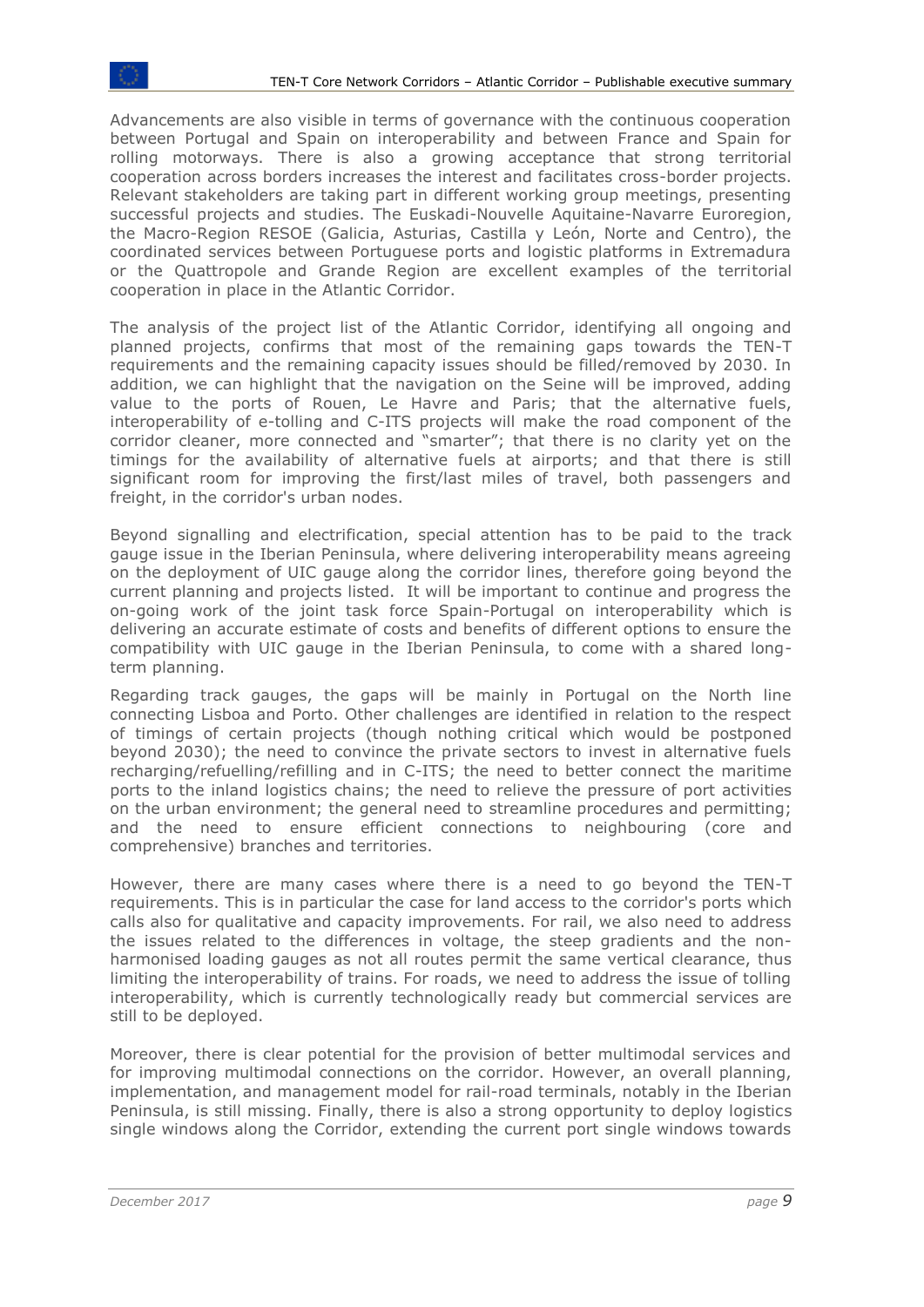the hinterland and integrating with e-maritime services and information technologies. Finding innovative solutions to enhance multimodality on the corridor is key to meet the continuous growth of maritime flows to the inland routes.

In the short-to-medium range (by 2023), Vitoria will be the key interconnecting point between Iberian and UIC gauge. Since capacity is being developed on the French side (which already consists of a double track electrified line compatible for 740m long trains) it is crucial to develop a plan to fully exploit its potential, also with reference to the branch of the RFC feeding the Atlantic Corridor (e.g.: Zaragoza-Pamplona-Vitoria).

The Jundiz platform is in a very good position to develop a strong case for intermodal services for hinterland and port traffic and transhipment between local/national and international rail transport using different gauges:

- for interconnection between maritime services in the hinterland of major Atlantic ports and continental intermodal rail services;
- **•** for transhipment between Iberian and UIC gauge rail networks;
- for the launching of new rail motorway services for long distance transport between Spain, Portugal and northern Europe, including the Paris area, Belgium and The Netherlands.

Maritime connectivity along the Atlantic coastline continues to be enhanced: Motorways of the Sea, the de facto maritime component of the corridor, beyond being a corridor feeder, are already developed among the corridor's ports up to the EU's northern coast, but are still not fully exploited.

Investments have to be considered in a wide range, from infrastructure (port accessibility both land-side and sea-side) to terminal efficiency, and to systems and procedures to evolve e-maritime towards e-freight, increasing the efficiency of the logistic chains using maritime transport. Its environmental component, including the deployment of innovative fuels, ought to be brought further into the picture. In a wider perspective, the Atlantic coastline and all its core and comprehensive ports and logistic platforms should be seen as feeding the corridor and served by the corridor. The role of the Atlantic islands of Madeira, Azores and Canarias represent indeed the continuity of the Atlantic corridor overseas. Efforts to deploy LNG bunkering facilities and capacity to supply vessels in the islands is of utmost importance in enhancing the maritime dimension of the Atlantic Corridor. The foreseen flagship for LNG along the Atlantic corridor was designed considering the wider view that the initiative would allow the supply of LNG to vessels that depart from or arrive into the Atlantic corridor.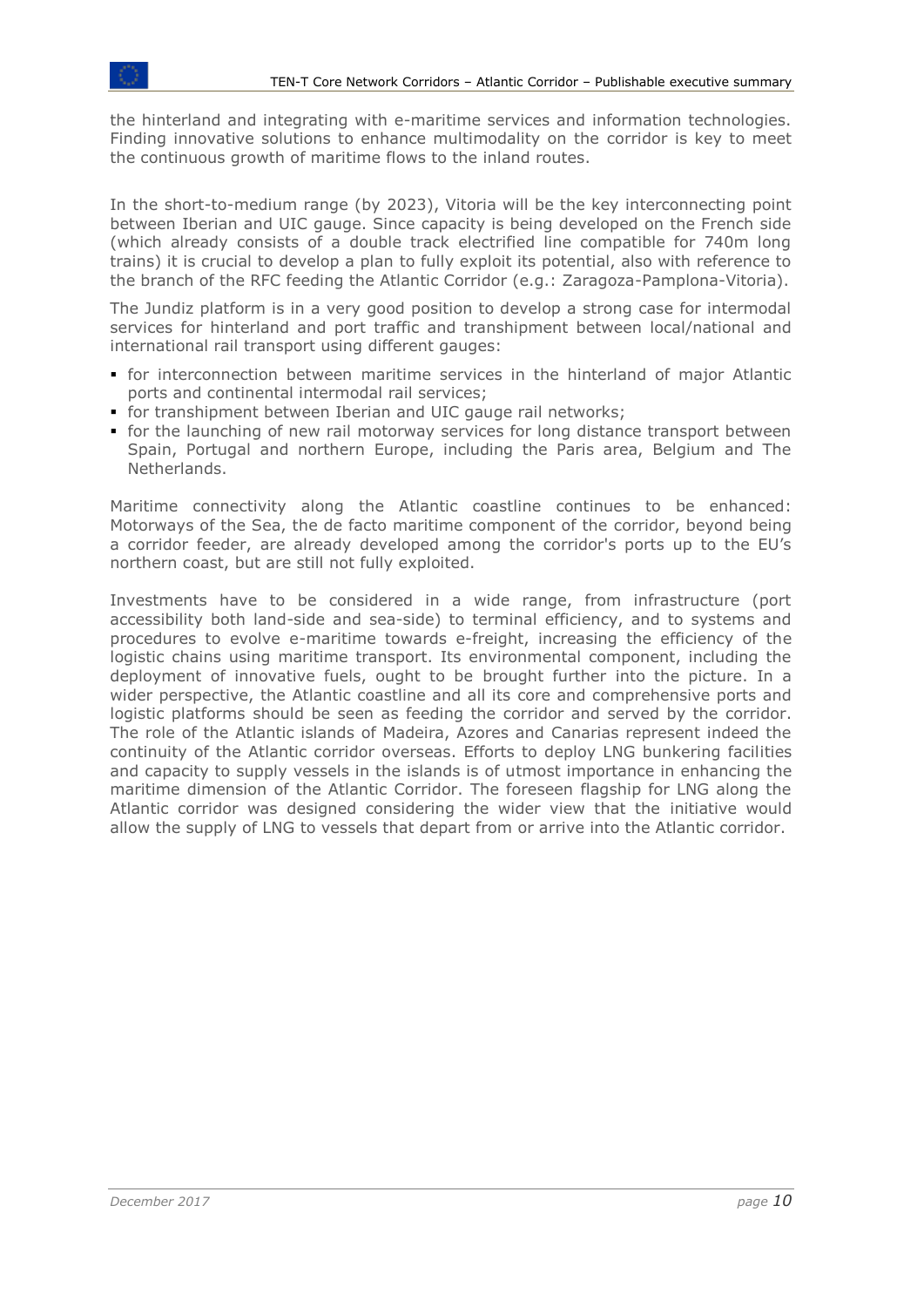## <span id="page-10-0"></span>**Résumé analytique**

Ainsi qu'il est spécifié dans les directives Européennes 1315/2013 et 1316/2013, le corridor Atlantique connecte les régions du sud-ouest et du centre de l'UE, reliant les ports de la Péninsule Ibérique de Algésiras, Sines, Lisbonne, Leixões (Porto) et Bilbao, à travers l'ouest de la France, avec Paris et la Normandie, ainsi que, plus à l'Est, avec Strasbourg et Mannheim. Il intègre le rail, la route, les aéroports, les ports, les terminaux Rail-Route (RRT) ainsi que la Seine en tant que voie d'eau.

Le corridor Atlantique a une dimension maritime importante avec huit ports maritimes du réseau central, ainsi qu'un potentiel important d'accroissement de la part du ferroviaire, notamment pour le fret. Il montre aussi d'importantes potentialités pour l'innovation, et plus particulièrement pour le recours aux carburants alternatifs, le développement de l'e-maritime/e-fret et de solutions Collaboratives ITS (C-ITS).

Les principaux objectifs stratégiques du développement du Corridor Atlantique sont de favoriser l'intégration modale (et ainsi rééquilibrer le partage modal actuel reposant essentiellement sur la route pour ce qui est des modes terrestres), de d'avantage exploiter les connections maritimes, et de traiter le problème de l'interopérabilité ferroviaire. Ce dernier point comprend le passage progressif de la Péninsule Ibérique aux normes UIC. Ceci devrait permettre de relier sans rupture les ports d'Algésiras, Bilbao, Sines, Lisbonne et Leixões à la France et l'Allemagne. Dans ce contexte, le besoin d'éliminer les goulets d'étranglement, et l'existence de liens manquants ferroviaires restent toujours des points critiques. Une attention particulière est portée aux priorités définies dans les orientations pour les RTE-T : passage de frontières, résolution des goulets d'étranglement, liens manquants, interopérabilité et multi modalité. Parallèlement, le déploiement des carburants alternatifs et du recours au C-ITS est aussi devenu un point d'attention important.



**Figure 2 – Principaux objectifs du Corridor Atlantique**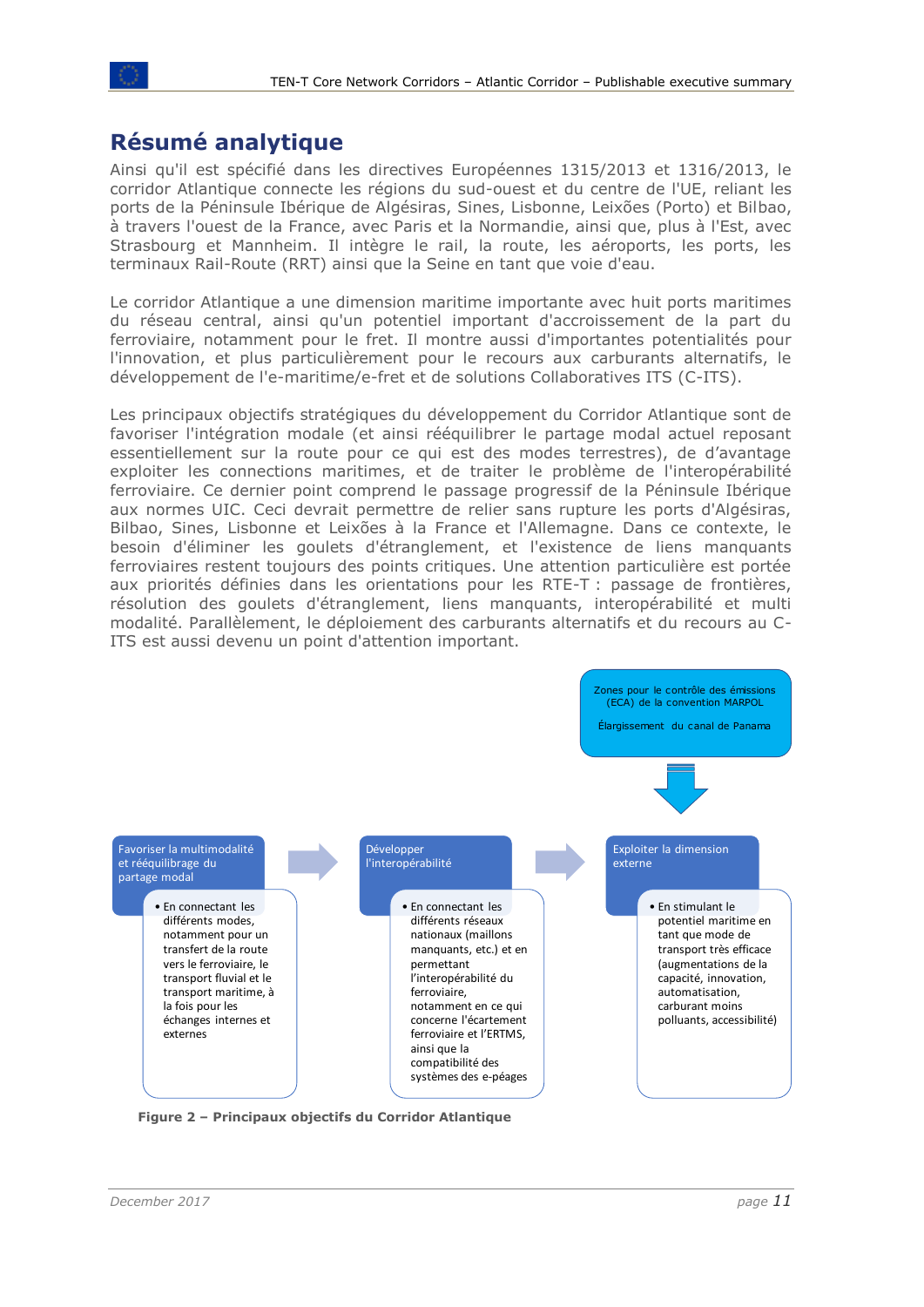Aujourd'hui le corridor atteint déjà un niveau élevé de performance au regard de plusieurs critères exigés pour les RTE-T. Ceci est en particulier le cas pour la route, pour certains paramètres ferroviaires comme la vitesse en ligne ou la charge à l'essieu, pour la voie d'eau, et pour les critères les plus importants du maritime, c'està-dire la connexion avec les LGV ou bien le réseau fluvial. Les insuffisances qu'il reste à combler d'ici 2030 concernent l'électrification du rail, la longueur admise des trains, la disponibilité de carburants "propres" dans les ports intérieurs et sur les routes, ainsi que la connexion de l'aéroport de Madrid Barajas Adolfo Suarez au réseau à grande vitesse ferroviaire. La conformité aux critères ne sera pas satisfaite en 2030 pour l'écartement UIC (74% attendus pour 2030), et le déploiement de l'ERTMS. Un développement satisfaisant du corridor repose sur le travail de groupes intergouvernementaux, et la passation d'accords qui, avec la coopération transfrontalière, sont les clefs du progrès, conjointement avec le soutien financier.

Le corridor présente un potentiel important pour augmenter la part du rail, et ceci malgré une concurrence forte de la route et des prix bas du pétrole. Le transport maritime devrait continuer à croître, appelant une augmentation de la capacité des ports ainsi qu'une amélioration de leur connections ferroviaires et fluviales, notamment pour le premier/dernier kilomètre. De ce fait la croissance du transport maritime devrait entrainer une augmentation des volumes et des parts modales du fer et de la voie d'eau, favorisant un développement durable du transport terrestre dans le Corridor. D'autres questions de capacité qui demeurent, concernent essentiellement les centres urbains, ainsi que sur le réseau ferroviaire en liaison avec un déploiement insuffisant de l'ERTMS, des restrictions sur la longueur des trains, le gabarit limité de tunnels, des différences d'écartement ferroviaire dans la Péninsule Ibérique, et sur les sections transfrontalières avec la France, l'absence d'électrification, et l'absence de connexion transfrontalière entre Evora et Merida. Toutefois, la plupart de ces problèmes devraient être traités d'ici 2030.

Une attention particulière doit être apportée à la connexion ferroviaire du port de Sines au Portugal en raison du retrait de la seule section qui reliait Grândola avec le port de Sines, faisant partie du réseau central, suite aux conclusions d'études environnementales, qui fait que le seul accès possible du port (le 3ième port en volume, et le premier pour les connexions ferroviaires intermodales) est le passage par la ligne existante du réseau RTE entre Sines, Ermidas do Sado et Grândola. Traiter cette question d'accès au port de Sines en passant par le réseau global (et non le réseau central) est un sujet critique qui devait être rappelé, et devrait être traité exceptionnellement, avant la révision à venir du réseau.

L'intégration effective des sept nœuds urbains (Paris, Madrid, Lisbonne, Mannheim, Bordeaux, Bilbao et Porto) au sein des corridors est un sujet primordial et urgent. L'importance d'une stratégie globale et intégrée, à partir des Régions, alignée sur les politiques des États Membres et de l'UE, afin de s'attaquer de manière efficace au problème de la congestion dans les nœuds urbains est de plus en plus primordiale. S'attacher au développement rapide de systèmes de transports intelligents coopératifs avec service en 1 jour (et autant que possible des services en 1,5 jour) est un progrès et plusieurs nœuds urbains sont des précurseurs dans ce domaine.

La liste des projets du corridor Atlantique de 2017 comprend 272 projets appartenant au réseau central des corridors, représentant un investissement global de 43, 6 milliards d'euros. De plus la liste de projets comprend 63 autres projets correspondant à des sections de réseau connectées au corridor (en plus de celles définies pour le corridor), qui ont un impact pertinent sur le corridor, comme cela a déjà été souligné dans premier "plan de travail". Ces projets "non-CNC" (qui n'appartiennent pas au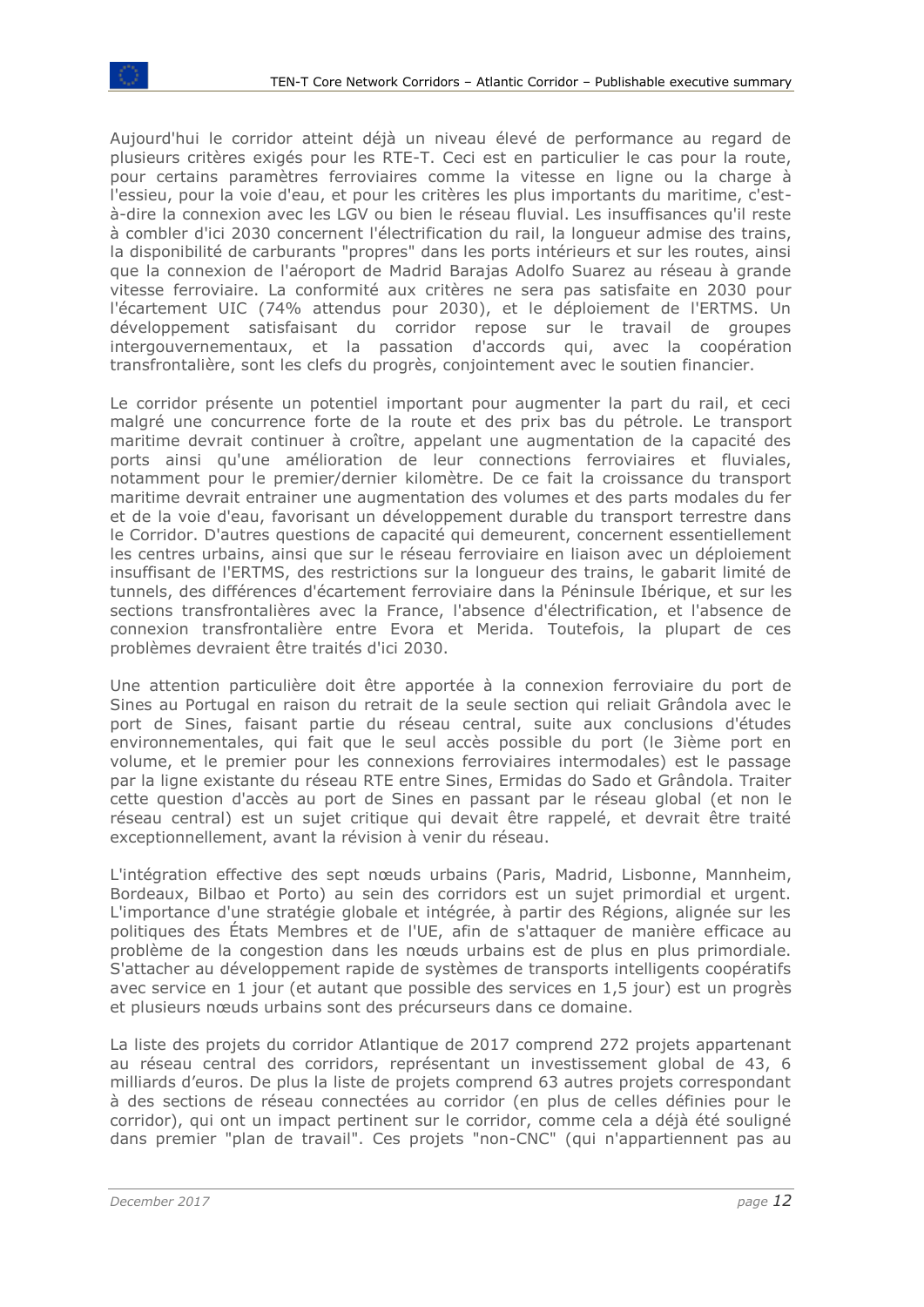réseau central des corridors) sont présentés dans la Liste des Projets annexée au "plan de travail", mais n'ont pas été pris en compte dans l'analyse. Globalement, le coût total des projets planifiés s'élève à 43 664, 79 millions d'euros (coûts disponibles pour 82% des projets). Le rail (avec ERTMS) représente 60,47% des coûts totaux.

La réalisation de ces projets est supposée induire un accroissement total du PIB de 419 milliards d'euros 2015 sur la période 2016 jusqu'en 2030. Des bénéfices supplémentaires seront générés au-delà de 2030. Ces investissements entraineront aussi de nouveaux emplois. Les effets directs, indirects et induits sur l'emploi de ces projets devraient s'élever à 1 092,437 emplois-an supplémentaires, créés sur la période 2016 à 2030. On peut en outre supposer qu'au-delà de 2030, d'autres emplois-an supplémentaires seront créés par ces projets.

Le volet innovation dans le contexte du corridor Atlantique est aussi particulièrement pertinent, dans sa dimension externe, et ceci pour trois sujets essentiels qui deviennent des priorités au regard des effets attendus pour le transport et des conséquences économiques et stratégiques de manière plus générale :

- concernant la sécurité sur le long terme des approvisionnements et la conformité avec les règles édictées pour les 2 zones de contrôle des émissions (ZCE), définies dans le cadre de la convention Marpol, zones auxquelles les côtes de l'Atlantique sont directement connectées, conduisant à un déploiement massif du recours au GNL (Gaz Naturel Liquéfié) : à partir de projets pilotes en cours, un plan majeur pour le déploiement de GNL devrait être préparé pour le corridor Atlantique, plan dont l'évaluation économique peut être conduite ;
- stimulant le potentiel du transport maritime par le biais de l'innovation et de la simplification, avec en particulier l'amélioration des systèmes et des procédures pour faire évoluer l'e-maritime vers l'e-fret, et accroître les performances des chaines logistiques ayant un maillon maritime (i.e digitalisation du transport de marchandises), domaine dans lequel le corridor Atlantique est déjà bien avancé ;
- avec la mise au gabarit UIC qui implique des travaux importants sur les réseaux ferroviaires, mais offre aussi une opportunité pour la mise en œuvre de l'ERTMS. C'est pourquoi les plans de mise en œuvre de l'ERTMS feront l'objet d'un examen attentif.

De plus, les concepts de corridors d'e-mobilité, l'interopérabilité routière, et les platesformes collaboratives de STI (comme ils sont actuellement déployés dans les corridors STI avec une forte implication des états traversés) ont un très fort contenu en matière d'innovation dans le corridor Atlantique. Il n'est alors pas surprenant que le corridor Atlantique se trouve en relativement bonne position lorsqu'il s'agit de déploiement de l'innovation. Toutefois il existe encore des marges de progrès à faire dans ce domaine. Les priorités communes pour l'ensemble du secteur peuvent être identifiées :

- un transport plus vert avec l'adoption et la distribution de carburants alternatifs qui contribuent à la décarbonisation du transport ;
- un développement et la mise en œuvre de solutions basées sur les nouvelles technologies, comme les STI, les STI-C et autres applications télématiques, en tant que moyens pour parvenir à un meilleur échange d'informations qui permet un management plus efficace des réseaux de transport ;
- -la promotion du transport multimodal ainsi qu'une logistique efficace et durable pour les marchandises.

Le corridor présente aussi de bons résultats en matière de réduction du CO2 (-33% d'équivalent CO2), en raison notamment de transfert attendu en faveur du rail (+124% d'ici 2030), ainsi que du maritime et de la voie d'eau. Cependant les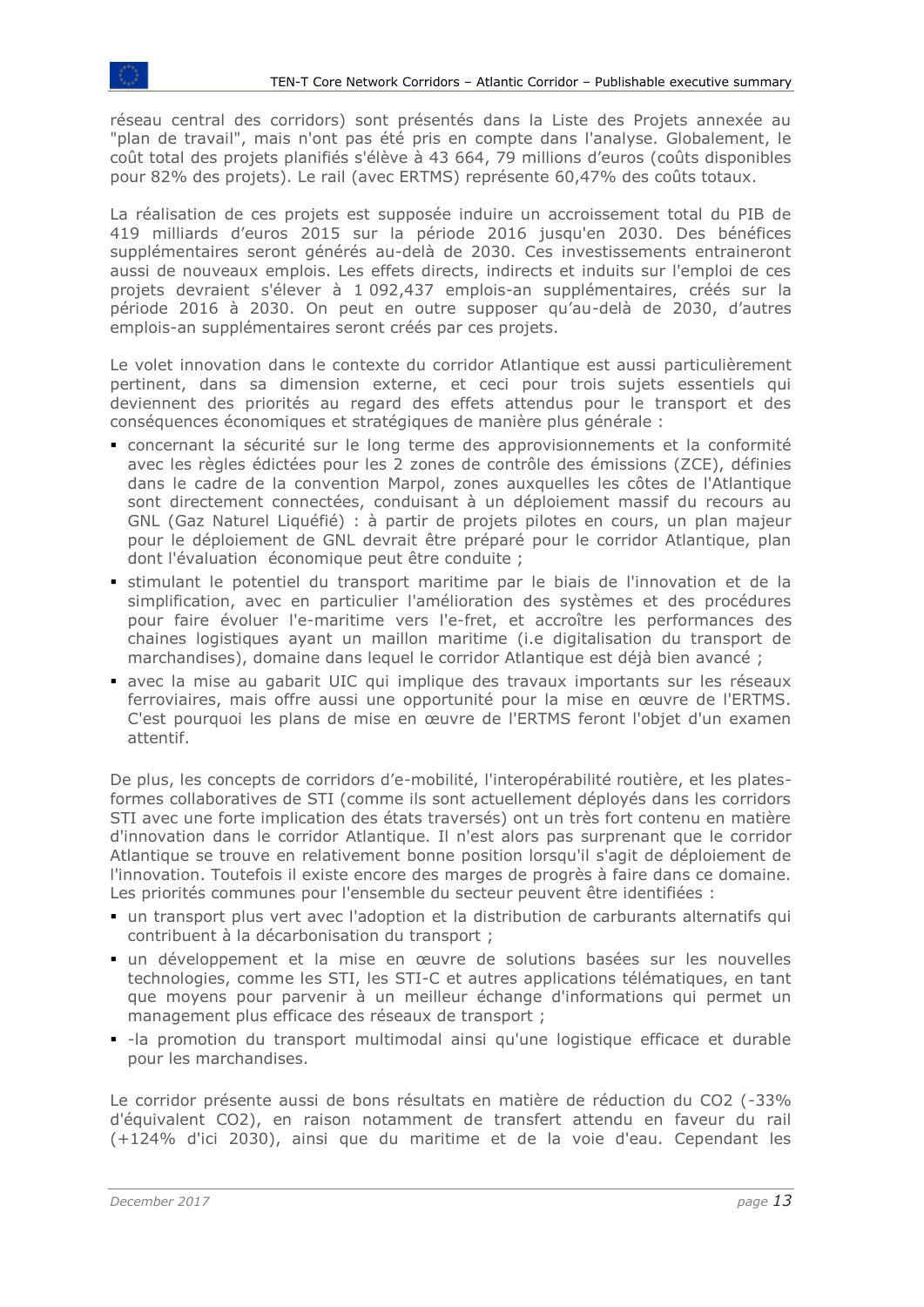promoteurs des projets devront apporter une attention plus soutenue au changement climatique.

L'exercice réalisé, sur la base d'un scénario de référence et d'un scénario avec la réalisation du « plan de travail » pour le corridor montre que les investissements planifiés le long du corridor Atlantique permettront d'améliorer les performances du corridor, sachant que (en raison des limites du modèle de simulation utilisé) les modes maritimes qui représentent un meilleur choix pour les longues distances, n'ont pu être pris en compte dans cet exercice. Toutefois, et essentiellement sur la base de modes terrestres, les investissements contribueront à près de 33% de réduction des émissions, le changement de mode en faveur du rail en représentant environ la moitié. L'autre moitié provient d'une amélioration de performance et d'un déploiement de carburants alternatifs.

Les impacts positifs du corridor peuvent aussi être maximisés avec un ensemble de mesures prises au niveau européen, national et Local, comme par exemple :

- -mettre en œuvre le réseau central du RTE-T dans son ensemble, comprenant de bonnes interconnexions entre corridors, puisqu'il a été vu qu'ils sont interdépendants ;
- -encourager l'innovation pour améliorer l'efficacité énergétique et la décarbonisation de tous les modes de transport ;
- -baisser le niveau d'émission de CO2 pour la production d'électricité en favorisant le développement des sources d'énergie renouvelables : ceci améliorerait le bilan du transfert sur le rail pour l'émission de GES;
- -promouvoir le transfert modal du transport régional et local.

Comme pour tous les autres corridors, une affectation adaptée des fonds public doit être faite pour s'assurer d'une prise en compte particulière de projets apportant une valeur ajoutée européenne mais qui ne sont pas suffisamment attractifs pour les investisseurs privés. De plus les projets susceptibles de dégager des revenus doivent être encouragés pour susciter des effets d'entrainement aussi importants que possible avec la mobilisation de fonds privés ou bien d'instruments financiers.

L'analyse pour identifier les sources de financement de projets qui sont retenus dans les listes du document de programmation du corridor (« Work Plan ») montre qu'en gardant un taux fixe de 42% pour l'ensemble de la demande d'investissement (taux comparable à ceux observés pour des projets dont les données sont disponibles), il en résulterait un engagement de fonds européens de 2,1 milliards à 9,1 milliards d'euros. La mobilisation des investisseurs privés et des canaux de financement (proprement privilégiés au travers des instruments financiers, lorsque nécessaire) peuvent contribuer fortement à offrir les ressources dont le marché a besoin.

L'évaluation de la viabilité financière des projets de la liste du corridor Atlantique montre que 18% (49 projets) ne sont pas viables sur le plan financier, 71,3% sont potentiellement financièrement viables (194 projets) et 10,3% (ou 28 projets) sont financièrement viables. Le montant total des projets financièrement viables est de 28,7 milliards d'euros. Il apparait alors que si 15% de CAPEX sont financés par du capital privé ou des prêts, la réduction des attributions serait de 4,3 milliards d'euros.

À ce stade, il convient de souligner les projets suivants le long du Corridor, soutenus par des instruments financiers innovants, pour leur potentiel d'enrichissement mutuel :

▪ Un exemple remarquable de mélange des moyens mobilisables de financements pour un projet nouveau à grande échelle est la ligne à grande vitesse Tours-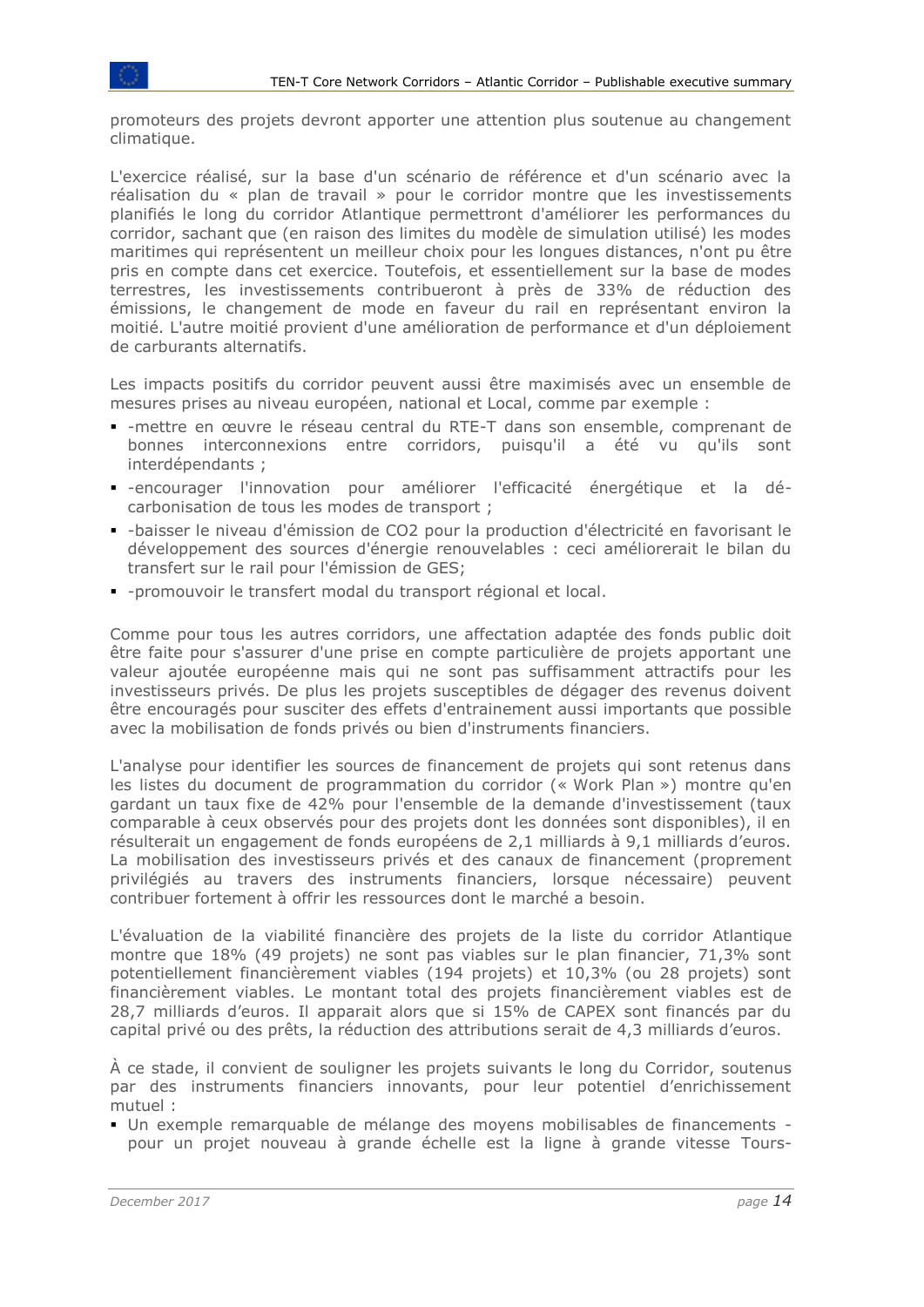Bordeaux (cela a également souligné qu'une approche prudente de la gestion du risque de circulation est nécessaire pour les projets nouveaux) ;

- La plate-forme pour l'accessibilité des ports espagnols, regroupant plusieurs projets, avec un financement de la BEI et de l'ICO (banque publique espagnole de soutien) garanti par les fonds européens pour les investissements stratégiques (Plan Juncker) ;
- Et à titre d'exemple, plusieurs terminaux dans les ports, les aéroports, les ports fluviaux et les terminaux rail-route sont soutenus par l'EFSI et par les banques commerciales (y compris la logistique régionale et urbaine en Île-de-France).

Le coût total de la conformité aux paramètres de l'UE peut être estimé entre 45 et 50 milliards d'euros, dont plus de 11 milliards sont des projets en cours ; un montant considérable - 7-8 milliards d'euros - est nécessaire pour finaliser l'interopérabilité ferroviaire dans la péninsule ibérique. Néanmoins, la masse critique d'investissement nécessaire pour achever le corridor requiert une certitude en termes de soutien financier jusqu'en 2030. Plusieurs projets nécessaires pour achever le corridor ne pourraient pas être dotés de ressources adéquates (ou de toute autre) de l'UE.

Il est à noter que dans les années à venir, le corridor sera affecté par des contraintes opérationnelles et la fermeture de sections pour des périodes significatives en raison du grand nombre de travaux sur l'infrastructure ferroviaire. Des alternatives sont envisagées, notamment en détournant un peu de trafic à travers le corridor méditerranéen. Alors que ces travaux sont fondamentaux pour la modernisation de l'infrastructure ferroviaire, ils pourraient faire en sorte que la demande n'augmente pas autant que prévu au cours des prochaines années.

La possibilité de solliciter un cofinancement du MIE (Mécanisme pour l'interconnexion en Europe) et d'autres instruments financiers pour des projets plus ambitieux visant à mettre en œuvre la politique des transports de l'UE à travers le RTE-T a été abordée avec les parties prenantes du corridor. Dans l'ensemble, cet exercice visait à identifier les projets permettant de satisfaire à une problématique globale, c'est-à-dire non limité à un lieu ou une section de route / rail, améliorant ainsi la valeur ajoutée de l'approche par corridor.

C'est ainsi que des projets potentiels dans le Corridor atlantique ont été identifiés : ils sont axés sur le développement des carburants alternatifs (terrestre d'une part et maritime d'autre part), sur les nœuds urbains (en l'occurrence un nœud urbain transfrontalier) et sur les guichets uniques et la numérisation, comme suit :

- Une offre en carburants alternatifs d'Helsinki à Lisbonne et au sud de l'Espagne : offrir une recharge électrique sans rupture, un ravitaillement en GNL / GNC et un remplissage en hydrogène sur la route reliant Lisbonne à Helsinki, en coopération avec le Corridor Baltique - Mer du Nord d'Helsinki à Bruxelles, avec le Corridor Mer du Nord – Méditerranée de Bruxelles à Paris et avec le Corridor Méditerranée-Scandinavie.
- Offre en GNL dans les ports de la côte atlantique : veiller à ce que le plus grand nombre possible de ports principaux et secondaires de la côte atlantique disposent d'infrastructures de soutage et éventuellement d'infrastructures de de transbordement navire à navire pour ravitailler les navires à moteur GNL.
- Liaison transfrontalière sans rupture entre l'Espagne et la France à Irun-Hendaye: pour soulager la forte congestion routière de cette liaison en mettant en place des solutions locales plus soutenables impliquant le rail, les autocars / bus.
- Un projet de guichet unique logistique entre les ports maritimes sur la façade atlantique et le corridor intérieur, visant à soutenir une logistique efficace, soutenir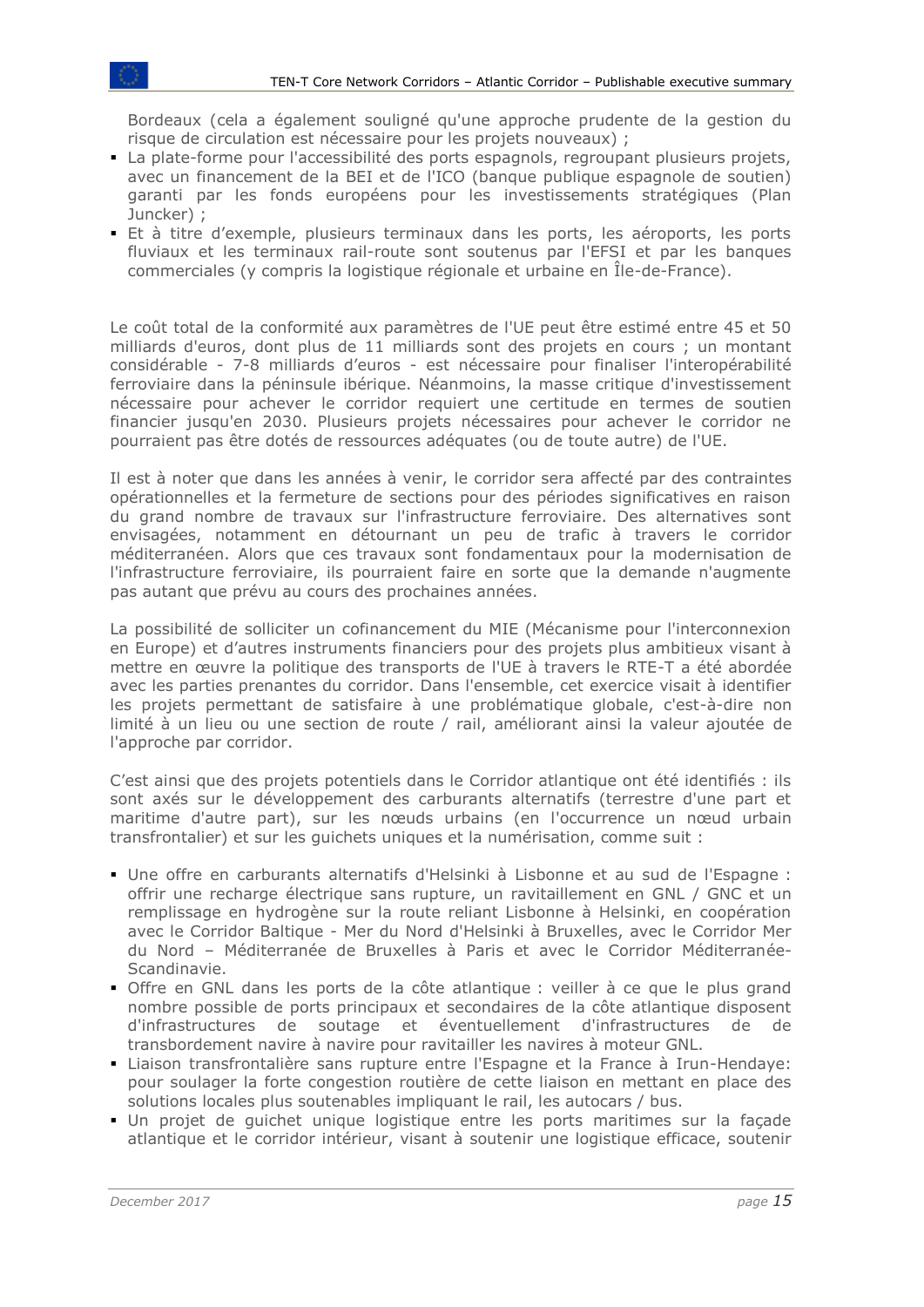les initiatives numériques existantes dans les différents modes de transport le long du corridor, et améliorer / contribuer à accélérer la numérisation du corridor.

D'importants progrès à l'échelle du corridor, notamment pour les sections transfrontalières, ont été constatés depuis la fin des études de 2014 et du Plan de Travail du Coordonnateur en 2015. Les principales réalisations au niveau du corridor sont les suivantes :

- La phase 2 de la LGV Est (jusqu'à Strasbourg) est entrée en service en septembre 2016 ;
- La LGV Tours-Bordeaux le plus grand partenariat-public-privé ferroviaire du monde (7,8 milliards d'euros) grâce à la garantie de l'EU (GPTT) et un prêt de la BEI - a été achevée et la ligne mise en service en juillet 2017, permettant de circuler entre Paris et Bordeaux en seulement 2 heures. Cela a libéré de la capacité sur la ligne conventionnelle pour le fret ;
- Le lancement du Fond d'Accessibilité Portuaire en Espagne, soutenu par le fond européen pour l'investissement stratégique (EFSI) ;
- Le lancement d'investissements dans la plupart des ports (Portugal, Espagne et France).

Les projets pertinents en cours devraient être opérationnels à temps ou avec quelques retards :

- Le Y Basque d'ici 2023 ;
- Le GPSO (Grand Projet Sud-Ouest) : 2024 jusqu'à Toulouse (ne faisant pas partie du corridor), 2027 jusqu'à Dax et la section Dax-Espagne en 2032 si le projet est confirmé par les autorités françaises ;
- La construction de la liaison ferroviaire manquante "Évora-Caia", dont l'achèvement est prévu pour 2021 ;
- Les travaux d'électrification (à 25Kv) à la frontière espagnole entre Fuentes de Oñoro et Medina del Campo d'ici 2019 ;
- La conclusion partielle des travaux à la frontière espagnole entre Badajoz et Plasencia (gabarit UIC), sur la ligne mixte passagers / marchandises.

Les progrès en termes de gouvernance sont également visibles, avec la coopération continue entre le Portugal et l'Espagne sur l'interopérabilité et entre la France et l'Espagne pour les autoroutes roulantes. On comprend de plus en plus qu'une forte coopération territoriale transfrontalière accroît l'intérêt et facilite les projets transfrontaliers. Les parties prenantes concernées participent aux différentes réunions des groupes de travail, présentant des projets réussis et des études. L'Eurorégion Euskadi-Nouvelle Aquitaine-Navarre, la Macro-Région RESOE (Galice, Asturies, Castille-et-León, Norte et Centro), les services coordonnés entre les ports portugais et les plates-formes logistiques d'Estrémadure ou le Quattropole et la « Grande Région » sont d'excellents exemples de la coopération territoriale en place sur le Corridor atlantique.

L'analyse de la liste des projets du Corridor atlantique, identifiant tous les projets en cours et prévus, permet de confirmer que la plupart des lacunes restantes concernant les besoins RTE-T et les problèmes de capacité restants devraient être comblés / éliminés d'ici 2030. En outre, on peut souligner que la navigation sur la Seine sera améliorée, valorisant les ports de Rouen, Le Havre et Paris; que les carburants alternatifs, l'interopérabilité des projets de télépéage et de C-STI rendront la composante routière du Corridor plus propre, plus connectée et «plus intelligente»; qu'il n'y a pas encore de certitude sur les périodes de disponibilité des carburants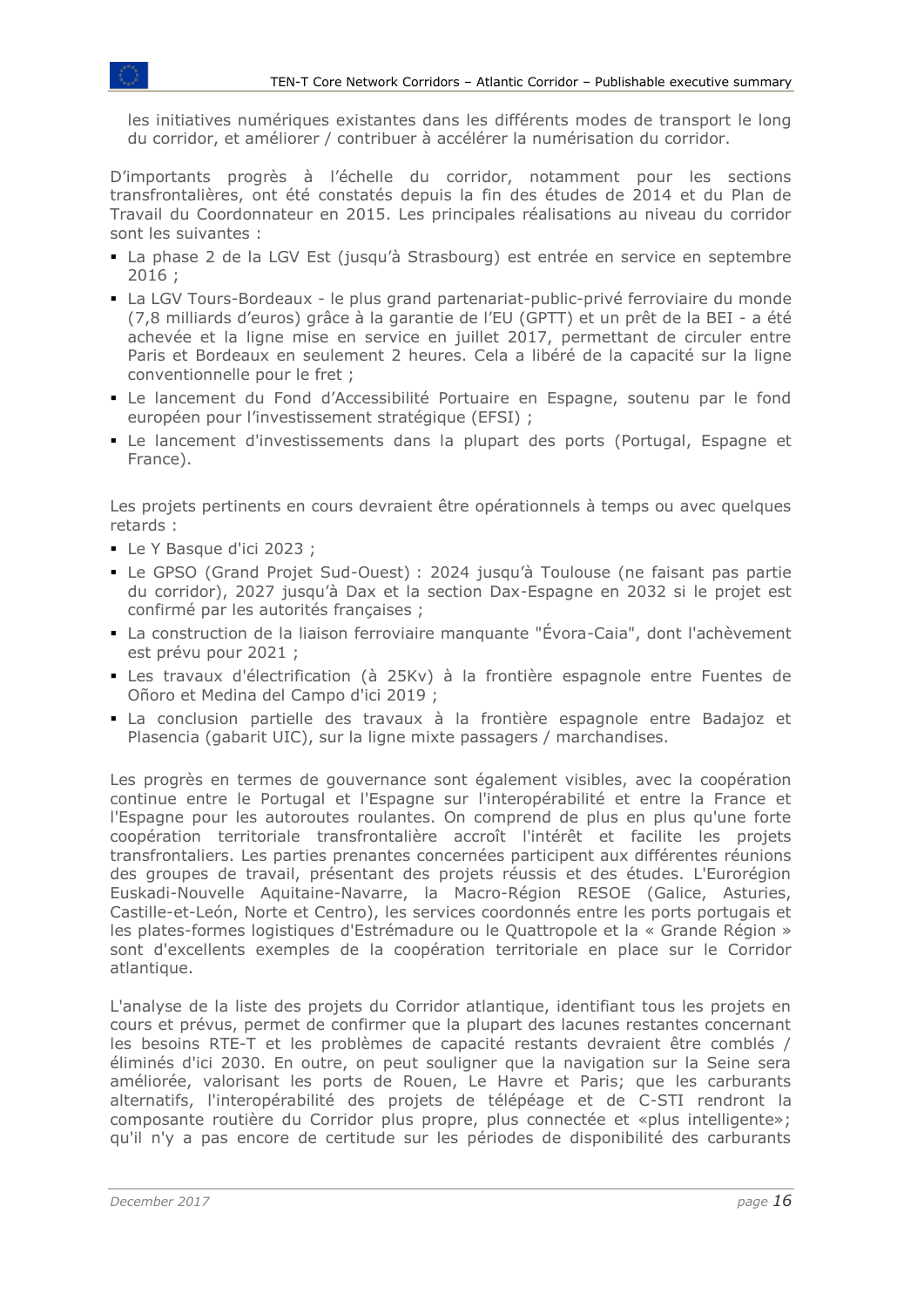alternatifs dans les aéroports; et qu'il y a encore une marge importante pour améliorer les premiers / derniers kilomètres de déplacement, tant pour les passagers que pour le transport de marchandises, dans les nœuds urbains du Corridor.

Au-delà de la signalisation et de l'électrification, une attention particulière doit être portée au problème du gabarit dans la péninsule ibérique, où la mise en œuvre de l'interopérabilité implique le déploiement du gabarit UIC le long des axes du Corridor, dépassant ainsi la planification et les projets actuels. Il sera important de poursuivre et de faire avancer les travaux en cours de la « task force » conjointe Espagne-Portugal sur l'interopérabilité, qui fournit une estimation précise des coûts et des avantages des différentes options pour assurer la compatibilité avec le gabarit UIC dans la péninsule ibérique, selon une planification de long terme qui est partagée.

En ce qui concerne le gabarit des voies, les écarts seront principalement au Portugal sur la ligne Nord reliant Lisboa et Porto. D'autres défis sont identifiés en ce qui concerne le respect des délais de certains projets (bien que rien de critique ne soit reporté au-delà de 2030); la nécessité de convaincre les secteurs privés d'investir dans les carburants alternatifs (rechargement / ravitaillement / remplissage) et dans les C-STI ; la nécessité de mieux connecter les ports maritimes aux chaînes logistiques intérieures ; la nécessité de soulager la pression des activités portuaires sur l'environnement urbain ; le besoin général de rendre les procédures beaucoup plus simples et plus rapides ; et la nécessité de prendre soin d'une connexion efficace aux territoires voisins et irriguant le corridor (réseaux central et secondaire).

Cependant, il existe de nombreux cas où il est nécessaire d'aller plus loin que les exigences du RTE-T. C'est notamment le cas pour l'accès aux ports du Corridor, qui nécessite également des améliorations qualitatives et de capacité. Pour le rail, nous devons également aborder les problèmes liés aux différences de tension, aux fortes pentes et aux gabarits non harmonisés qui font que toutes les itinéraires ne permettent pas le même dégagement vertical, limitant l'interopérabilité des trains. Pour les routes, nous devons aborder la question de l'interopérabilité des péages, actuellement prête sur le plan technologique, mais les services commerciaux devant encore être déployés.

En outre, il existe un potentiel évident d'offre de meilleurs services multimodaux et d'amélioration des connexions multimodales sur le Corridor. Cependant, un modèle global de planification, de mise en œuvre et de gestion des terminaux rail-route, notamment dans la péninsule ibérique, fait toujours défaut. Enfin, il existe également une opportunité forte de déployer des « guichets uniques logistiques » le long du Corridor, étendant les guichets uniques actuels des ports vers leur arrière-pays et de les intégrant aux services e-maritimes et aux technologies de l'information. Trouver des solutions innovantes pour améliorer la multimodalité sur le Corridor est la clé pour répondre à la croissance continue des flux maritimes vers les routes intérieures.

À court et moyen termes (d'ici 2023), Vitoria sera le point d'interconnexion clé entre le gabarit ibérique et le gabarit UIC. Puisque la capacité est développée du côté français (qui consiste déjà en une ligne électrifiée à double voie compatible avec des trains de 740 m de long), il est crucial de développer un plan pour exploiter pleinement ce potentiel, également en se référant à la branche du corridor de fret compétitif qui alimente le corridor atlantique (par exemple: Saragosse-Pampelune-Vitoria).

La plate-forme Jundiz à Vitoria est très bien placée pour devenir un argument en faveur des services intermodaux pour le trafic du port et l'arrière-pays, et le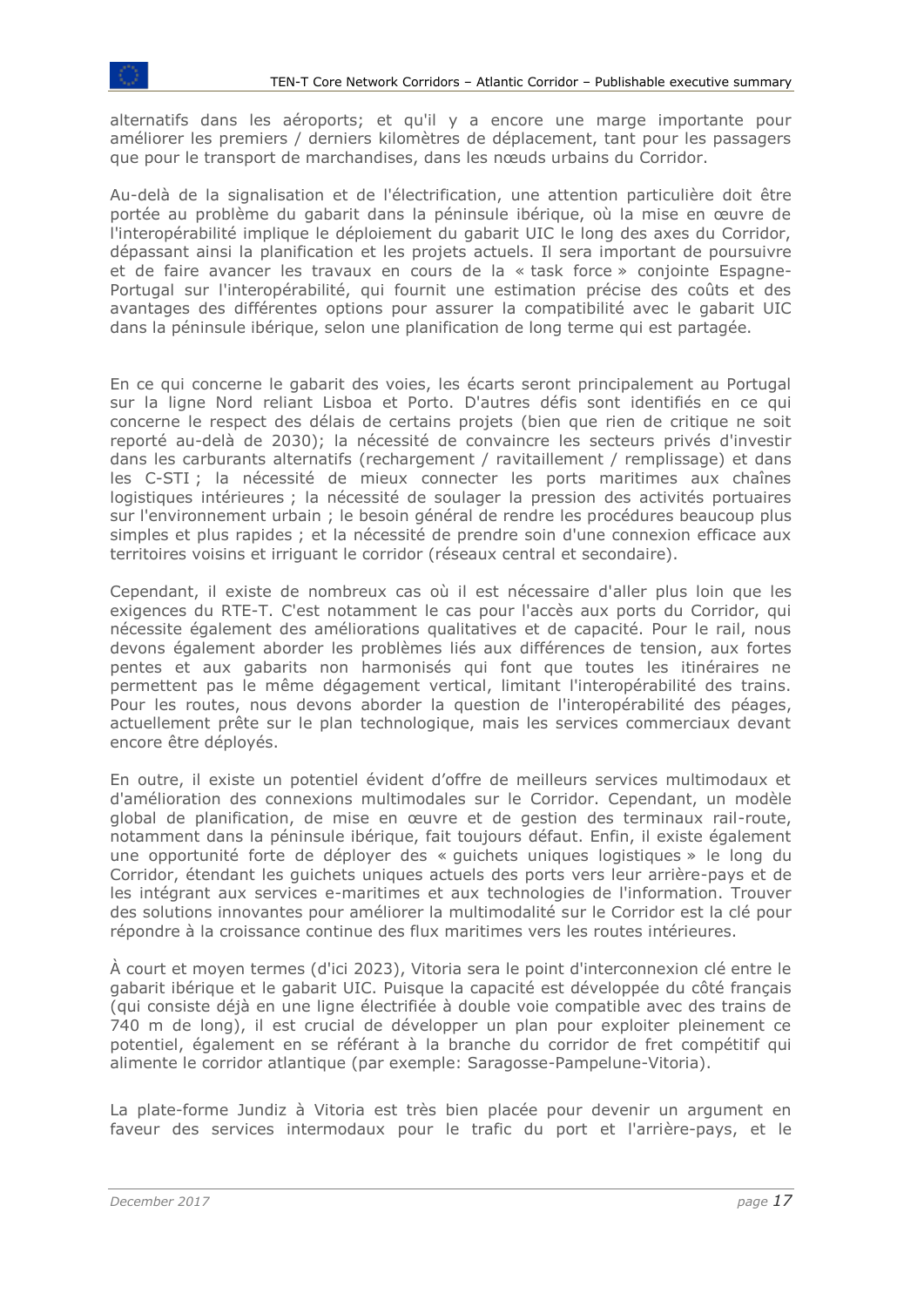transbordement entre le transport ferroviaire local / national et international, en utilisant différents gabarits :

- pour l'interconnexion entre les services maritimes dans l'arrière-pays des grands ports de l'Atlantique et les services ferroviaires intermodaux continentaux ;
- pour le transbordement entre les réseaux ferroviaires ibériques et UIC ;
- pour le lancement de nouveaux services d'autoroutes ferroviaires pour le transport longue distance entre l'Espagne, le Portugal et le nord de l'Europe, y compris la région parisienne, la Belgique et les Pays-Bas.

La connectivité maritime le long de la côte atlantique doit être considérée comme un élément de corridor à améliorer : en effet, les autoroutes de la mer, la composante maritime de facto du corridor, sont déjà développées entre les ports du Corridor jusqu'à la façade nord de l'Union Européenne, mais ne sont toujours pas pleinement exploitées.

Les investissements doivent être considérés selon une large gamme, de l'infrastructure (accessibilité portuaire à la fois côté terre et côté mer) jusqu'à l'efficacité des terminaux, et aux systèmes et procédures pour faire évoluer le emaritime vers le *e-freight*, augmentant l'efficacité des chaînes logistiques utilisant le transport maritime. Son volet environnemental, y compris le déploiement de carburants innovants, devrait être pris en compte. Dans une perspective plus large, le littoral atlantique et tous ses ports principaux et secondaires ainsi que ses platesformes logistiques devraient être perçus comme alimentant le couloir / desservi par le corridor. Le rôle des îles atlantiques de Madère, des Açores et des Canaries représente en effet la continuité du corridor atlantique à l'étranger. Les efforts faits pour déployer des installations portuaires de soutage du GNL et la capacité d'approvisionnement des navires dans les îles sont de la plus haute importance pour améliorer la dimension maritime du corridor atlantique. Le projet phare prévu pour le GNL le long du corridor de l'Atlantique a été conçu en tenant compte du point de vue plus général selon lequel le déploiement de l'initiative pilote permettrait d'approvisionner le GNL en navires qui partent ou arrivent dans le corridor atlantique.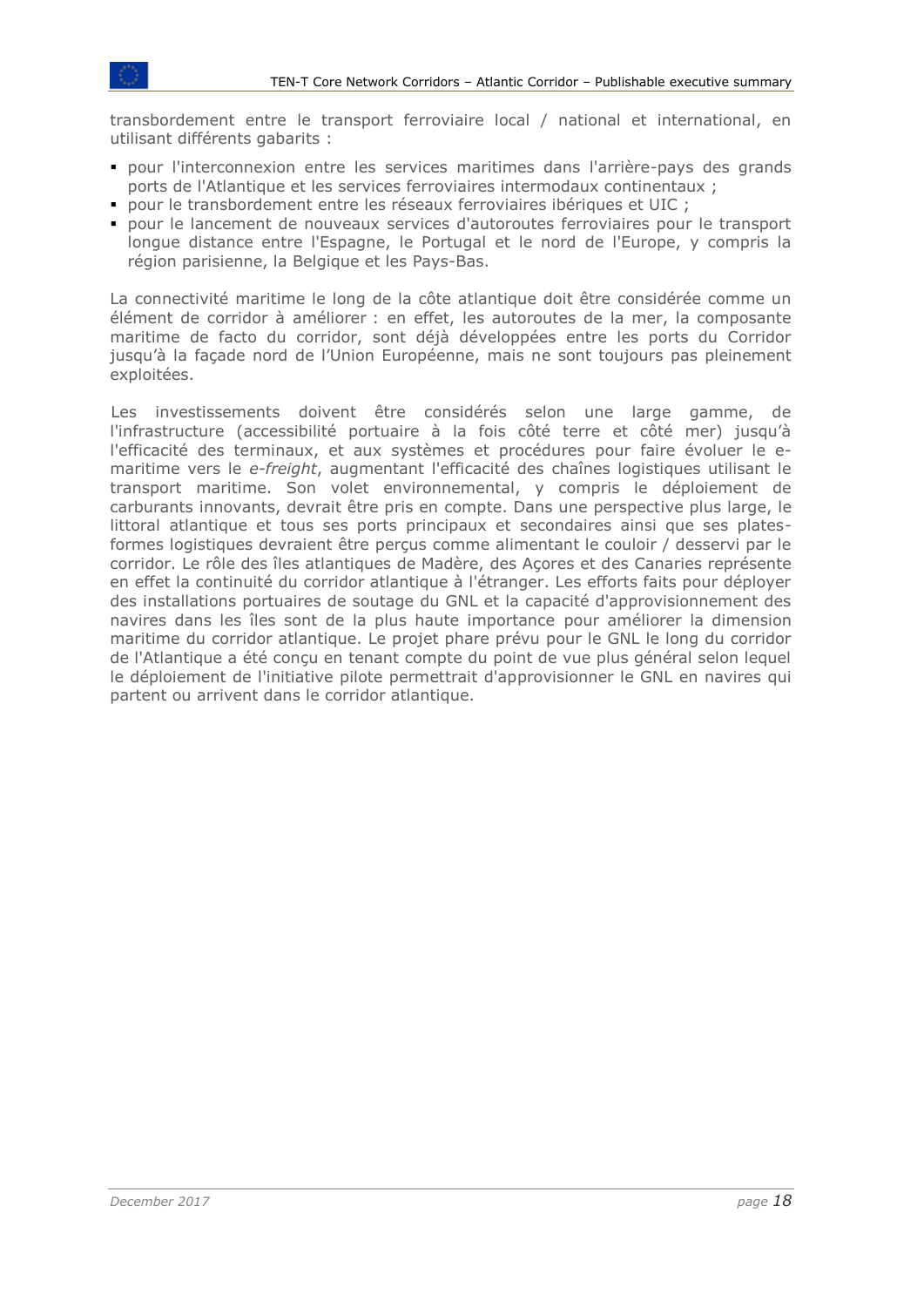### <span id="page-18-0"></span>**Zusammenfassung**

Die EU Verordnungen zu den transeuropäischen Verkehrsnetzen (TEN-V) 1315/2013 und 1316/2013 definieren den Atlantik-Kernnetzkorridor als Verbindung zwischen dem Südwesten Europas mit dem Zentrum der EU. Der Korridor verbindet die Iberische Halbinsel mit ihren Häfen Algeciras, Sines, Lissabon, Porto (Leixoes) und Bilbao über das westliche Frankreich bis Paris und die Normandie und weiter östlich nach Strassburg und Mannheim. Zum Korridor gehören Verkehrswege der Bahn, der Straße, Flughäfen, Seehäfen, mulit-modale Terminals sowie die Seine als europäische Binnenwasserstraße.

Der Atlantik-Kernnetzkorridor weist mit acht Seehäfen des TEN-T Kernnetzes eine wichtige Brückenfunktion für den Zugang zu internationalen Seeverbindungen auf. Er verfügt über ein sehr großes Potenzial, um mehr Verkehr auf die Schiene zu verlagern, insbesondere im Güterverkehr. Das Potenzial für die Einführung und Nutzung innovativer Technologien ist ebenfalls signifikant, insbesondere im Bereich der alternativen Kraftstoffe, intelligenter Logistiklösungen (e-maritime/e-freight) und kooperativer Verkehrssysteme (C-ITS).

Die strategischen Ziele der Entwicklung des Atlantik-Kernnetzkorridors sind die Verbesserung der multi-modalen Verknüpfung, um die Modalwahl, die heute noch sehr straßenlastig ist, ausgewogener zu gestalten, sowie die Vorteile der maritimen Konnektivität auszunutzen und die Interoperabilität des Bahnverkehrs entlang des Korridors herzustellen. Letzteres erfordert die graduelle Anpassung der Spurbreite auf der iberischen Halbinsel an die europäische Normalspur. Dadurch werden unterbrechungsfreie Verbindungen von den Häfen Algeciras, Bilbao, Sines, Lissabon und Leixoes nach Frankreich und Deutschland geschaffen. Dies erfordert die Beseitigung von wichtigen Engpässen und fehlenden Verbindungen im Bahnnetz. Hier ist die Prioritätensetzung der TEN-V Verordnung maßgeblich zu beachten: Auf- und Ausbau der grenzüberschreitenden Verbindungen, fehlender Verbindungen, der Interoperabilität und der Multi-Modalität, Beseitigung der Engpässe, sowie Vereinfachung der Finanzierungsmodalitäten. Weiter sind der Ausbau der Infrastruktur für alternative Kraftstoffe und kooperative Verkehrssysteme zu Schwerpunkten geworden.



**Figure 1 – Zentrale Ziele des Atlantik Kernnetzkorridors**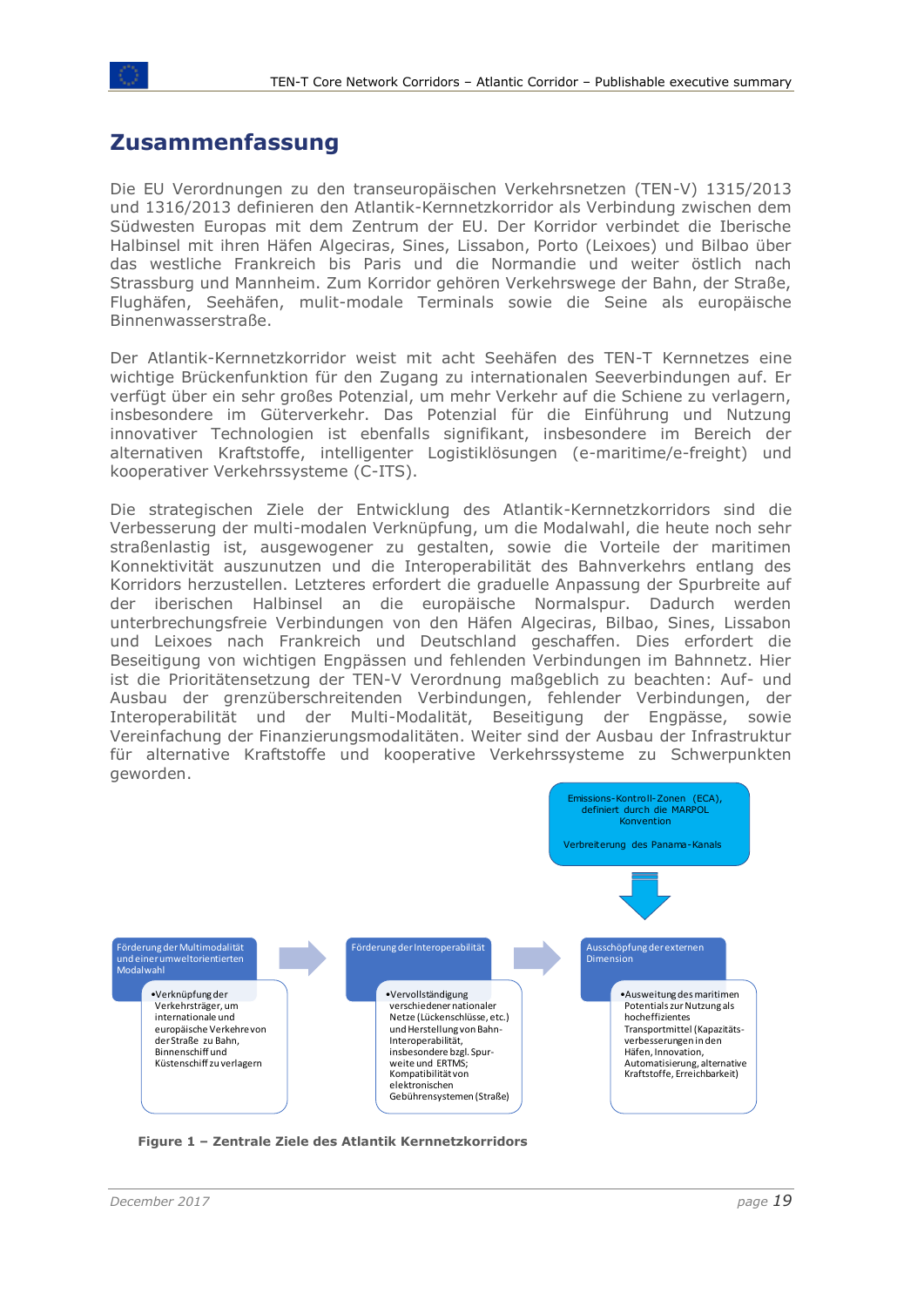Entlang des Korridors wurde bereits für mehrere technische Parameter von TEN-V Infrastrukturen ein hoher Grad der Zielerreichung realisiert. Insbesondere gilt dies für die Straßennetze, für ausgewählte Parameter des Bahnnetzes wie Geschwindigkeit und zulässige Achslasten, für die Binnenwasserstraßen, und für die wichtigsten Parameter von Seehäfen: Anbindung an das hochwertige Bahnnetz sowie die Binnenwasserstraße, wo dies möglich ist. Verbleibende Lücken, die bis 2030 geschlossen werden, umfassen die vollständige Elektrifizierung des Bahnsystems, die Kapazität 740m lange Güterzüge zu fahren, die Verfügbarkeit alternativer Kraftstoffe an den Binnenhäfen und an den Straßen sowie die Anbindung des Flughafens Madrid-Barajas Adolfo Suarez an das Hochgeschwindigkeitsnetz der Bahn. Dagegen dürfte es bis 2030 nicht gelingen, die UIC-Normalspur vollständig zu realisieren (erwarteter Realisierungsgrad: 74%) sowie das europäische Zugleitsystem (ERTMS) vollständig zu implementieren. Die erfolgreiche Entwicklung des Korridors wird auch weiter stark von länderübergreifenden Arbeitsgruppen und Vereinbarungen abhängen, sowie von regionalen und lokalen grenzüberschreitenden Kooperationen. Natürlich wird auch zukünftig finanzielle Unterstützung seitens der EU bei der Realisierung des Korridors erforderlich sein.

Der Korridor bietet großes Potenzial den modalen Anteil des Bahnverkehrs zu erhöhen. Allerdings verbessern die niedrigen Ölpreise die Wettbewerbsposition des Straßenverkehrs. Der Seetransport dürfte weiter anwachsen und wird den Druck zur Steigerung der Kapazitäten in den Häfen sowie zur Verbesserung ihrer Anbindung an Bahn und Binnenschiff erhöhen. Dies gilt insbesondere für die erste und letzte Meile der Transporte. Der Anstieg der Seetransporte wird auch zu einem Wachstum der Nachfrage und des Anteils der Schiene und des Binnenschiffs auf dem Korridor führen, wodurch sich die Nachhaltigkeit des bodengebundenen Verkehrs auf dem Korridor verbessern wird. Weitere Kapazitätsprobleme sind insbesondere für die großen städtischen Knoten zu erwarten, im Bahnnetz durch die unzureichende Ausstattung mit ERTMS, durch Beschränkungen der Länge von Güterzügen sowie bei den Tunnelquerschnitten, durch Unterschiede in der Spurbreiten auf der iberischen Halbinsel, eingeschränkte grenzüberschreitende Verbindungen zwischen Spanien und Frankreich, mangelnde Elektrifizierung und die fehlende Grenzverbindung zwischen Evora und Merida. Die meisten dieser Schwächen werden aber bis 2030 beseitigt sein.

Von besonderer Bedeutung ist die Bahnanbindung des Hafens Sines. Hier fiel die Umweltbewertung der einzigen Kernnetzanbindung zum ebenfalls zum Kernnetz gehörenden Hafen Sines negativ aus, so dass die Planung aufgegeben wurde. Damit wird Sines, immerhin der wichtigste Hafen für intermodale Transporte in Portugal und der drittwichtigste nach Jahresumschlag, nur noch durch eine Verbindung auf dem erweiterten TEN-T Netz erschlossen. Dieser kritische Engpass verdient eine besondere Würdigung bei der geplanten Überarbeitung der TEN-V Verordnung und des Kernnetzes.

Die effektive Integration der sieben urbanen Knoten des Korridors (Paris, Madrid, Lissabon, Mannheim, Bordeaux, Bilbao und Porto) ist ein zentrales Anliegen für die Zukunft. Die Bedeutung einer umfassenden und integrierten Strategie der Regionen in Absprache mit den Mitgliedsstaaten und der EU-Politik, um Engpässe an den Knoten zu beseitigen, muss betont werden. Die schnelle Einführung von kooperativen Verkehrssystemen der ersten Generation ist ein erster und wichtiger Schritt. Mehrere der urbanen Knoten des Korridors gehören hier zu den Pionieren.

Die Projekt-Pipeline des Atlantik-Korridors von 2017 beinhaltet 272 Projekte mit einer Gesamtinvestitionssumme von 43,7 Milliarden Euro. Hinzu kommen 63 Projekte, die im Zulauf zum Korridor liegen, aber nicht auf dem Korridor und trotzdem für diesen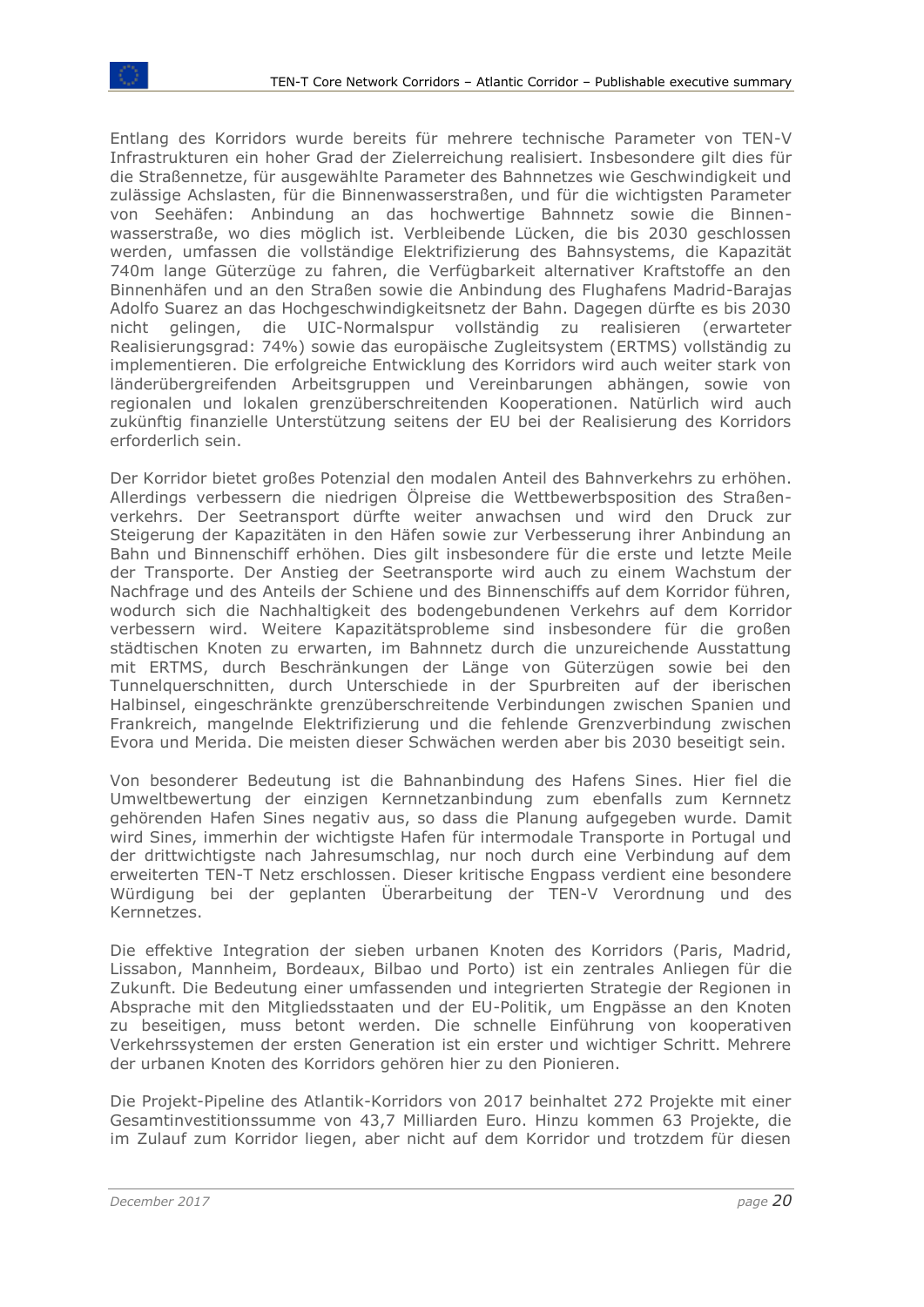bedeutsam sind. Diese Projekte sind in einem Anhang zum Arbeitsplan aufgeführt, aber nicht in den Kostenschätzungen enthalten. 82% der Projekte sind mit einer Investitionsschätzung hinterlegt und ergeben so die mindestens erforderlichen Investitionen von 43,664 Millionen Euro. Investitionen in die Schiene inklusive ERTMS machen einen Anteil von 60,47% aus.

Die Umsetzung dieser Projekte bis 2030 würde akkumuliert für die Periode 2016 bis 2030 zu einer Erhöhung des Bruttoinlandsproduktes (BIP) von 419 Milliarden Euro (2015 Preisbasis) führen. Weitere Nutzen entstehen nach 2030. Die Investitionen führen auch zu zusätzlicher Beschäftigung. Die direkten, indirekten und induzierten Arbeitsplatzeffekte werden mit 1,092 Tausend zusätzlichen Beschäftigungsjahren beziffert. Auch nach 2030 ist mit zusätzlicher Beschäftigung durch die Projekte zu rechnen.

Für den Atlantik Kernnetzkorridor ist die Umsetzung von Innovationen sehr wichtig für den Erfolg der internationalen Dimension. Hier sind drei technische Innovationen als Prioritäten für die Umsetzung zu nennen:

- Die langfristige Sicherung der Versorgung mit Flüssigerdgas (LNG) sowie die Anforderungen an die Abgasreinigung in Emission Control Areas (ECA) definiert durch das MARPOL Umweltübereinkommen und in direkter Nachbarschaft zur Küstenlinie des Atlantikkorridors liegend wird zu einem massivem Ausbau der LNG-Infrastruktur führen. Daher sollte basierend auf den ersten Pilotanwendungen ein strategischer Plan zum Aufbau der LNG-Infrastruktur für den Korridor entwickelt werden. Anhand des Plans kann die ökonomische Bewertung durchgeführt werden.
- Das Potenzial der maritimen Anbindung des Korridors soll auch durch Vereinfachung der Logistik-Prozesse gehoben werden. Insbesondere durch Innovationen im Bereich der Weiterentwicklung der Digitalisierung der Prozesse hin zu einer e-Freight Plattform soll die Effizienz der Logistikkette verbessert werden. Auch hier weist der Atlantik Korridor bereits vielversprechende Ansätze auf.
- Der Ausbau des Kernnetzes in UIC-Standardspurweite erfordert umfangreiche Neu- und Ausbauten am Schienennetz, die gleichzeitig genutzt werden sollen, um die Ausrüstung mit ERTMS voranzutreiben.

Der Grad der Ausstattung mit Ladestationen, die Interoperabilität auf der Straße und die kooperativen und smarten ITS Lösungen weisen den hohen Innovationsstand des Atlantik-Korridors aus.

Der Atlantik-Korridor liegt bei innovativen Lösungen - verglichen mit anderen Korridoren - an vorderer Stelle. Dennoch gibt es weitere Herausforderungen. Dabei lassen sich die folgenden Prioritäten identifizieren:

- Verbesserung von Umweltverträglichkeit und Klimaschutz im Verkehr durch alternative Kraftstoffe.
- Weiterentwicklung und Anwendung neuer Informationstechnologien zur Verbesserung des Verkehrsmanagements.
- Weiterentwicklung des multi-modalen Transports zur Verbesserung der Gütertransport-Logistik.

Aufgrund der erwarteten Verkehrsverlagerung zu Bahn (+124% bis 2030), Binnenschiff und küstennaher Schifffahrt wird sich auch die Klimabilanz für den Korridor verbessern (-33% CO<sub>2equ</sub>). Die Realisierung dieser Erwartung stellt hohe Anforderungen an die Projektbeteiligten.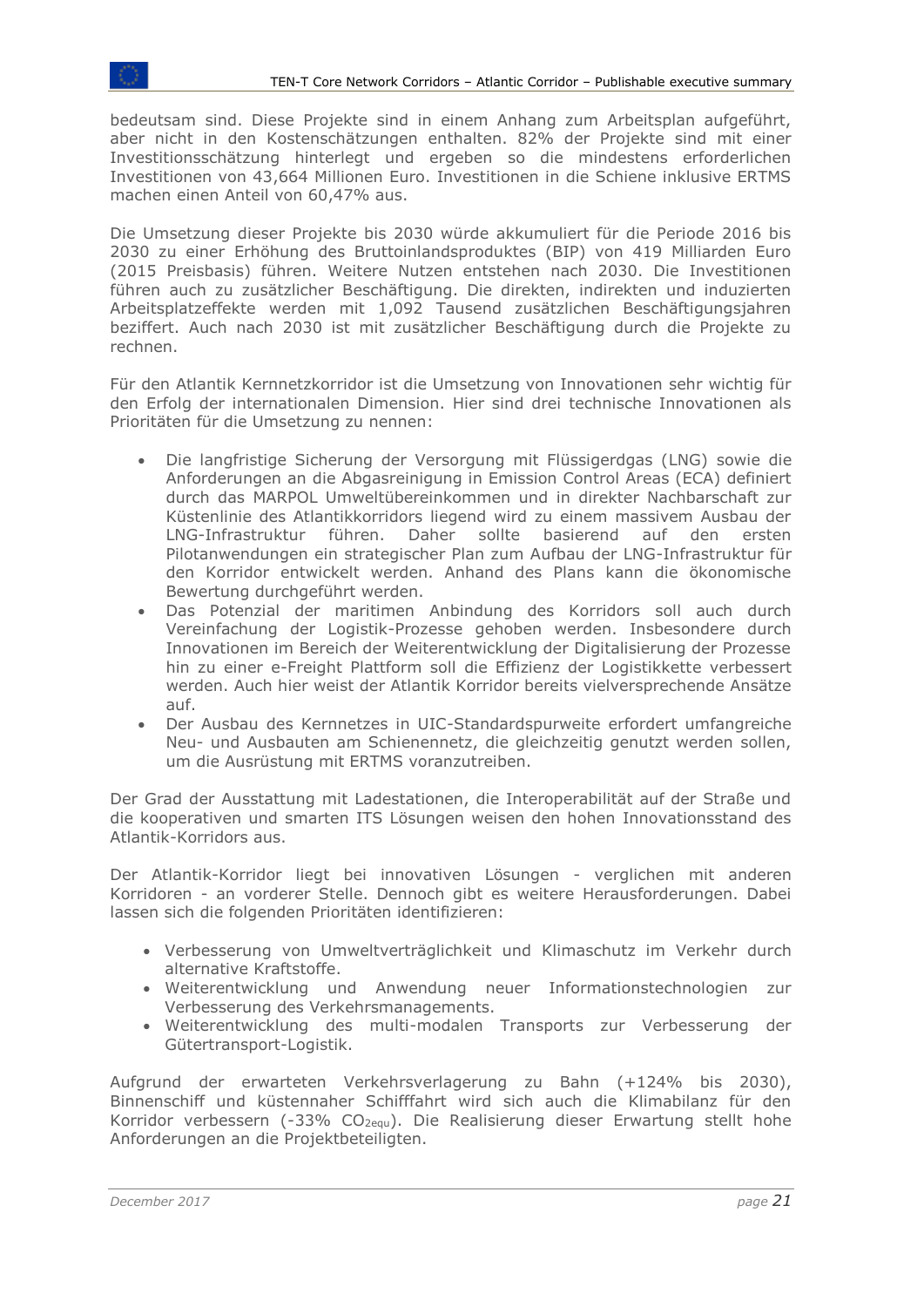Die obigen Daten wurden modellhaft mit Hilfe des Vergleichs zwischen einem Referenz- und einem Projekt-Szenario ermittelt, wobei die Möglichkeiten einer Verlagerung zur Seeschifffahrt noch nicht voll erfasst werden konnten. Dennoch können die vorwiegend im Landverkehr erzielbaren CO2-Einsparungen rund 33% erreichen, wobei die Verlagerung auf die Bahn etwa die Hälfte beitragen kann. Die andere Hälfte resultiert aus Effizienzverbesserungen und dem Einsatz alternativer Kraftstoffe.

Diese positiven Auswirkungen des Korridors können durch eine Reihe von Maßnahmen auf europäischer, nationaler und lokaler Ebene gesteigert werden, zum Beispiel:

- Implementierung des gesamten transeuropäischen Kernnetzes wegen der Interdependenzen zwischen den Korridoren;
- Beschleunigung der Innovationen für Energie-Effizienz und De-Karbonisierung.
- Verminderung der CO2-Emissionen der Energieproduktion durch verstärkten Einsatz von erneuerbaren Energiequellen; dies würde die modale Verlagerung zur Bahn noch klima-effizienter machen;
- Förderung modaler Verlagerungen im Nah- und Regionalverkehr.

Wie auf den übrigen Kernnetzkorridoren ist der Einsatz öffentlicher Finanzmittel sorgfältig zu planen, wenn keine Möglichkeit privater Finanzierung besteht. Zusätzlich sollten für Projekte, die finanzielle Rückflüsse generieren können, die Chancen der Privatfinanzierung so weit wie möglich genutzt werden.

Die Analyse der gewählten Finanzierungsoptionen im ATL Arbeitsplan weist für Projekte mit Angaben zur Finanzierung eine durchschnittliche Unterstützung durch EU-Zuschüsse in Höhe von 42% aus. Damit ergibt sich als minimale EU Finanzierung des Atlantik-Korridors der heute bereits zugesagte Wert von 2,1 Billionen Euro, und bei voller EU-Ko-Finanzierung der gesamten noch ausstehenden Projekte eine EU-Unterstützung von 9,3 Billionen Euro.

Die Einbeziehung der Beiträge privater Investoren kann nachhaltig zur Deckung des Finanzbedarfs beitragen, insbesondere wenn private und öffentliche Finanzierungsquellen innovativ kombiniert werden. Die finanzielle Bewertung für die Projekte des Atlantik Korridors zeigt, dass 18% (49 Projekte) nicht finanziell tragfähig, 71,3% (194 Projekte) potentiell finanziell tragfähig und 10,3% (28 Projekte) voll finanziell tragfähig sind. Die gesamten Ausgaben für potenziell finanziell tragfähige Projekte liegen bei EUR 28,7 Mrd. Wenn es gelingt, dass 15% der Investitionsausgaben durch privates Kapital finanziert würden, läge die Verminderung der Finanzierung durch öffentliche Gelder in einer Größenordnung von EUR 4,3 Mrd.

An dieser Stelle sind folgende Korridor-Projekte hervor zu heben, die bereits durch innovative Finanzierungsinstrumente unterstützt wurden:

- Das Großprojekt einer Neubaustrecke für die Hochgeschwindigkeits-Eisenbahn zwischen Tours und Bordeaux (das auch zeigt, dass ein sorgfältiges Risiko-Management für Neubau-Projekte erforderlich ist);
- Die ad-hoc Plattform für die Verbesserung der Zugänglichkeit spanischer Seehäfen, die mehrere Projekte und Hafen-Finanzierungen zusammenführt und aus Mitteln der Europäischen Investitionsbank und der spanischen Investitionsbank ICO finanziert wird, die über den EFSI-Fonds (Juncker-Plan) garantiert werden.
- Verschiedene Projekte für See- und Binnenwasser-Häfen, Flughäfen und Bahnhöfe werden über den EFSI-Fonds unterstützt und von Geschäftsbanken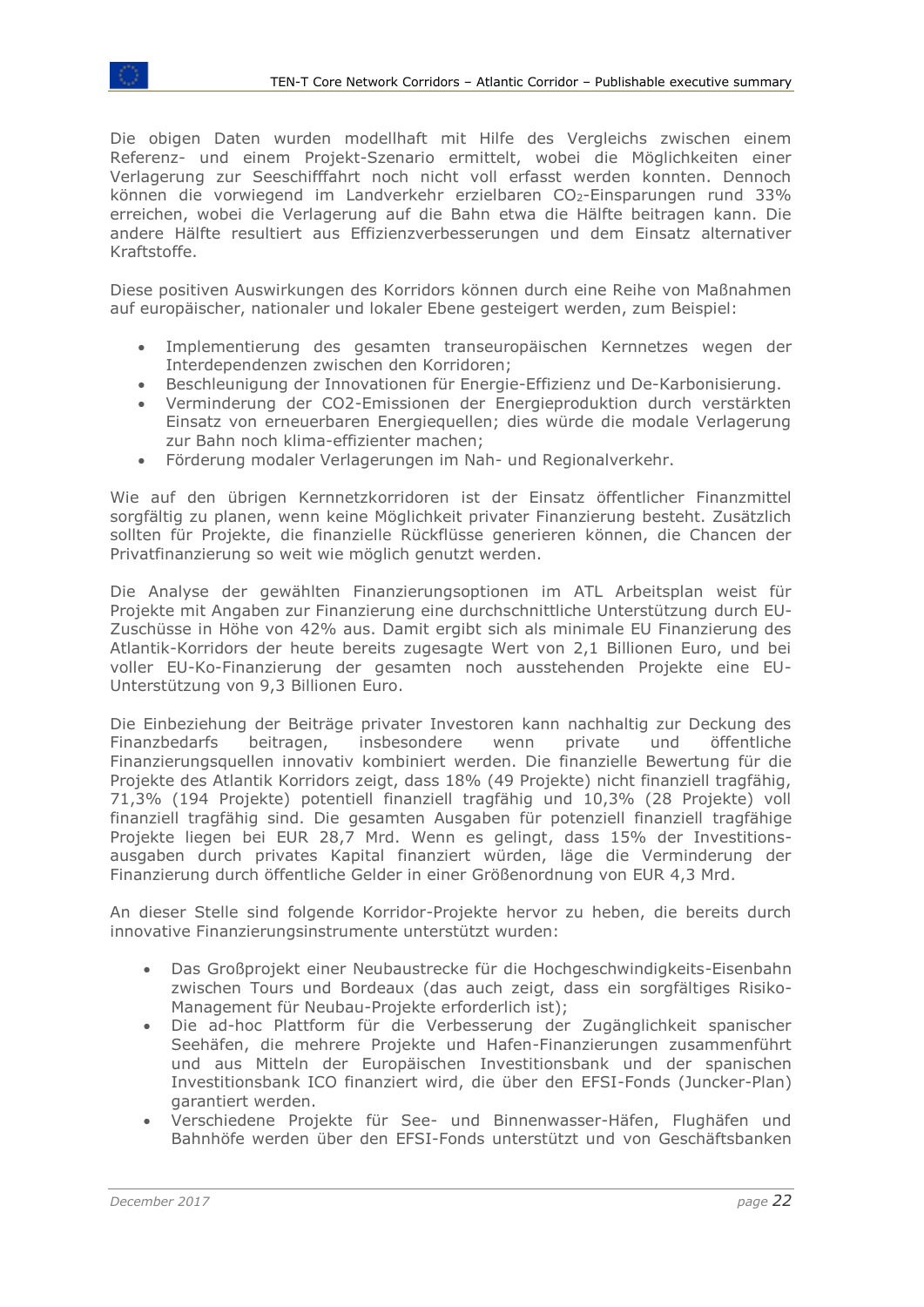ko-finanziert (darunter Projekte für die regionale und städtische Logistik in der Region Ile de France).

Die gesamten Kosten für die Herstellung der Kompatibilität technischer Parameter wird zwischen EUR 45 und 50 Mrd. geschätzt, davon mehr als EUR 11 Mrd. für begonnene Projekte. Allein EUR 7-8 Mrd. werden benötigt, um eine volle Interoperabilität für die Eisenbahnen auf der iberischen Halbinsel herzustellen. Gleichwohl steht noch ein kritisches Volumen an Investitionen aus und setzt eine größere Sicherheit bei der Förderung bis 2030, im Anschluss an die Ausschreibungen des CEF-Fonds, voraus. Allerdings konnten mehrere für die Korridor-Realisierung dringliche Projekte bislang nicht die erforderliche finanzielle Unterstützung finden.

Zusätzlich ist zu erwähnen, dass der Korridor in den nächsten Jahren von Einschränkungen des Bahnbetriebs bis hin zu Vollsperrungen von Streckenabschnitten betroffen sein wird, die durch die hohe Zahl von Baumaßnahmen bedingt sind. Alternative Routen werden untersucht, darunter Streckenführungen durch den Mittelmeer-Korridor. Während diese Bauarbeiten für die Verbesserung der Bahn-Infrastruktur unbedingt notwendig sind, können sie in den nächsten Jahren dazu führen, dass die Nachfrage stagniert oder sich zumindest nicht so dynamisch entwickelt wie prognostiziert.

Von interessierter Seite wurde die Frage aufgeworfen, ob die CEF-Kofinanzierung nicht auch für weitere ambitionierte Projekte der EU Verkehrspolitik erweitert werden könnte. Hier geht es um übergreifende Projekte, die nicht auf örtliche oder modale Investitionsmaßnahmen beschränkt sind.

Einige solcher potentiellen Projekte lassen sich für den Atlantik-Korridor identifizieren: Sie beziehen sich vor allem auf alternative Kraftstoffe (Land- und Seeverkehr) städtische Verbindungen (grenzüberschreitend) und Digitalisierung in der Logistik:

- Verwendung alternativer Kraftstoffe auf der Route von Helsinki nach Lissabon/Südspanien: Angebot eines dichten Netzes elektrischer Ladestationen, Tankstationen für Gas (LNG und CNG) und Wasserstoff, in Kooperation mit anderen Kernnetzkorridoren, wie Nordsee-Ostsee K. (Helsinki-Brüssel), Nordsee-Mittelmeer K. (Brüssel-Paris) und Skandinavien-Mittelmeer K..
- Angebot an LNG an Häfen der Atlantik-Küste: Vorhaltung von LNG-Bunkerstationen an Häfen für die Versorgung von Gas-betriebenen Schiffen.
- Nahtlose grenzüberschreitende Verbindung zwischen Spanien und Frankreich bei Irun-Hendaye: Entlastung der staugefährdeten Straßenverbindung durch Bahn und Bus-Verkehr.
- Logistische "single window" Lösungen für den internationalen Datenaustausch mit einheitlichen Dokumenten von den Atlantik-Häfen zu den Hinterland-Korridoren: Verbesserung der Logistik, Verknüpfung existierender Initiativen zur Verbesserung der digitalen Information im Korridor.

Seit der erste Arbeitsplan des Europäischen Koordinators zu Beginn des Jahres 2015 veröffentlicht wurde, sind wichtige Fortschritte bei den grenzüberschreitenden Verbindungen zu verzeichnen. Die wichtigsten Verbesserungen sind:

- Der letzte Abschnitt der TGV Est-Verbindung (Paris-Straßburg) wurde im September 2016 eröffnet.
- Die HGV-Verbindung Tours-Bordeaux das größte Eisenbahn PPP-Projekt der Welt (EUR 8,8 Mrd.), unterstützt durch die EIB und eine EU Garantie (LGTT) – wurde fertig gestellt und im Juli 2017 eröffnet. Die Reisezeit von Paris nach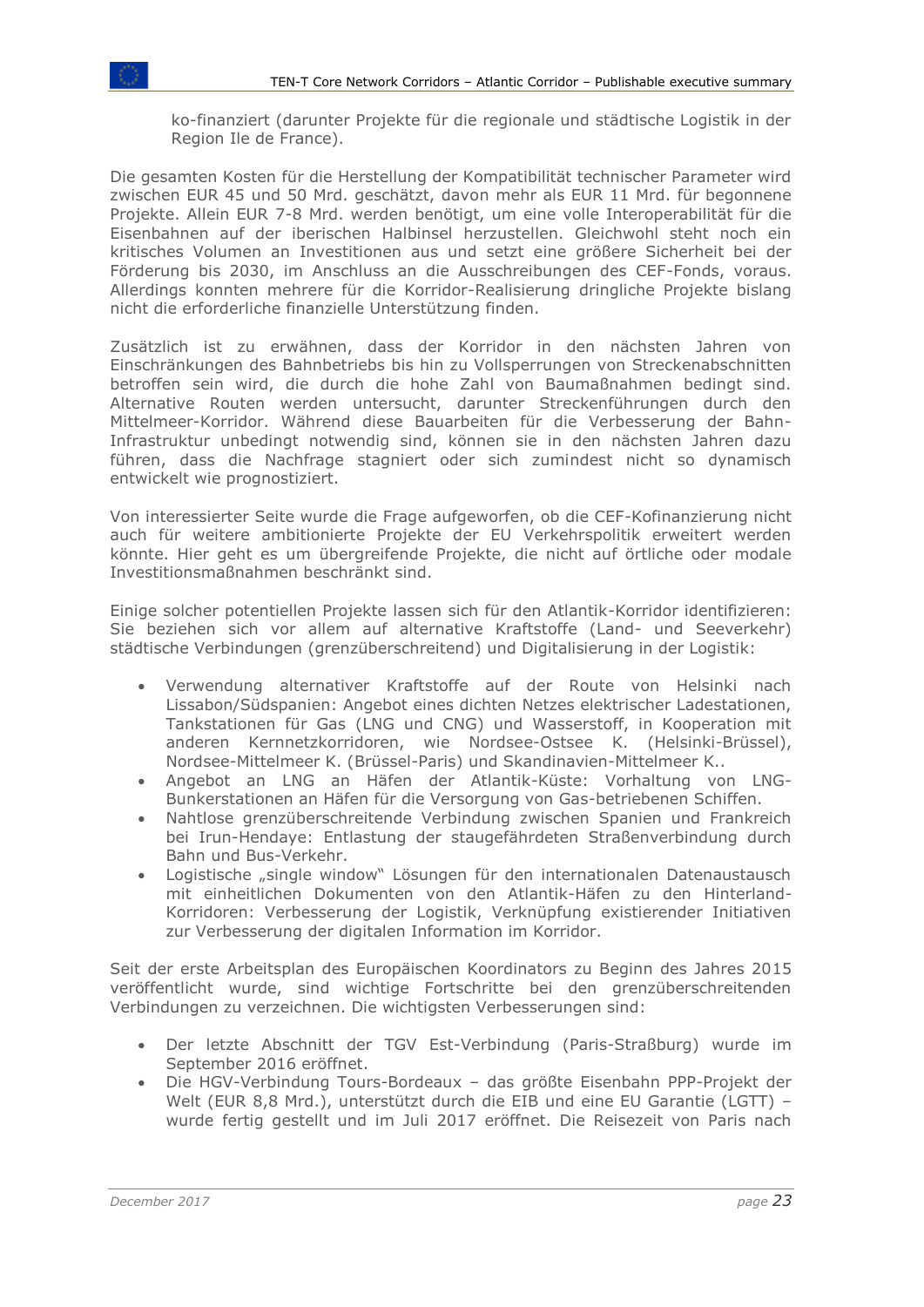Bordeaux verkürzt sich dadurch auf 2 Stunden. Die neue HGV-Strecke macht Kapazität für den Güterverkehr auf der konventionellen Bahnstrecke frei;

- Es wurde in Spanien ein "Hafen-Verbesserungs-Fonds" gegründet, unterstützt durch den EFSI-Fonds.
- In vielen Häfen Portugals, Spaniens und Frankreichs wurden Investitionsprojekte begonnen.

Einige laufende Projekte werden wahrscheinlich im Zeitrahmen oder mit geringer zeitlicher Verzögerung realisiert:

- Die Y-Lösung für das Baskenland (2023);
- Das GSPSO (Grand Projet Sud-Ouest): 2024 nach Toulouse (nicht Teil des Atlantik-Korridors), 2027 nach Dax und 2032 von Dax zur spanischen Grenze, vorbehaltlich der Genehmigung durch französische Behörden;
- Bau der noch fehlenden Bahnverbindung Evora-Cara, mit vorgesehener Fertigstellung 2021;
- Elektrifizierung (25 kV) in der Nähe der spanischen Grenze zwischen Fuentes de Onoro und Medina del Campo, vorgesehene Fertigstellung 2019;
- Teilweise Fertigstellung der Bauarbeiten in der Nähe der spanischen Grenze zwischen Badajoz und Plasencia (UIC-Standardspurweite) für Personen- und Güterzüge.

Fortschritte sind auch sichtbar bei der Zusammenarbeit von Portugal und Spanien zur Verbesserung der Interoperabilität und zwischen Frankreich und Spanien bei der rollenden Landstraße. Auch wird die Bedeutung einer engen räumlichen Kooperation über die Grenzen hinweg im Rahmen von grenznahen Projekten zunehmend erkannt. Vertreter der relevanten Interessengruppen nehmen an den verschiedenen Treffen von bi-nationalen Arbeitsgruppen teil und präsentieren ihre Erfahrungen. Herausragende Beispiele dafür sind die Euroregion Baskenland-Neu-Aquitanien, die Makro-Region RESOE (Galizien, Asturien, Kastilien-León, Norte y Centro) die koordinierten Dienstleistungsangebote zwischen portugiesischen Häfen und logistischen Plattformen in Extremadura oder die Großregion Quattropole in der die Städte Luxemburg, Metz, Saarbrücken und Trier kooperieren.

Die Analyse der Projektliste mit allen laufenden und geplanten Projekten für den Atlantik Korridor zeigt, dass die meisten Rückstände gegenüber den TEN-V Anforderungen aufgeholt und die verbleibenden Kapazitätsverbesserungen bis zum Jahr 2030 erreicht werden sollten. Zusätzlich sei darauf hingewiesen, dass die Binnenschifffahrt auf der Seine verbessert wird, was sich positiv für die Häfen Rouen, Le Havre und Paris auswirken wird; dass der Einsatz alternativer Kraftstoffe, die Verbesserung der Interoperabilität bei elektronischen Gebührensystemen und kooperative intelligente Informationssysteme die Straßenverkehre im Korridore besser einbinden. Dagegen gibt es noch keine Klarheit über den Einsatz alternativer Kraftstoffe im Luftverkehr und es bleiben noch Verbesserungsspielräume für die Organisation der "letzten Meile" im Personen- und Güterverkehr.

Über die Erneuerung von Signaltechnik und die Elektrifizierung von Strecken hinaus gibt es auf der iberischen Halbinsel vor allem das Problem der Spurweiten, die auf den UIC-Standard im Korridor umzustellen sind, was über die laufenden Projekte und Planungen hinausgeht. Hier kommt es darauf an, die angelaufenen Arbeiten einer Task Force zur Interoperabilität zwischen Spanien und Portugal zu beschleunigen. Die Task Force soll zunächst genaue Abschätzungen von Kosten und Nutzen verschiedener Alternativen zur Herstellung des UIC Spurweitenstandards erarbeiten und anschließend eine länderübergreifend abgestimmte Langfrist-Planung aufstellen.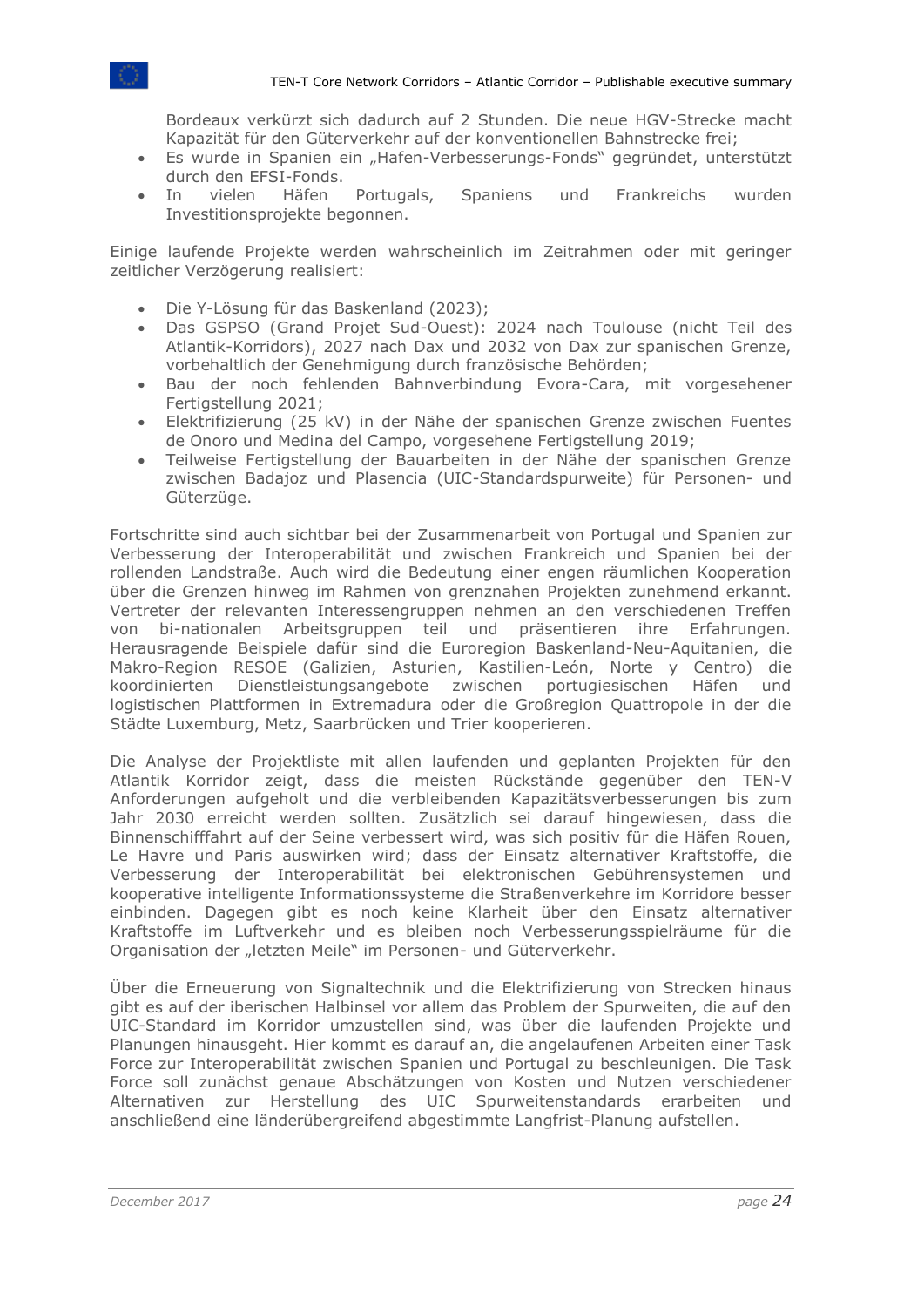Bei der Harmonisierung von Spurweiten für die Eisenbahnen gibt es noch Lücken, vor allem in Portugal zwischen Lissabon und Porto. Weiter existieren Probleme der zeitlichen Abstimmung für verschiedene Projekte (wobei dies nicht zur Verschiebung wichtiger Projekte auf den Zeitraum nach 2030 führen sollte). Herausforderungen sind ferner die Beteiligung privater Investoren bei der Bereitstellung alternativer Kraftstoffe, Ladestationen und Einrichtungen für kooperative intelligente Informationssysteme; die Notwendigkeit, die Seehäfen besser in die Hinterland-Logistik einzubinden; den verbesserten städtischen Umweltschutz in der Umgebung von Häfen; die allgemeine Notwendigkeit die Genehmigungsverfahren zu beschleunigen; die Notwendigkeit, benachbarte Regionen und Infrastrukturkorridore besser in die Planungen zu integrieren.

In vielen Fällen muss man aber über die TEN-V-Anforderungen hinausgehen. Dies gilt insbesondere für den Landzugang zu Seehäfen, der qualitative und quantitative (Kapazitäts-) Verbesserungen erfordert. Für den Eisenbahnbereich sind die Unterschiede bei Stromspannung, Steigungs-Gradienten und Lichtraumprofilen zu erwähnen, die nicht auf allen Routen gleich bzw. ausreichend sind. Für die Straßen gibt es die Anforderung einer einheitlichen Gebührenerhebungstechnik, die zwar technisch kein Problem aber organisatorisch noch umzusetzen ist.

Darüber hinaus gibt es ein hohes Potential für multi-modale Dienste und die Notwendigkeit einer Verbesserung multi-modaler Verbindungen im Korridor. Für die iberische Halbinsel fehlt es hierzu an einem abgestimmten Planungs-, Durchführungsund Management-Konzept für Verladeterminals Bahn/Straße. Letztlich sind einheitliche Standards für Dokumente ("single windows") auszuarbeiten, um die Seehäfen informationstechnisch nahtlos mit dem Hinterland zu verbinden. Hier sind innovative Lösungen angezeigt, da die Multimodalität eine Schlüssel-Voraussetzung dafür ist, den wachsenden Verkehr von den Seehäfen zum Hinterland zu bewältigen.

In kurz- bis mittelfristiger Sicht (bis 2023) wird Vitoria der zentrale Verbindungsknoten zwischen iberischer und UIC Eisenbahn-Spurweite sein. Da die Kapazität auf der französischen Seite bereits ausgebaut wird (hier existiert bereits eine zweigleisige elektrifizierte Verbindung für 740m lange Güterzüge) ist es notwendig, unter anderem mit einer Verbindung zum Eisenbahn-Güterverkehrskorridor im Abschnitt Zaragoza-Pamplona-Vitoria, das volle Potential dieser Maßnahmen zu erschließen.

Die Jundiz-Plattform, die verschiedene Spurweiten aufweist, ist aufgrund ihrer geographischen Lage prädestiniert, intermodale Transporte für Hinterland- und Häfen, sowie den Umschlag zwischen regional/nationalen und internationalen Bahngütertransporten durchzuführen:

- Für die Verbindung zwischen maritimen Transportdiensten im Hinterland von größeren Atlantik-Häfen und kontinentalen intermodalen Eisenbahndiensten;
- Für den Umschlag zwischen iberischer Breitspur und UIC Bahnspurweiten;
- Für das Angebot neuer Angebote für die rollende Landstraße auf langen Transportverbindungen zwischen Spanien, Portugal und Nord-Europa, einschließlich der Region Paris, Belgien und den Niederlanden.

Die Seeverbindungen entlang der Atlantik-Küste sollten weiter gestärkt werden: Meeresautobahnen, die de facto die maritime Komponente des Korridors darstellen und deren Bedeutung über die von reinen Einspeisungskanälen für den Atlantik-Korridor hinausgeht, sind bereits auf der Seite der Korridor-Häfen bis zu den nördlichen Küsten der EU entwickelt, aber noch nicht voll genutzt.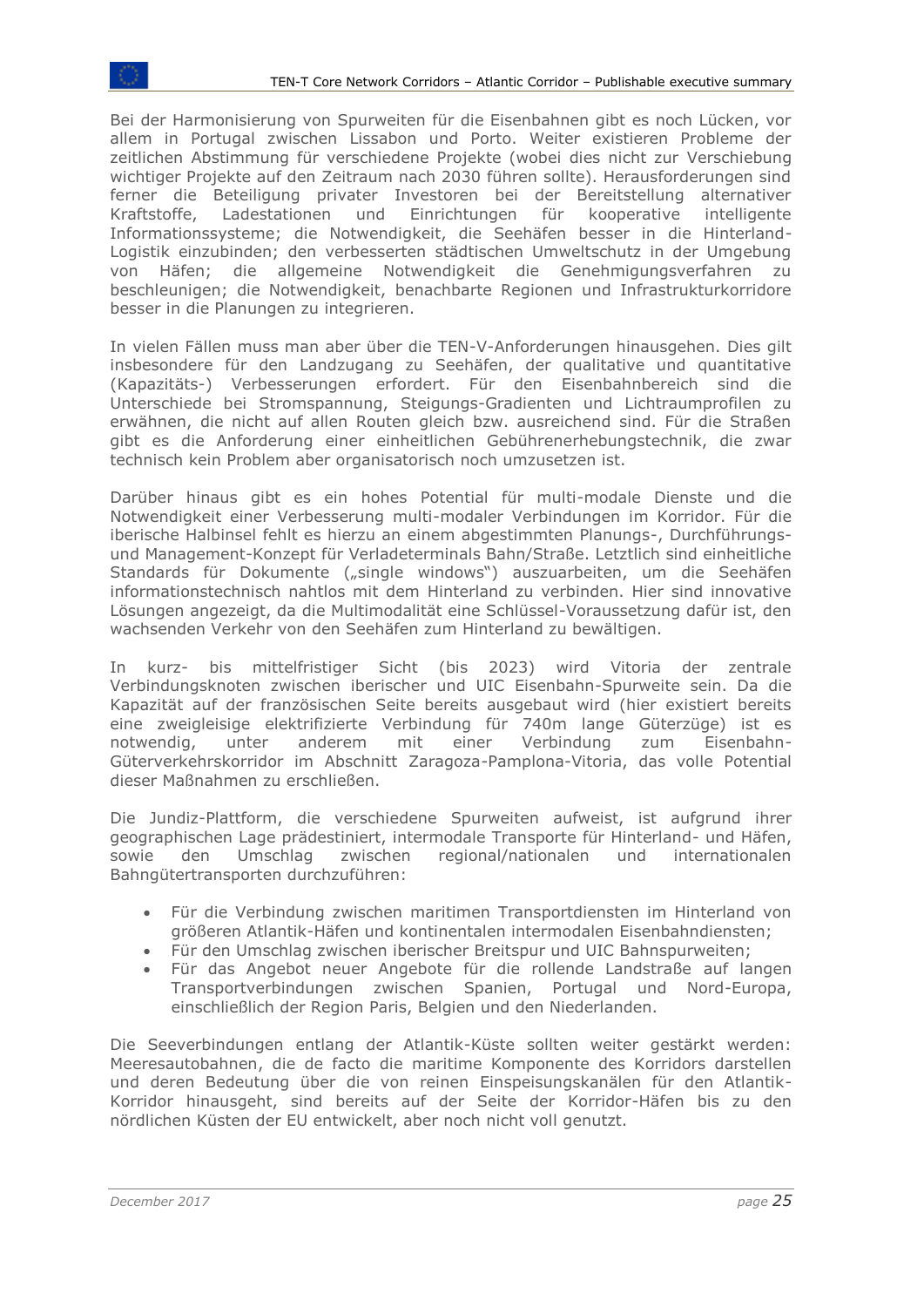Weit angelegte Investitionen werden erforderlich sein, die eine Bandbreite von Infrastrukturverbesserungen (Hafenzugänglichkeit von der Land- und Seeseite) bis hin zu Effizienzsteigerungen bei Terminals und bei Systemen und Prozessen einschließen, welche die Möglichkeiten digitaler Informationstechniken zur Optimierung logistischer Operationen im maritimen Verkehr nutzen. Dabei rückt die Umweltkomponente stärker in den Vordergrund, einschließlich der Nutzung neuer Kraftstoffe. In einer erweiterten Sicht sollte man die Atlantik-Küste mit ihren wichtigen Häfen und logistischen Plattformen als Quellen und Ziele für den Verkehr im Korridor betrachten. Die Atlantischen Inseln Madeira, Azoren und Kanaren stellen dabei maritime Erweiterungen des Atlantik-Korridors dar. Die Überlegungen zu LNG Bunker-Anlagen auf den Inseln unterstreicht die maritime Dimension des Atlantik-Korridors. Das geplante Leuchtturmprojekt zur Ausstattung des Atlantik Kernnetzkorridors mit LNG-Tankanlagen wurde auch mit der Perspektive angestoßen, Seeschiffe, die im Atlantik-Korridor ab- oder anlegen, hier mit Brennstoff zu versorgen.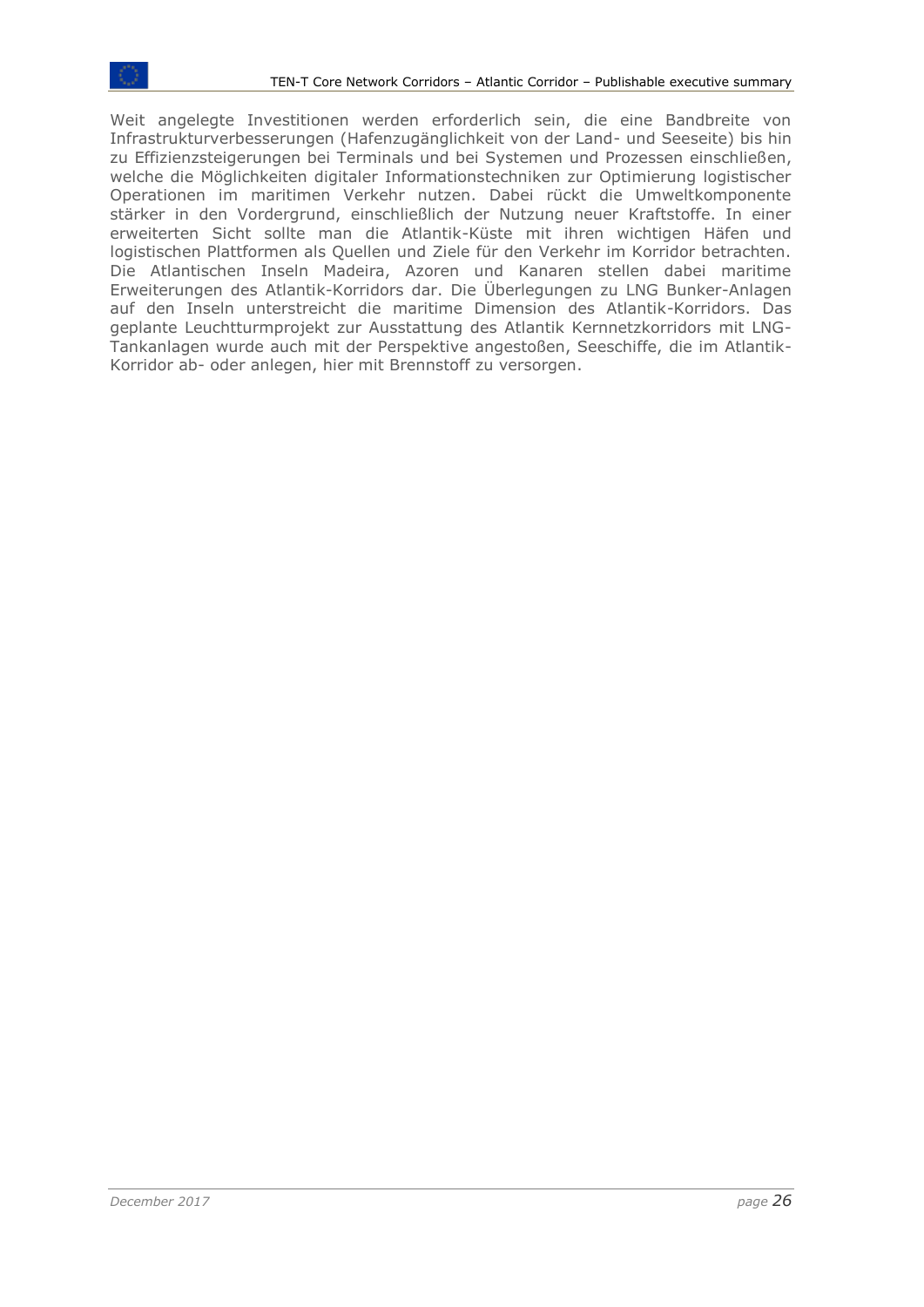## <span id="page-26-0"></span>**Resumen Ejecutivo**

Como se ha establecido en los Reglamentos 1315/2013 y 1316/2013 de la Unión Europea, el Corredor Atlántico conecta las regiones del sudoeste de Europa con el centro de la Unión Europea, enlazando los puertos de la Península Ibérica de Algeciras, Sines, Lisboa, Leixões (Oporto) y Bilbao a través del oeste de Francia con París y la Normandía y, más hacia el este, con Estrasburgo y Mannheim. Cubre ferrocarriles, carreteras, aeropuertos, puertos, terminales de transporte terrestre (carreteraferrocarriles) y el canal navegable del río Sena.

El Corredor Atlántico tiene una importante dimensión marítima, con ocho puertos de la red básica, así como un significativo potencial para incrementar su cuota modal de ferrocarril, especialmente en lo que respecta al transporte de mercancías. También muestra importantes oportunidades en el campo de la innovación, especialmente relativa a combustibles alternativos, *e-maritime/e-freight*, y Sistemas Inteligentes de Transporte Cooperativos (C-ITS).

Los principales objetivos estratégicos del desarrollo del Corredor Atlántico mejoran la integración modal (así, reequilibran el actual reparto modal, que mayoritariamente se basa en la carretera como componente terrestre), aprovechan más la conectividad marítima, y abordan la interoperabilidad ferroviaria. Esto último incluye un cambio de ancho de vía gradual hacia el ancho internacional en la Península Ibérica. Con el tiempo, esto supondrá conectar sin discontinuidades los puertos de Algeciras, Bilbao, Sines, Lisboa y Leixões con Francia y Alemania. En este marco de referencia, la necesidad de resolver los cuellos de botella y los enlaces ferroviarios que faltan es todavía crítica. Se presta especial atención a las prioridades establecidas en las líneas maestras de la Red Transeuropea de Transporte (TEN-T): conexiones transfronterizas, cuellos de botella, conexiones pendientes, interoperabilidad y multimodalidad, así como cuestiones de financiación. Además, el desarrollo de combustibles alternativos y de los C-ITS se ha convertido también en un importante punto de interés.



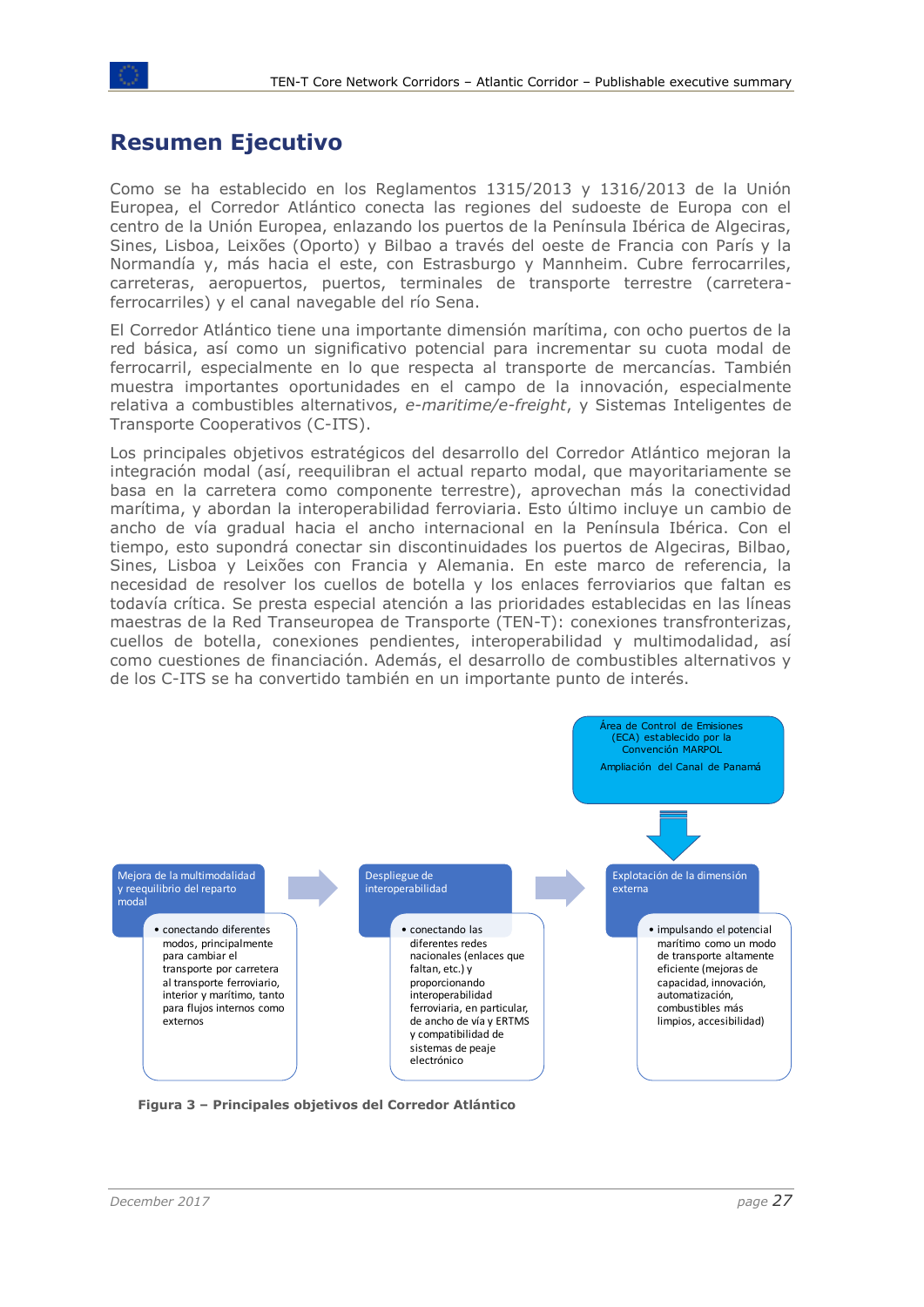El Corredor ya tiene al día un alto nivel de cumplimiento de varios requisitos de la TEN-T. Éste es especialmente el caso de la carretera, de ciertos parámetros del ferrocarril incluyendo la velocidad de la línea y la carga por eje, de los canales navegables y de los más importantes parámetros del modo marítimo, como, por ejemplo, la conexión al ferrocarril de alta velocidad y a los canales navegables. Las brechas subsistentes que se espera solventar en 2030 incluyen la electrificación del ferrocarril, la longitud de los trenes, la disponibilidad de combustibles alternativos en puertos fluviales y a lo largo de las carreteras y la conexión del Aeropuerto Madrid-Barajas Adolfo Suarez a la red ferroviaria de alta velocidad. Aquellos aspectos donde el cumplimiento no se alcanzará completamente en 2030 incluyen el ancho de vía (74% esperado en 2030) y el despliegue del *European Rail Traffic Management System* (ERTMS). El positivo desarrollo del Corredor evidencia que los grupos de trabajo y acuerdos intergubernamentales, así como la cooperación transfronteriza regional y local, son claves para el progreso junto con el apoyo financiero, por supuesto.

El Corredor tiene un potencial significativo para incrementar su cuota modal de ferrocarril, aunque la competencia con la carretera es importante y los bajos precios del petróleo suponen un factor obstaculizador. Se espera que el transporte marítimo de mercancías continúe creciendo, demandando un incremento de la capacidad de los puertos, así como mejores conexiones de los puertos con el ferrocarril y con los canales navegables, especialmente en sus tramos iniciales/finales (*first/last miles*). De este modo, se espera que el incremento del modo marítimo lleve también a un aumento del volumen y cuota del ferrocarril y de la navegación por canales, incrementando la sostenibilidad de la parte terrestre del Corredor. Otros aspectos pendientes de capacidad se encuentran especialmente en los nodos urbanos, en la red ferroviaria en lo que respecta al insuficiente despliegue del sistema ERTMS, en las restricciones para los trenes largos, en el gálibo limitado de túneles, en las diferencias de ancho de vía de la Península Ibérica y en las conexiones transfronterizas con Francia, en la falta de electrificación y en la conexión transfronteriza pendiente de Évora-Mérida. Sin embargo, se espera que la mayoría de esas cuestiones se resuelvan para el año 2030.

Se debe prestar particular atención a la conexión ferroviaria del puerto de Sines, donde debido al abandono del único tramo de red básica, que enlaza Grândola con el puerto de la red básica de Sines, como consecuencia de los estudios medioambientales, el único acceso ferroviario posible al puerto de Sines (3er puerto en volumen y 1º en conexiones ferroviarias intermodales) tiene lugar a través de la línea ferroviaria existente de la TEN-T Sines-Ermidas do Sado-Grândola (en Portugal). Abordar esta conexión al puerto de Sines a través de la red global es una cuestión crítica que conviene ser mencionada y que excepcionalmente debe ser solucionada en la futura revisión de la red.

La integración efectiva de los siete nudos urbanos (París, Madrid, Lisboa, Mannheim, Burdeos, Bilbao y Oporto) en los corredores es un tema clave y urgente. Se acentúa la importancia de una estrategia global e integrada de las Regiones, alineada con los Estados miembros y las políticas de la UE, para abordar eficazmente los cuellos de botella dentro de los nodos urbanos. Mirar hacia un despliegue rápido del día 1 de C-ITS (y en la medida de lo posible los servicios del día 1.5) es un paso adelante y varios de los nudos urbanos del corredor son los pioneros en este aspecto.

La Lista de Proyectos del Corredor Atlántico de 2017 incluye 272 proyectos pertenecientes a corredores de la red básica (CNC) con un volumen total de inversión de 43.600 millones de euros. Además, la Lista de proyectos incluye otros 63 proyectos correspondientes a los ramales conectados al corredor (además de los componentes del corredor) con influencia relevante para el Corredor, como ya se señaló en el primer plan de trabajo. Estos proyectos no pertenecientes a la red básica (CNC) se presentan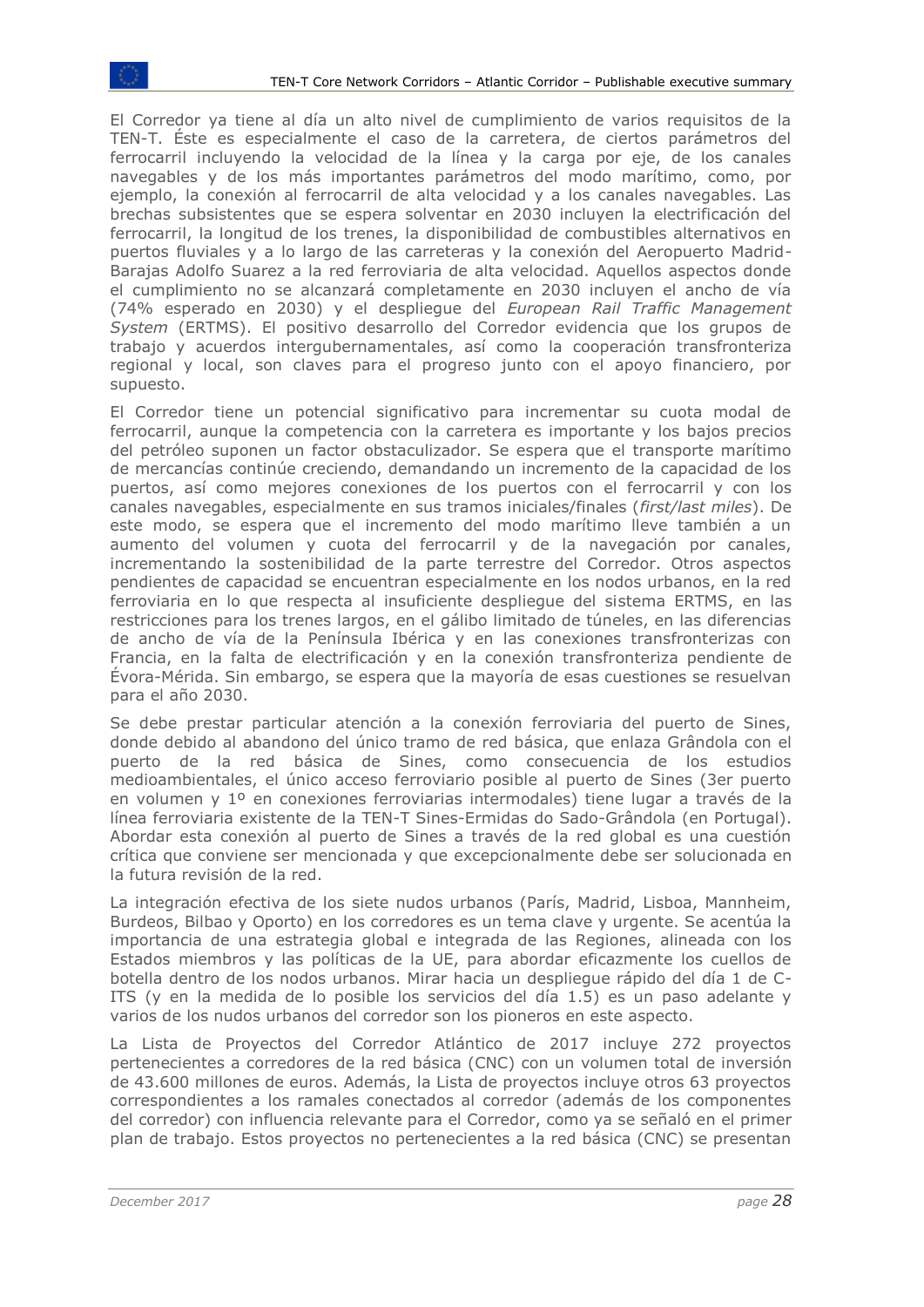en la Lista de proyectos anexa al plan de trabajo, pero no se incluyen en el análisis. En general, el coste total de los proyectos planificados asciende a 43,664.79 millones de euros (datos de costos disponibles para el 82% de los proyectos). El ferrocarril (incluido ERTMS) representa el 60.47% de los costos totales.

Se espera que la implantación de estos proyectos conduzca a un aumento del PIB de 419 mil millones de euros de 2015 durante el período 2016 - 2030. También se producirán más beneficios más allá del año 2030. Las inversiones también estimularán el empleo. Se espera que los efectos directos, indirectos e inducidos en el empleo generados por estos proyectos suponga la creación de 1.092.437 empleos durante el período de 2016 a 2030. También se puede esperar la generación de empleos más allá de 2030.

La innovación en el contexto del corredor atlántico es extremadamente relevante para su dimensión externa, con tres cuestiones clave que surgen como prioridades para el despliegue y futuro desarrollo del transporte y las consecuencias económicas/ estratégicas:

- Preocupación de que la seguridad del suministro a largo plazo y la conformidad con las dos Áreas de Control de Emisiones (ECA), establecidas por la convención MARPOL y a las cuales se conecta directamente la costa atlántica, conducirán a un despliegue masivo de Gas Natural Licuado (GNL): en base a los casos piloto ya presentes, se debe preparar un plan principal para el despliegue de GNL para el corredor Atlántico, a partir del cual se puede evaluar el análisis económico;
- Fomentar el potencial marítimo mediante la innovación y la simplificación, especialmente avanzando en los sistemas y procedimientos para evolucionar *emaritime* hacia el *e-Freight* y aumentar la eficiencia de las cadenas logísticas utilizando el transporte marítimo (es decir, digitalización del transporte de mercancías), campos en los que el Atlántico ya está muy avanzado;
- La implantación del denominado ancho estándar (UIC) requiere trabajos importantes en las redes ferroviarias, lo que ofrece la oportunidad de implementar el ERTMS también. Por lo tanto, los planes para la implantación del ERTMS serán analizados en detalle.

Además, los corredores *e-mobility*, la interoperabilidad viaria y los ITS colaborativos (que se utilizan en los corredores de ITS con una amplia participación de los países del corredor) tienen un alto contenido de innovación en el Corredor Atlántico. Por lo tanto, no es sorprendente que el Corredor Atlántico destaque en lo que respecta al despliegue de la innovación. Sin embargo, hay espacio para dar un paso más en esta área. Las siguientes prioridades comunes pueden identificarse para todo el sector:

- Un transporte más ecológico a través de la adopción e implantación de combustibles alternativos que contribuyen a la descarbonización del transporte.
- Desarrollo y adopción de soluciones basadas en la tecnología como ITS, C-ITS y otras aplicaciones telemáticas como medio para lograr un mejor intercambio de información que contribuya a una gestión más eficiente de las redes de transporte.
- Fomentar el transporte multimodal y una logística eficiente y sostenible de mercancías.

El corredor también tiene buenos resultados en términos de reducción de  $CO<sub>2</sub>$  (-33%) de CO<sup>2</sup> equivalente), gracias especialmente al cambio modal esperado hacia el ferrocarril (+ 124% para el 2030), así como a las vías navegables y marítimas. Sin embargo, los promotores del proyecto deben prestar más atención a la adaptación al cambio climático.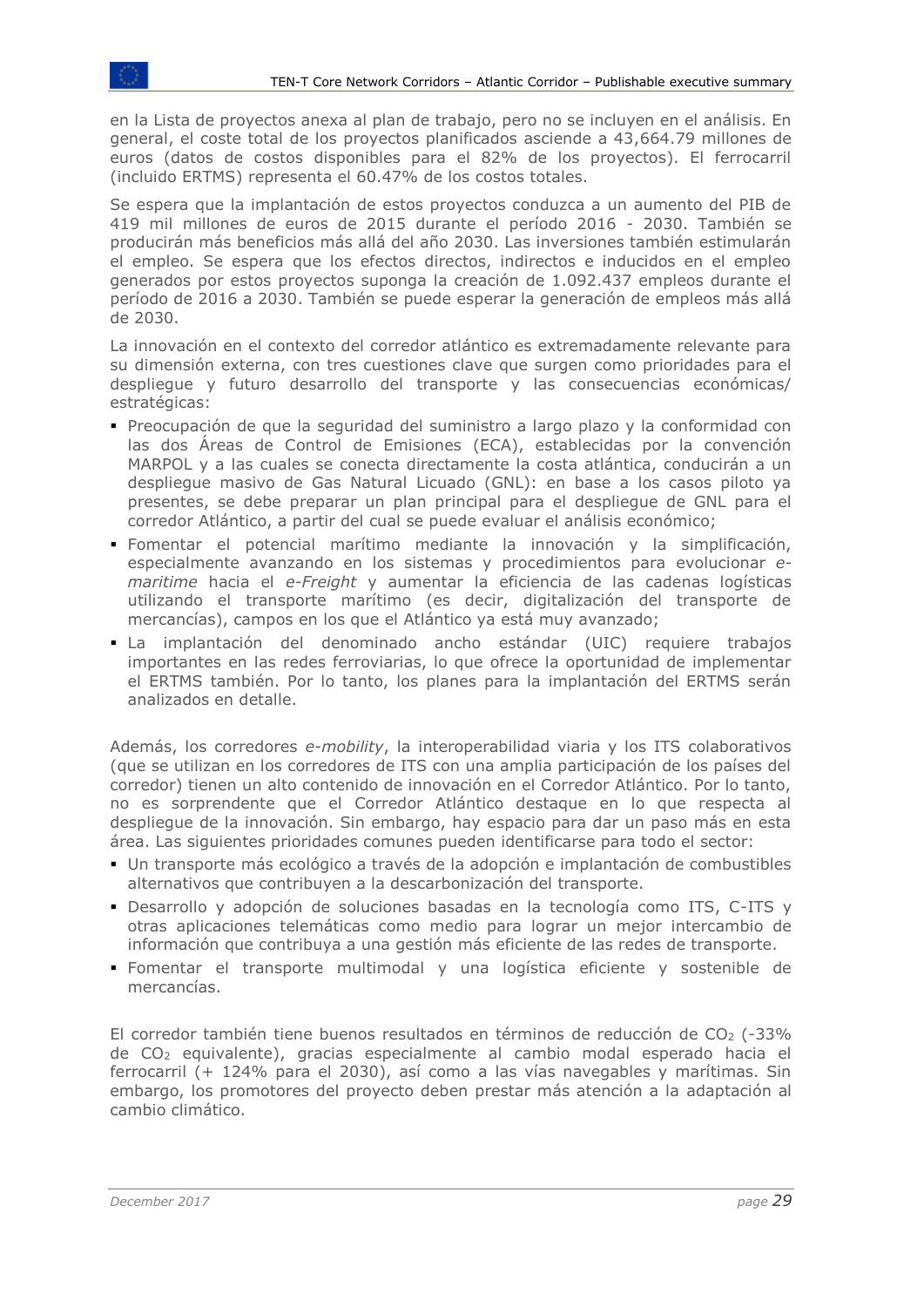El ejercicio realizado, basado en el Escenario de Referencia y en el escenario del plan de trabajo, muestra que las inversiones planificadas a lo largo del corredor Atlántico permitirán un mejor comportamiento del mismo. Merece la pena señalar que (debido a las limitaciones del modelo) los modos marítimos, que representan la mejor elección para la larga distancia, no se tienen en cuenta en el ejercicio actual. No obstante, y principalmente en base a los modos terrestres, las inversiones contribuirán a casi un 33% de ahorro de emisiones, siendo el cambio modal al ferrocarril el responsable de aproximadamente la mitad del ahorro de emisiones. La otra mitad se puede lograr mediante la eficiencia y el despliegue de combustibles alternativos.

Los impactos positivos del Corredor pueden también maximizarse a través de un conjunto de medidas a nivel europeo, nacional o local, por ejemplo:

- **· Implantando la red TEN-T básica en su totalidad, con buenas interconexiones entre** corredores, ya que hemos visto cómo son interdependientes;
- Fomentando la innovación para mejorar la eficiencia energética y la descarbonización de todos los modos de transporte;
- Reduciendo el nivel de emisiones de CO<sup>2</sup> para la producción de electricidad fomentando el desarrollo de fuentes de energía renovables: esto haría que el cambio modal al ferrocarril fuese más eficiente en la reducción de las emisiones de efecto invernadero (GEI);
- Promoviendo el cambio modal para el transporte local y regional.

Al igual que en todos los corredores, se debe realizar una asignación cuidadosa de fondos públicos para garantizar la cobertura, especialmente en los proyectos europeos de valor añadido que no tienen la capacidad de atraer financiación privada. Complementariamente, se debería animar a los proyectos que generan ingresos a buscar el mayor apalancamiento posible de la financiación privada o de otros instrumentos financieros.

El análisis para identificar las fuentes de financiación de los proyectos enumerados dentro de la lista de proyectos del plan de trabajo del Corredor Atlántico muestra que mantener la tasa fija en 42% (tasa similar a las encontradas para los proyectos con datos disponibles) para toda la demanda de inversión, supondría de 2,1 mil millones a 9,3 mil millones de euros de los fondos de la UE. La inclusión de inversores privados y el uso de financiación (debidamente favorecida a través de instrumentos financieros, cuando sea necesario) pueden contribuir en gran medida a proporcionar los recursos que el mercado necesita. La evaluación de la sostenibilidad financiera de los proyectos de la lista del Corredor Atlántico, arroja que el 18% de los proyectos (49 proyectos) no son financieramente sostenibles, el 71.3% son potencialmente sostenibles (194 proyectos) y el 10.3% (o 28 proyectos) son sostenibles. El valor total de los proyectos financieramente sostenibles es de € 28.7 mil millones. Por lo tanto, es evidente que, si el 15% del CAPEX se financiara con capital / préstamos privados, la reducción en el gasto de subvenciones sería de € 4,3 mil millones.

En este punto, vale la pena destacar los siguientes proyectos del Corredor, apoyados a través de instrumentos financieros innovadores, por su potencial para el intercambio de ideas:

- Un caso destacable de *blending* aportación de fondos y financiación para un nuevo proyecto a gran escala es la línea de alta velocidad Tours-Bordeaux (también se ha destacado que es necesario a un enfoque cuidadoso hacia la gestión del riesgo del tráfico en proyectos *green-field*);
- La plataforma ad-hoc para la accesibilidad de los puertos españoles, agrupando varios proyectos e ingresos portuarios, con financiación del BEI y del ICO (Banco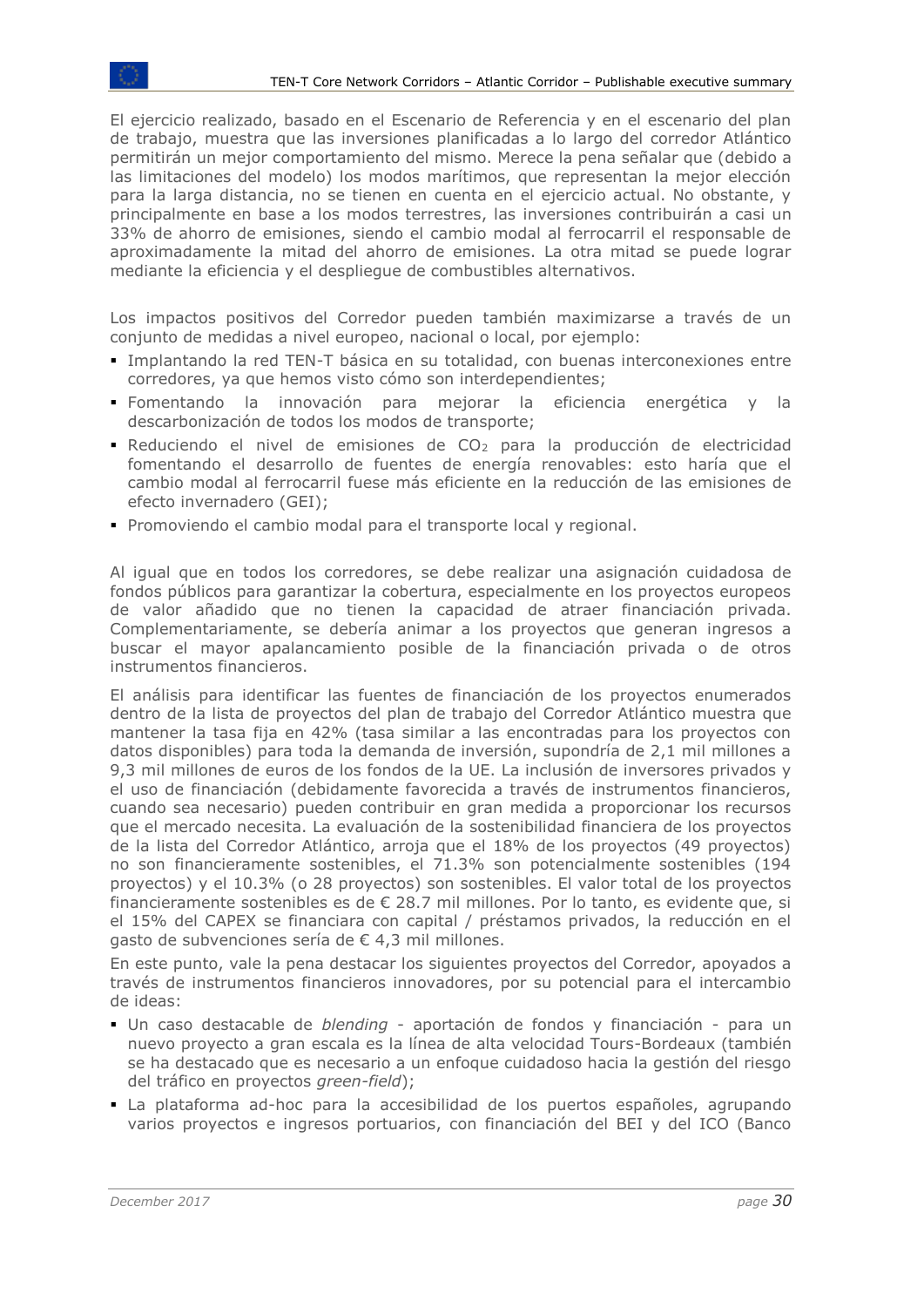Público ES) garantizada por el Fondo Europeo para las Inversiones Estratégicas – FEIE- (rama financiera del Plan Juncker);

▪ Como un caso general, varias terminales en puertos, aeropuertos, puertos de vías navegables interiores y terminales ferroviarias cuentan con el apoyo del FEIE y de bancos comerciales (incluida la logística regional y urbana en Île de France).

El coste total del cumplimiento del parámetro de la UE puede estimarse entre 45 000 y 50 000 millones de euros, de los cuales más de 11 000 millones son proyectos en curso; se necesita una inversión importante (7-8 mil millones de euros) para lograr la interoperabilidad ferroviaria total en la Península Ibérica. Aun así, la masa crítica de inversión necesaria para completar el corredor requiere de una certeza en el apoyo en términos de subvenciones hasta 2030, después del éxito en el resultado de las convocatorias de ayudas CEF (Connecting Europe Facility). Varios proyectos necesarios para completar el corredor podrán no ser implementados si no fueren dotados de recursos adecuados (o algunos) de la UE.

Merece la pena señalar que, durante los próximos años, el corredor se verá afectado por limitaciones operativas y el cierre de secciones por largos períodos debido a la gran cantidad de obras de mejora en la infraestructura ferroviaria. Se están considerando alternativas, especialmente desviando parte del tráfico a través del corredor mediterráneo. Si bien estas obras son fundamentales para la modernización de la infraestructura ferroviaria, pueden ser la causa de que la demanda no aumente como se espera en los próximos años.

Se abordó la oportunidad de solicitar cofinanciación a través de fondos CEF y el análisis de los instrumentos financieros para proyectos más ambiciosos destinados a implantar la política de transporte de la UE a través de la RTE-T con las partes interesadas del corredor. En general, este ejercicio se dirigió a identificar proyectos que obtuvieran un resultado definido como un tema, no restringido a una ubicación o un tramo de carretera / ferrocarril, mejorando el valor añadido del enfoque del corredor.

Algunos de estos proyectos potenciales se han identificado en el Corredor Atlántico: se centran en combustibles alternativos (terrestres, por un lado, y marítimos, por otro lado) y en nudos urbanos (en este caso, un nudo urbano transfronterizo) y ventanillas únicas marítimas y en la digitalización, de la siguiente manera:

- Combustibles alternativos desde Helsinki a Lisboa y el sur de España: para ofrecer recarga eléctrica sin interrupciones, repostaje de GNL / GNC y recarga de H2 en una ruta por carretera desde Lisboa a Helsinki, en cooperación con el Corredor Báltico del Mar del Norte desde Helsinki a Bruselas, con el Corredor Mediterráneo del Mar del Norte desde Bruselas a París y con el Corredor Mediterráneo Escandinavo.
- GNL en puertos de la costa atlántica: para garantizar que la mayor cantidad posible de puertos de la costa atlántica de la red básica y complementaria cuentan con suministro de combustible y, posiblemente, infraestructura de barco a barco para reabastecer de combustible a los buques con motor de GNL.
- Conexión transfronteriza sin fronteras entre España y Francia en Irún-Hendaya: para aliviar la congestión de las carreteras en esta conexión mediante la implantación de soluciones locales más sostenibles en el ferrocarril, autocares y autobuses.
- Ventanilla única logística desde los puertos del Atlántico al corredor terrestre: para respaldar una logística de carga eficiente, interconectando y apoyando iniciativas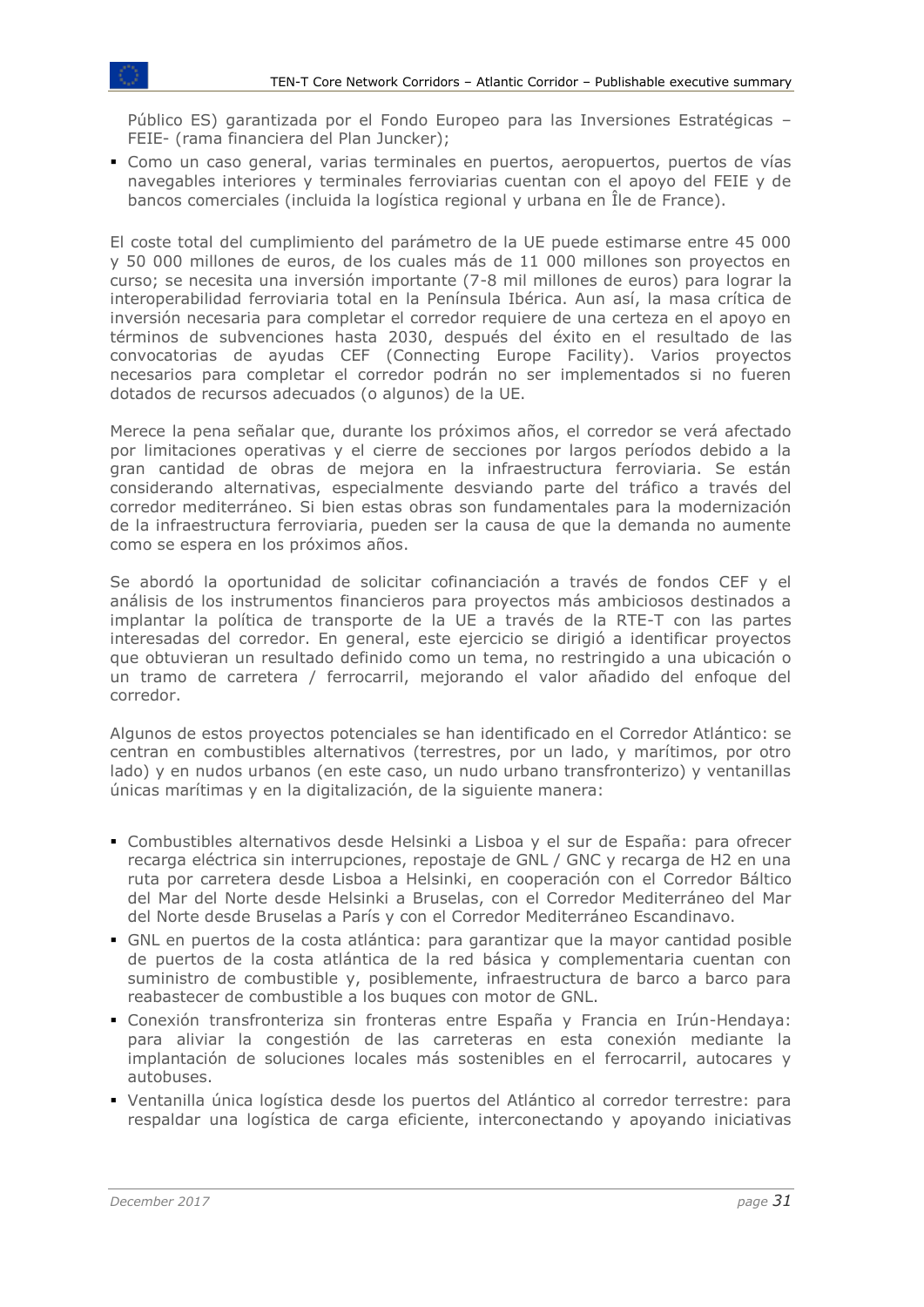digitales existentes en los diferentes modos de transporte a lo largo del corredor y mejorando / contribuyendo a acelerar la digitalización del corredor.

Desde la finalización de los estudios de 2014 y el plan de trabajo del Coordinador en 2015, se han observado progresos importantes a nivel del corredor, especialmente en las secciones transfronterizas. Como principales logros a nivel del corredor, destaca:

- El TGV Este (a Estrasburgo) en operación desde septiembre de 2016;
- La línea de alta velocidad Tours-Bordeaux la mayor asociación público-privada (PPP) en ferrocarriles del mundo (7.8 Mil Million EUR) gracias a la Garantía UE (GPTT) y préstamo del BEI - fue finalizada y la línea entró en funcionamiento en julio de 2017 permitiendo viajar entre Paris y Bordeaux en sólo 2 horas. Esto ha liberado la capacidad en la línea convencional para el transporte de mercancías;
- El lanzamiento del Fondo de Accesibilidad Portuaria en España, con el apoyo del FEIE;
- Lanzamiento de inversiones en la mayoría de los puertos (PT, ES, FR).

Se espera que los proyectos en curso más relevantes estén operativos a tiempo o con algunas demoras:

- La Y Vasca para 2023;
- El GPSO (Grand Projet Sud-Ouest): 2024 a Toulouse (no parte del corredor), 2027 a Dax y 2032 Dax-España si el proyecto se confirma por las autoridades francesas;
- La construcción del enlace ferroviario "Évora-Caia", cuya finalización está prevista para 2021;
- Trabajos de electrificación (a 25 kv) en la frontera española entre Fuentes de Oñoro y Medina del Campo para 2019;
- Conclusión parcial de obras en la frontera española entre Badajoz y Plasencia (ancho UIC), en línea de tráfico mixto para pasajeros y mercancías.

Los avances también son visibles en términos de gobernanza con la continua cooperación entre Portugal y España en materia de interoperabilidad y entre Francia y España para las *autopistas ferroviarias*. También existe una creciente aceptación de que la fuerte cooperación territorial a través de las fronteras aumenta el interés y facilita los proyectos transfronterizos. Las partes interesadas están participando en las reuniones de los diferentes grupos de trabajo, presentando proyectos y estudios con éxito. La Eurorregión Euskadi-Nouvelle Aquitania-Navarra, la Macro-Región RESOE (Galicia, Asturias, Castilla y León, Norte y Centro), los servicios coordinados entre puertos portugueses y plataformas logísticas en Extremadura o la Región Quattropole y la Región Grande, son excelentes ejemplos de la cooperación territorial en el Corredor Atlántico.

El análisis de la Lista de Proyectos del Corredor Atlántico, que identifica todos los proyectos en curso y los planificados, permite confirmar que la mayoría de los elementos pendientes con respecto a los requisitos de la RTE-T y los problemas de capacidad restantes deben completarse o eliminarse para 2030. Además, podemos destacar que se mejorará la navegación en el Sena, añadiendo valor a los puertos de Rouen, Le Havre y París; que los combustibles alternativos, la interoperabilidad de los proyectos e-peaje y C-ITS harán que el componente viario del Corredor sea más limpio, más conectado y "más inteligente"; que aún no están definidos los tiempo para la disponibilidad de combustibles alternativos en los aeropuertos; y que todavía hay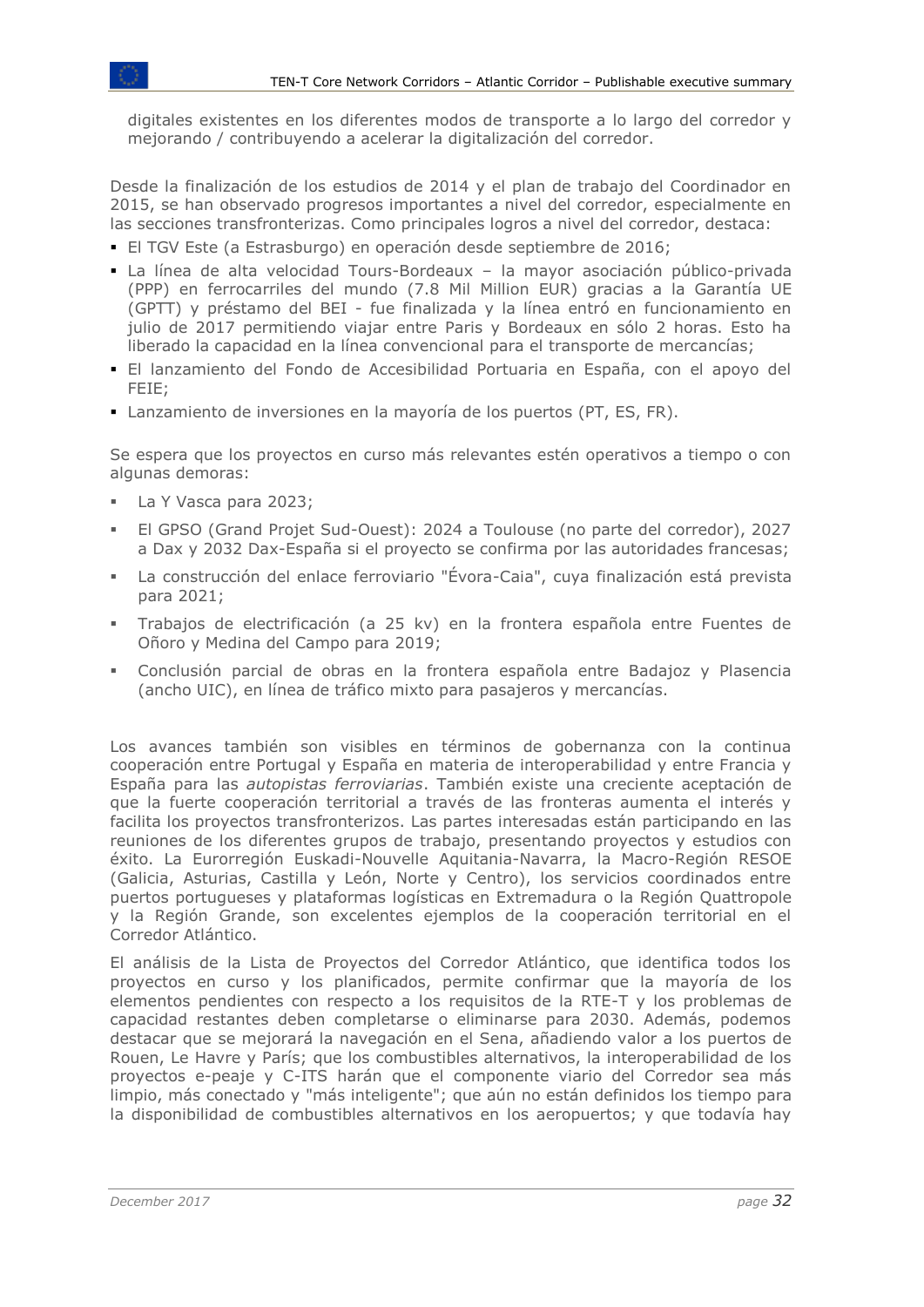una significativa área de mejora en el primer/último tramo del viaje, tanto de pasajeros como de carga, en los nodos urbanos del Corredor.

Más allá de la señalización y de la electrificación, se debe prestar especial atención al problema del ancho de vía en la Península Ibérica, donde la interoperabilidad significa acordar el despliegue del ancho UIC a lo largo de las líneas del Corredor, yendo más allá de la planificación y los proyectos actuales. Será importante continuar y avanzar en el trabajo en curso del grupo de trabajo conjunto España-Portugal sobre interoperabilidad que ofrece una estimación precisa de los costes y beneficios de las diferentes opciones para garantizar la compatibilidad con el ancho de vía UIC en la Península Ibérica, con una planificación compartida a largo plazo.

En cuanto a los anchos de vía, las lagunas se encontrarán principalmente en Portugal en la línea norte que conecta Lisboa y Oporto. Se identifican otros desafíos en relación con el respeto de los tiempos de ciertos proyectos (aunque nada crítico que se posponga más allá de 2030); la necesidad de convencer a los sectores privados para que inviertan en la recarga / reabastecimiento de combustibles alternativos y en C-ITS; la necesidad de conectar mejor los puertos marítimos con las cadenas logísticas del interior; la necesidad de aliviar la presión de las actividades portuarias en el entorno urbano; la necesidad general de simplificar y agilizar procedimientos; y la necesidad de encargarse de una conexión eficiente con los ramales y territorios vecinos (principales y globales).

Sin embargo, hay muchos casos en los que es necesario ir más allá de los requisitos de la RTE-T. Este es, en particular, el caso del acceso terrestre de los puertos del Corredor que también requiere mejoras cualitativas y de capacidad. Para el ferrocarril, también tenemos que abordar los problemas relacionados con las diferencias de voltaje, las pendientes pronunciadas y los medidores de carga no armonizados que hacen que no todas las rutas permitan la misma separación vertical, lo que limita la interoperabilidad de los trenes. En el caso de las carreteras, debemos abordar la cuestión de la interoperabilidad de los peajes, que actualmente está tecnológicamente preparada, pero los servicios comerciales aún no se han desplegado.

Además, existe un claro potencial para la provisión de mejores servicios multimodales y para mejorar las conexiones multimodales en el Corredor. Sin embargo, aún falta un modelo general de planificación, implementación y gestión para las terminales ferroviarias, especialmente en la Península Ibérica. Finalmente, también hay una gran oportunidad para desplegar ventanillas únicas logísticas a lo largo del Corredor, ampliando las ventanillas únicas del puerto actual hacia el interior y la integración con los servicios *e-maritime* y las tecnologías de la información. Encontrar soluciones innovadoras para mejorar la multimodalidad en el Corredor es clave para satisfacer el crecimiento continuo de los flujos marítimos hacia las rutas del interior.

En el corto y medio plazo (alrededor de 2023), Vitoria será el punto clave de interconexión entre el ancho ibérico y el ancho UIC. Dado que la capacidad se está desarrollando en el lado francés (que ya consiste en una línea electrificada de doble vía compatible con trenes de 740 m de longitud) es crucial desarrollar un plan para explotar plenamente su potencial, también con referencia a la ramal de la Rail Freight Corridor (RFC) que alimenta el corredor atlántico (p. ej .: Zaragoza-Pamplona-Vitoria).

La plataforma logística de Jundiz se encuentra en una muy buena posición para el desarrollo de un caso sólido de servicios intermodales para el tráfico interior y portuario y del transbordo entre el transporte ferroviario local / nacional e internacional utilizando diferentes anchos de vía:

▪ para la interconexión entre los servicios marítimos en el interior de los principales puertos del Atlántico y los servicios ferroviarios intermodales continentales;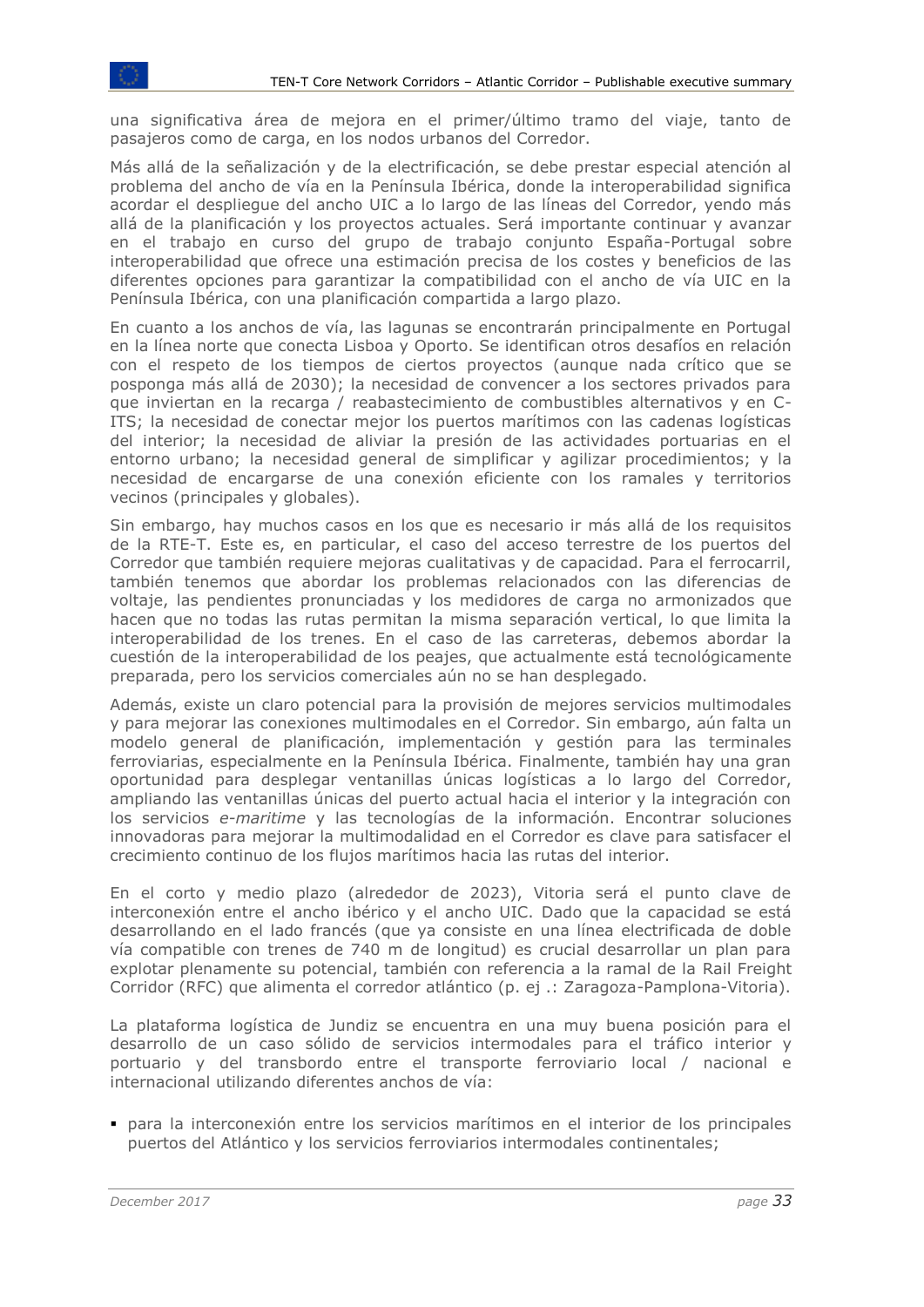- para el transbordo entre redes ferroviarias de ancho ibérico y ancho UIC;
- para el lanzamiento de nuevos servicios de autopistas ferroviarias para el transporte de larga distancia entre España, Portugal y el norte de Europa, incluida la zona de París, Bélgica y los Países Bajos.

La conectividad marítima a lo largo de la costa atlántica debe verse como un componente del corredor que debe mejorarse: de hecho, las Autopistas del Mar, el componente marítimo de facto del Corredor, más allá de ser un alimentador del corredor, ya se han desarrollado entre los puertos del Corredor hasta la costa norte de la UE, pero aún no están completamente explotados.

Las inversiones deben considerarse en una amplia gama, desde la infraestructura (accesibilidad del puerto tanto desde tierra como desde el mar) hasta la eficiencia del terminal, y los sistemas y procedimientos para desarrollar la *e-maritim* hacia la *e-Freight*, aumentando la eficiencia de las cadenas logísticas usando el transporte marítimo. Su componente ambiental, incluida la utilización de combustibles innovadores, debe tenerse en cuenta. En una perspectiva más amplia, la línea costera del Atlántico y todos sus puertos principales y plataformas logísticas deben considerarse como alimentadores del Corredor / receptores del Corredor. El papel de las islas atlánticas de Madeira, Azores y Canarias representa efectivamente la continuidad del corredor atlántico en el exterior. Los esfuerzos para desplegar instalaciones de suministro de combustible de GNL y la capacidad para abastecer a las embarcaciones en las islas son de la mayor importancia para mejorar la dimensión marítima del Corredor Atlántico. El proyecto previsto para el GNL a lo largo del corredor atlántico se diseñó teniendo en cuenta la opinión mayoritaria de que el despliegue de la iniciativa piloto permitiría el suministro de GNL a embarcaciones que salen o llegan al corredor Atlántico.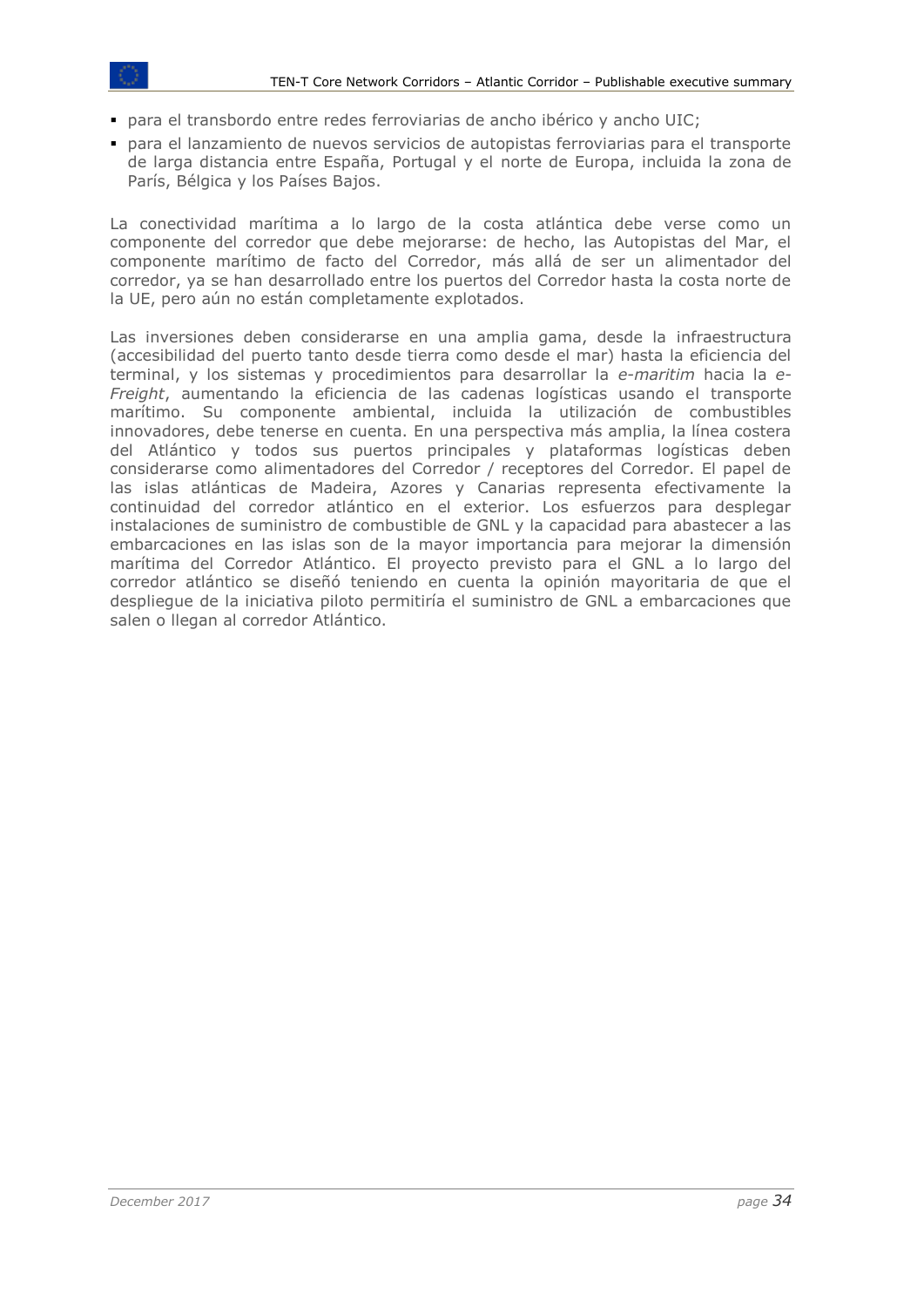#### <span id="page-34-0"></span>**Sumário Executivo**

Tal como estabelecido nos regulamentos comunitários 1315/2013 e 1316/2013, o Corredor Atlântico faz a interligação das regiões do sudoeste da Europa com o centro da Europa continental ligando os portos da Península Ibérica de Algeciras, Sines, Lisboa, Leixões (Porto) e Bilbau a Paris e à Normandia, através do oeste da França, e às regiões de Estrasburgo e Mannheim, mais a leste. O corredor cobre os modos ferroviário, rodoviário, aéreo, marítimo, os terminais rodoferroviários (RRTs) e o Rio Sena como via navegável interior.

O Corredor Atlântico tem uma dimensão marítima importante com oito portos marítimos na rede principal e um elevado potencial de crescimento na quota modal do modo ferroviário, sobretudo no segmento do transporte de mercadorias. O corredor dispõe igualmente de oportunidades no campo da inovação, especialmente na área dos combustíveis alternativos, *e-maritime/e-freight* e sistemas de ITS cooperativos (C-ITS).

Os principais objetivos estratégicos do desenvolvimento do Corredor Atlântico prendem-se com a promoção da integração modal (e consequente reequilíbrio da repartição modal atual, largamente dependente do modo rodoviário para a componente terrestre), aproveitar mais e melhor a conectividade marítima e incrementar a interoperabilidade ferroviária. Este último objetivo inclui a mudança gradual para bitola standard UIC na Península Ibérica, mudança que permitirá interligar sem descontinuidades os portos de Algeciras, Bilbau, Sines, Lisboa e Leixões com França e Alemanha. No quadro desta estratégia, a necessidade de resolver os atuais estrangulamentos e as ligações em falta na ferrovia é crítica. É dada especial atenção às prioridades expressas nos regulamentos da RTE-T: ligações transfronteiriças, estrangulamentos, ligações em falta, interoperabilidade e multimodalidade, assim como questões de financiamento. Adicionalmente, o desenvolvimento e promoção de combustíveis alternativos bem como dos sistemas ITS colaborativos tornaram-se também temas de importância central.



**Figura 4 – Principais objetivos do Corredor Atlântico**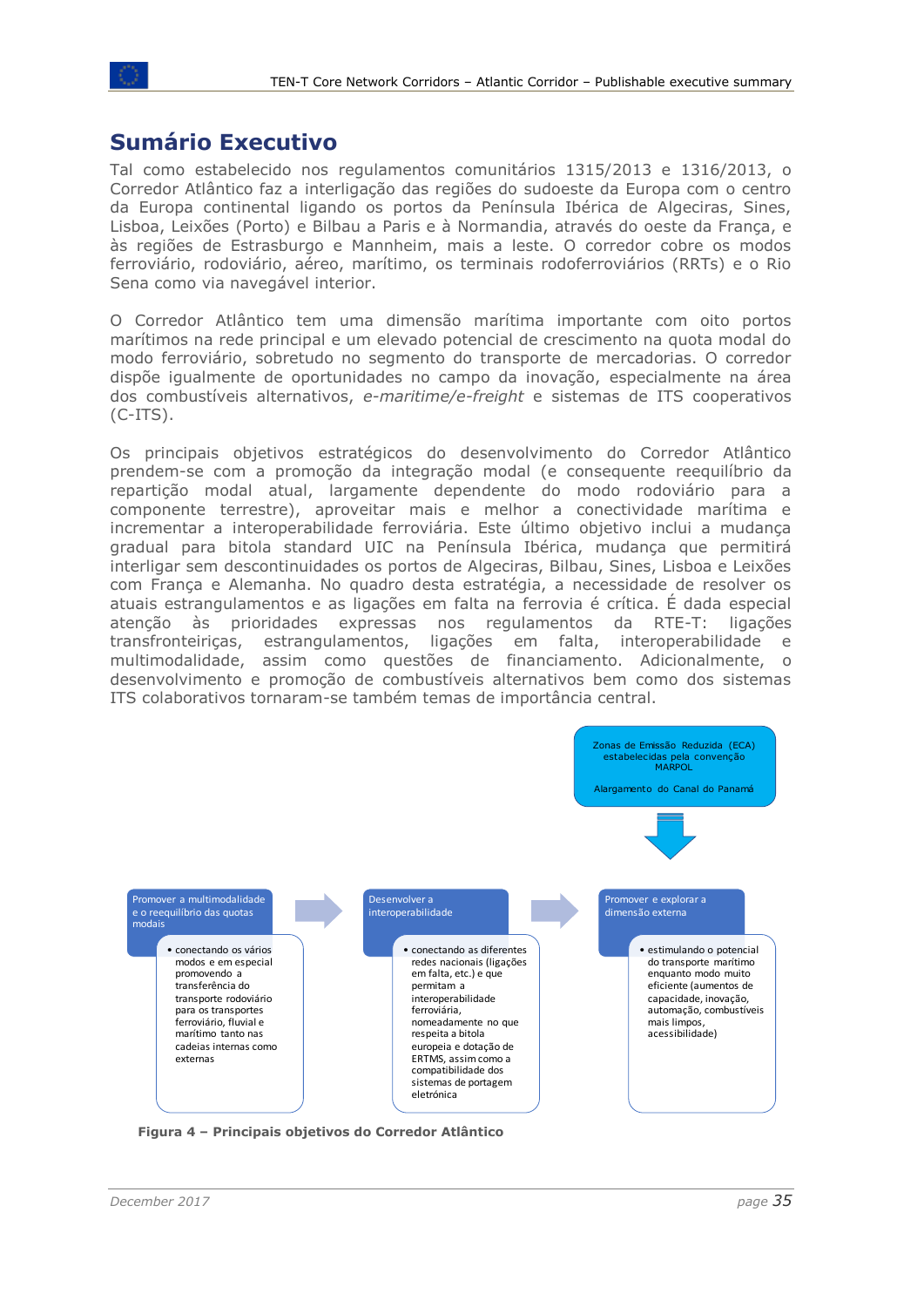O Corredor já apresenta atualmente um nível elevado de cumprimento dos vários requisitos aplicáveis à RTE-T, o que se verifica especialmente no modo rodoviário, em certos parâmetros ferroviários, como seja a velocidade e carga por eixo, nas vias navegáveis interiores e nos parâmetros mais importantes do modo marítimo, como é o caso da ligação dos portos à rede ferroviária e às vias navegáveis interiores. Os restantes parâmetros, que espera serem implementados até 2030, incluem a eletrificação da ferrovia, a preparação da infraestrutura para comboios mais longos, a existência de combustíveis limpos nos portos marítimos e fluviais e na rede rodoviária principal e a ligação do aeroporto de Madrid-Barajas Adolfo Suarez à rede ferroviária de alta velocidade. Os requisitos que ficarão por cumprir até 2030 incluem a implementação da bitola UIC (que estará implementada a 74% em 2030) e a do sistema europeu de gestão de tráfego ferroviário (ERTMS). O desenvolvimento do Corredor continuará a ser muito suportado nos grupos de trabalho e acordos intergovernamentais estabelecidos bem como na cooperação transfronteiriça ao nível regional/local, e onde, naturalmente, o apoio financeiro é fundamental.

O corredor dispõe de um elevado potencial para o aumento da quota modal do modo ferroviário, muito embora a redução dos preços do combustível esteja a contribuir para que o modo rodoviário mantenha vantagens competitivas. Espera-se que o transporte de mercadorias por via marítima mantenha níveis elevados de crescimento, o que coloca pressão no setor portuário ao nível da necessidade de aumento de capacidade bem como de melhores ligações ao modo ferroviário e fluvial, especialmente na primeira/última milha. É expectável que o aumento verificado no modo marítimo resulte também num aumento do volume e peso da repartição modal nos modos ferroviário e fluvial, contribuindo assim para uma maior sustentabilidade da parte terrestre do Corredor. Outros problemas de capacidade ainda existentes encontram-se especialmente nos nós urbanos, na rede ferroviária, estando relacionados com a implementação insuficiente do ERTMS, com as restrições a comboios de comprimento elevado, com a limitação de gabarito nos túneis, diferenças de bitola na Península Ibérica e nas ligações transfronteiriças com França, e com a falta de eletrificação bem como com a ligação em falta no troço transfronteiriço de Évora-Mérida. Contudo, espera-se que a maioria destes problemas sejam resolvidos até 2030.

É de realçar que a ligação ferroviária ao porto de Sines, onde em resultado do parecer negativo dos estudos de impacte ambiental, a única secção da rede principal que ligaria Grândola ao porto de Sines foi abandonada. Assim sendo, o único acesso ferroviário possível ao porto de Sines (o 3º porto em volume e o 1º em ligações ferroviárias intermodais) é realizado através da linha ferroviária RTE-T existente Sines-Ermidas do Sado-Grândola (em Portugal). A ligação ao porto de Sines através da rede global é, pois, uma questão crítica que deve ser mencionada, e que, deverá ser excecionalmente objeto de análise e decisão ainda antes da revisão prevista da rede.

A integração eficaz dos sete nós urbanos (Paris, Madrid, Lisboa, Mannheim, Bordéus, Bilbau e Porto) nos corredores é uma questão chave e urgente. A importância de uma estratégia global e integrada, realizada a partir das Regiões, alinhada com os Estados Membros e com as políticas comunitárias, contribuindo para endereçar de forma mais eficaz o estrangulamento nos nós urbanos, deverá ser reforçada. De igual modo, uma rápida implementação dos serviços inteligentes de transportes colaborativos (C-ITS) de dia 1 (e, sempre que possível, dos serviços de dia 1.5) representam também um passo neste sentido, sendo de evidenciar que vários dos nós urbanos do corredor se encontram na linha da frente neste tema.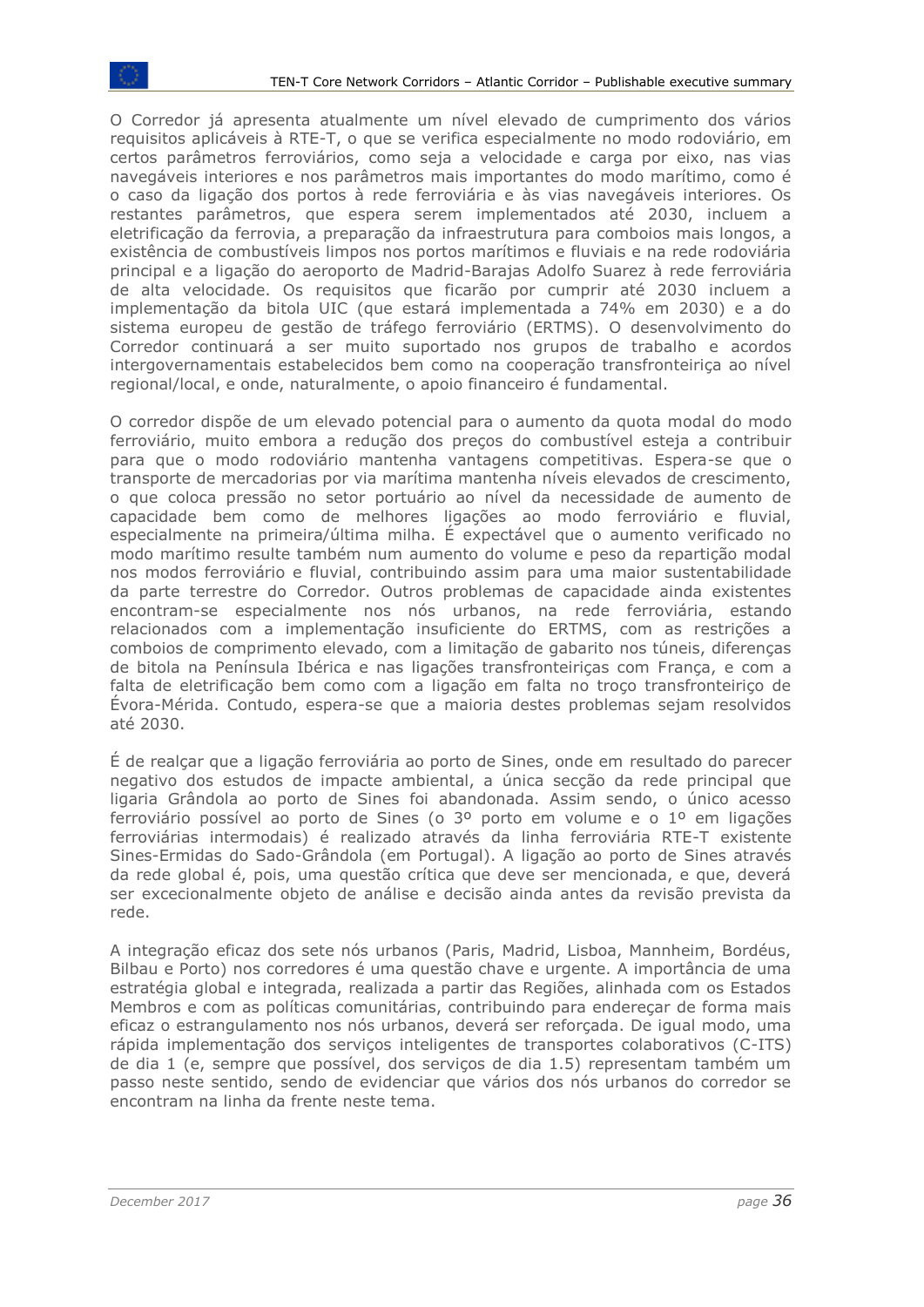A lista de projetos do corredor Atlântico inclui 272 projetos com um volume de investimento global de 43.6 mil milhões de euros. Adicionalmente, a lista inclui mais 63 projetos correspondentes a outros ramos da rede conectados com o corredor (adicionalmente aos componentes do corredor) e com influência relevante para este. Estes projetos não integrantes do corredor são anexos à lista de projetos, mas não estão considerados na análise que se apresenta. No global, o custo total dos projetos planeados ascende a 43,664.79 milhões de euros (estes dados de custos são relativos a cerca de 82% dos projetos). A ferrovia (incluindo o ERTMS) representa 60.5% do total de custos.

Estima-se que a implementação destes projetos leve a um aumento no PIB de 419 mil milhões de euros (ano base 2015) entre 2016 e 2030, para além dos benefícios adicionais que ocorrerão no período posterior a 2030. Os investimentos estimularão também a criação de emprego: os impactos diretos, indiretos e induzidos que estes projetos terão no emprego estão estimados em 1,092.437 empregos-ano, criados no período de 2016 a 2030, perspetivando-se também empregos-ano adicionais para o período posterior a 2030.

A inovação no contexto do Corredor Atlântico é de extrema relevância para promover a sua dimensão externa, destacando-se três questões-chave como prioritárias para implementação e desenvolvimento futuro do transporte e subsequente avaliação económica e estratégica:

- Preocupação que a segurança de abastecimento a longo prazo e a conformidade com as duas Zonas de Emissões Reduzidas (ECA) estabelecidas pela convenção MARPOL e às quais a costa Atlântica está diretamente ligada, conduzam a um uso massivo do GNL. Com base nos casos piloto já apresentados, um plano abrangente para a implementação do LNG deve ser preparado para o corredor Atlântico, a partir do qual se poderá avaliar a sua racionalidade económica;
- Promoção do potencial marítimo pela inovação e simplificação, particularmente através do progresso nos sistemas e processos para evoluir do *e-maritime* para *e-Freight* e aumentar a eficiência das cadeias logísticas que usam o transporte marítimo (por exemplo através da digitalização do processo de transporte de mercadorias), áreas nas quais o Atlântico já está bastante avançado;
- A implementação da designada bitola standard (UIC) que irá obrigar a trabalhos substanciais nas redes ferroviárias, o que também cria a oportunidade de implementar o ERTMS. Em consequência desta realidade, os planos para a implementação do ERTMS serão analisados em detalhe.

Adicionalmente, corredores de mobilidade elétrica, interoperabilidade rodoviária e ITS colaborativos (tal como estão a ser implementados nos corredores ITS com grande envolvimento dos países dos corredores) apresentam um nível elevado de inovação no Corredor Atlântico. Como tal, não surpreende que o Corredor Atlântico tenha um desempenho relativamente positivo no que respeita a inovação. Ainda assim, existe espaço para progredir mais nesta área. As seguintes prioridades comuns podem ser identificadas para todo o setor:

- Um transporte mais ecológico, através da adoção e implementação de combustíveis alternativos que contribuam para a descarbonização do transporte.
- Desenvolvimento e adoção de soluções de base tecnológica como os ITS, C-ITS e outras aplicações telemáticas como forma de conseguir uma melhor partilha de informação que contribua para uma gestão das redes de transporte mais eficiente.
- Encorajamento do transporte multimodal e uma logística de mercadorias eficiente e sustentável.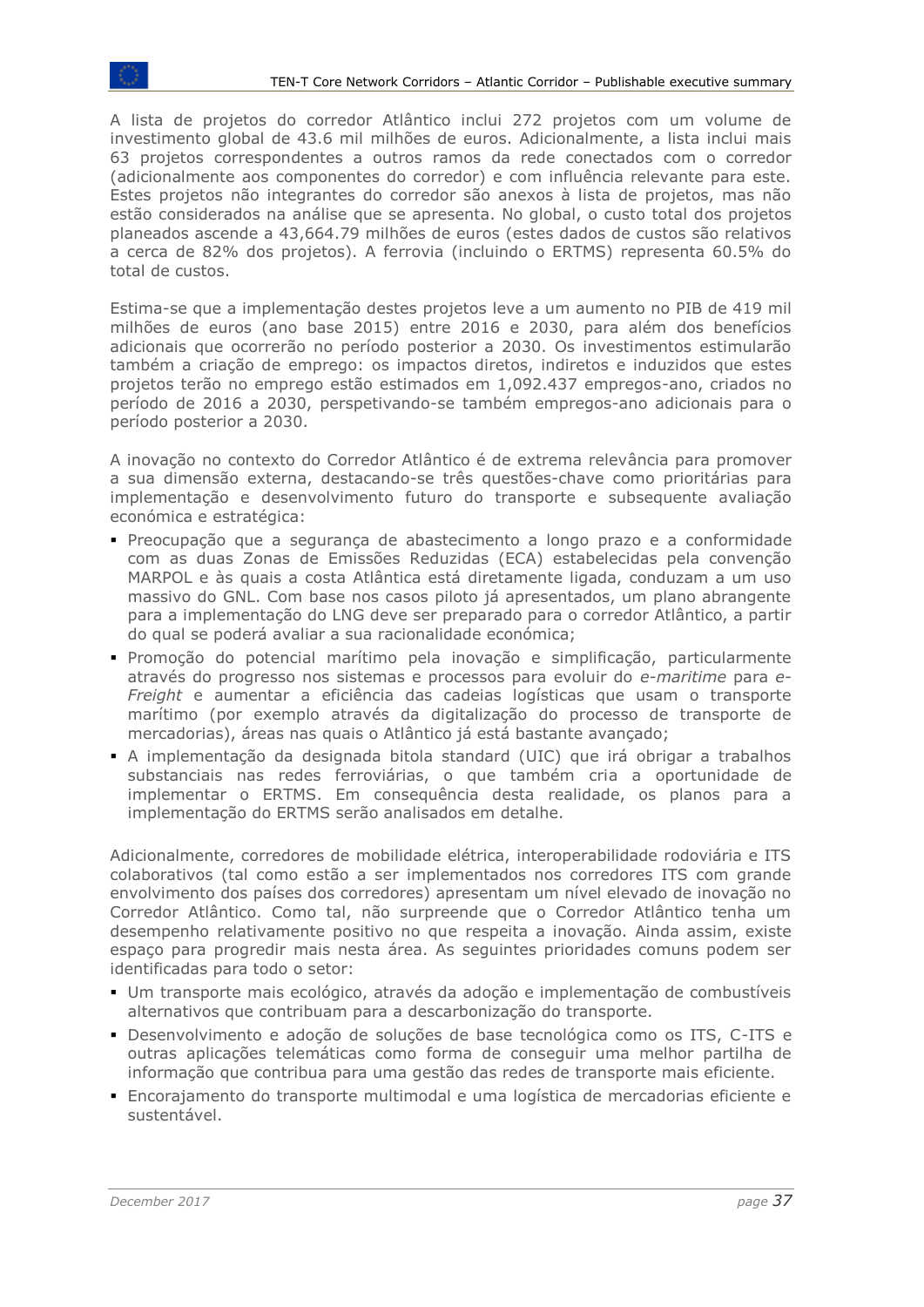O corredor apresenta também um bom desempenho em termos de redução de CO2 (- 33% de CO2 equivalente), especialmente por via da potencial alteração modal em favor do modo ferroviário (+124% até 2030), bem como do modo marítimo e das vias navegáveis interiores. Ainda assim, a adaptação às alterações climáticas deverá ser objeto de maior foco por parte dos promotores de projetos.

O exercício realizado, tendo por base o Cenário Europeu de Referência e um cenário adicional considerando o plano de trabalhos do corredor, demonstra que os investimentos planeados ao longo do corredor Atlântico irão proporcionar um melhor desempenho do mesmo. É, no entanto, relevante mencionar que os modos marítimos, representando a melhor escolha para a longa-distância, não são totalmente capturados no presente exercício. Ainda assim, e sobretudo com base nos modos terrestres, os investimentos previstos permitem uma contribuição de quase 33% nas poupanças de emissões, com a alteração modal a favor do modo ferroviário a contribuir com aproximadamente metade das poupanças de emissões. O restante poderá ser atingido através de ganhos de eficiência e da implementação de combustíveis alternativos.

Os impactos positivos do Corredor podem também ser maximizados através de um conjunto de medidas a nível Europeu, nacional ou local, como por exemplo:

- Implementação da rede principal RTE-T na sua totalidade, com boas interligações entre corredores e considerando as suas interdependências;
- Promoção de inovação para a melhoria da eficiência energética e descarbonização de todos os modos de transporte;
- Redução do nível de emissões de CO2 na produção de energia elétrica através da promoção e desenvolvimento de fontes de energia renováveis: tal desenvolvimento iria tornar a mudança modal a favor da ferrovia mais eficiente em termos de reduções nas emissões de GEE;
- Promoção da alteração modal a favor do transporte local e regional.

Tal como em todos os corredores, uma alocação cuidada dos fundos públicos deve ser prosseguida por forma a assegurar a cobertura financeira em especial nos projetos com valor acrescentado para a EU e que não têm capacidade para atrair financiamento privado. Complementarmente, os projetos que gerem receitas devem ser encorajados a procurar o maior nível de alavancagem possível de financiamento privado ou instrumentos financeiros.

A análise das fontes de financiamento de projetos listados no plano de trabalhos do corredor ATL demonstra que a manter-se uma taxa de financiamento de 42% (semelhante à verificada) o investimento europeu necessário variaria entre 2,1 e 9,3 mil milhões de euros para o corredor. A inclusão de investidores privados e o uso de financiamento (adequadamente providenciado através de instrumentos financeiros, quando necessário) pode ter uma contribuição forte para a disponibilização dos recursos que o mercado necessita. A avaliação da sustentabilidade financeira dos projetos na lista do Corredor Atlântico mostra que 18% (49 projetos) não são financeiramente sustentáveis, 71.3% são potencialmente sustentáveis (194 projetos) e 10.3% (28 projetos) são financeiramente sustentáveis. O valor total de projetos financeiramente sustentáveis é de 28.7 bilhões de euros. Assim, se 15% do CAPEX for financiado por capital privado/empréstimos, a redução nos gastos com subvenções seria cerca de 4.3 mil milhões de euros.

É importante nesta etapa destacar os seguintes projetos ao longo do Corredor, apoiados através de instrumentos financeiros inovadores, pelo seu potencial para fertilização-cruzada: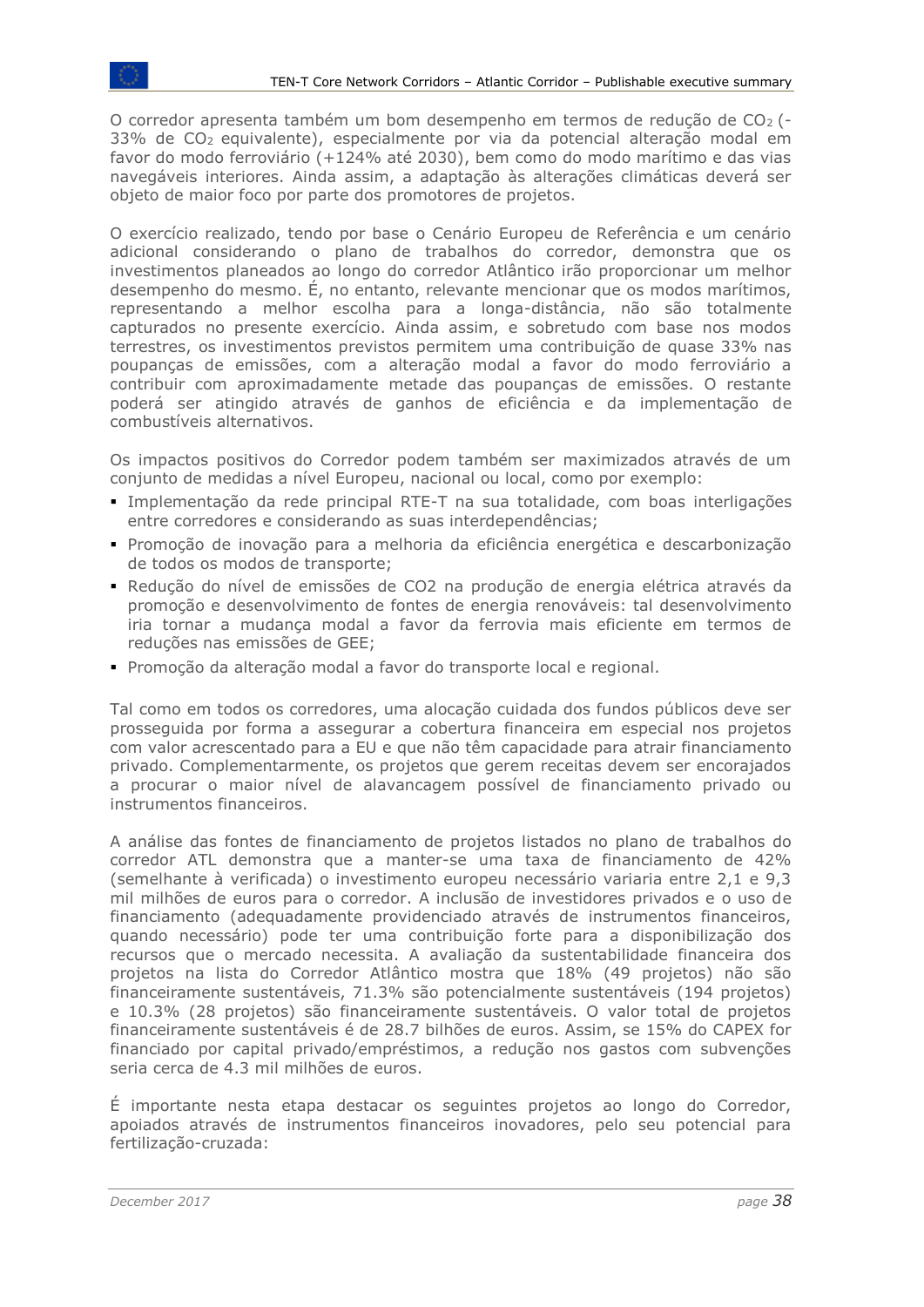- Um caso notável de *blending*  uso sinérgico de *funding* e *financing*  para um projeto *greenfield* de grande escala relativo à linha de alta velocidade Tours-Bordéus (que também evidenciou que uma abordagem cuidada à gestão do risco de tráfego é necessária em projetos *greenfield*).
- A plataforma *ad-hoc* para acessibilidade portuária em Espanha, combinando vários projetos e receitas portuárias, com financiamento atribuído pelo BEI e pelo ICO (banco promocional espanhol) e com garantias EFSI (braço financeiro do Plano Juncker);
- Como um caso geral, vários terminais em portos, aeroportos, portos de vias navegáveis interiores e terminais rodoferroviários estão a ser apoiados pelo EFSI e por bancos comerciais (incluindo logística regional e urbana na Île de France).

O custo total necessário para o cumprimento dos vários parâmetros da UE pode ser estimado entre 45 e 50 mil milhões de euros, dos quais mais de 11 mil milhões de euros dizem respeito a projetos em curso; um valor significativo – 7-8 mil milhões de euros – é ainda necessário para atingir a total interoperabilidade ferroviária na Península Ibérica. Ainda assim, o grosso do investimento necessário para completar o corredor requer certezas no apoio financeiro através de subvenções até 2030, mantendo o sucesso das chamadas do programa CEF. Vários dos projetos que são necessários para completar o corredor não conseguirão ser implementados se não forem complementados com (alguns) recursos europeus.

É importante realçar que, durante os próximos anos, o corredor irá ser afetado por várias restrições operacionais e pelo fecho de secções por períodos de tempo consideráveis, resultantes do elevado número de trabalhos a realizar na infraestrutura ferroviária. Estão a ser consideradas alternativas, com particular destaque para o desvio de parte do tráfego para o corredor Mediterrânico. Apesar da sua importância para o melhoramento da infraestrutura ferroviária, estes trabalhos podem fazer com que a procura não aumente em linha com as expectativas nos próximos anos.

A oportunidade de candidatura a cofinanciamento pelo CEF e por instrumentos financeiros no caso de projetos mais ambiciosos que visem a implementação das políticas de transportes da UE através das RTE-T foram abordadas com os *stakeholders* dos corredores. No geral, este exercício teve por objetivo a identificação de projetos de largo espectro (*flagship initiatives*) orientados para atingir objetivos específicos, que não sejam restritos a uma única localização ou um único trecho de rodovia/ferrovia, promovendo assim o valor acrescentado da abordagem de corredores.

Alguns destes potenciais projetos no Corredor Atlântico foram identificados e respeitam a promoção de combustíveis alternativos (terrestres por um lado e marítimos por outro), nós urbanos (neste caso um nó urbano transfronteiriço) e janelas únicas e digitalização.

- Combustíveis alternativos de Helsínquia a Lisboa e ao sul de Espanha: por forma a possibilitar o recarregamento elétrico de forma integrada, o reabastecimento LNG/CNG e reenchimento de H2 num trajeto rodoviário desde Lisboa até Helsínquia, em cooperação com o Corredor do Mar Báltico desde Helsínquia a Bruxelas, com o Corredor do Mar do Norte de Bruxelas a Paris e com o Corredor Escandinavo Mediterrânico.
- LNG em portos na costa Atlântica: por forma a assegurar que o máximo número de portos da rede principal e da rede global na costa Atlântica disponham de infraestruturas de armazenagem e abastecimento (incluindo navio para navio) para reabastecer navios com motor de GNL.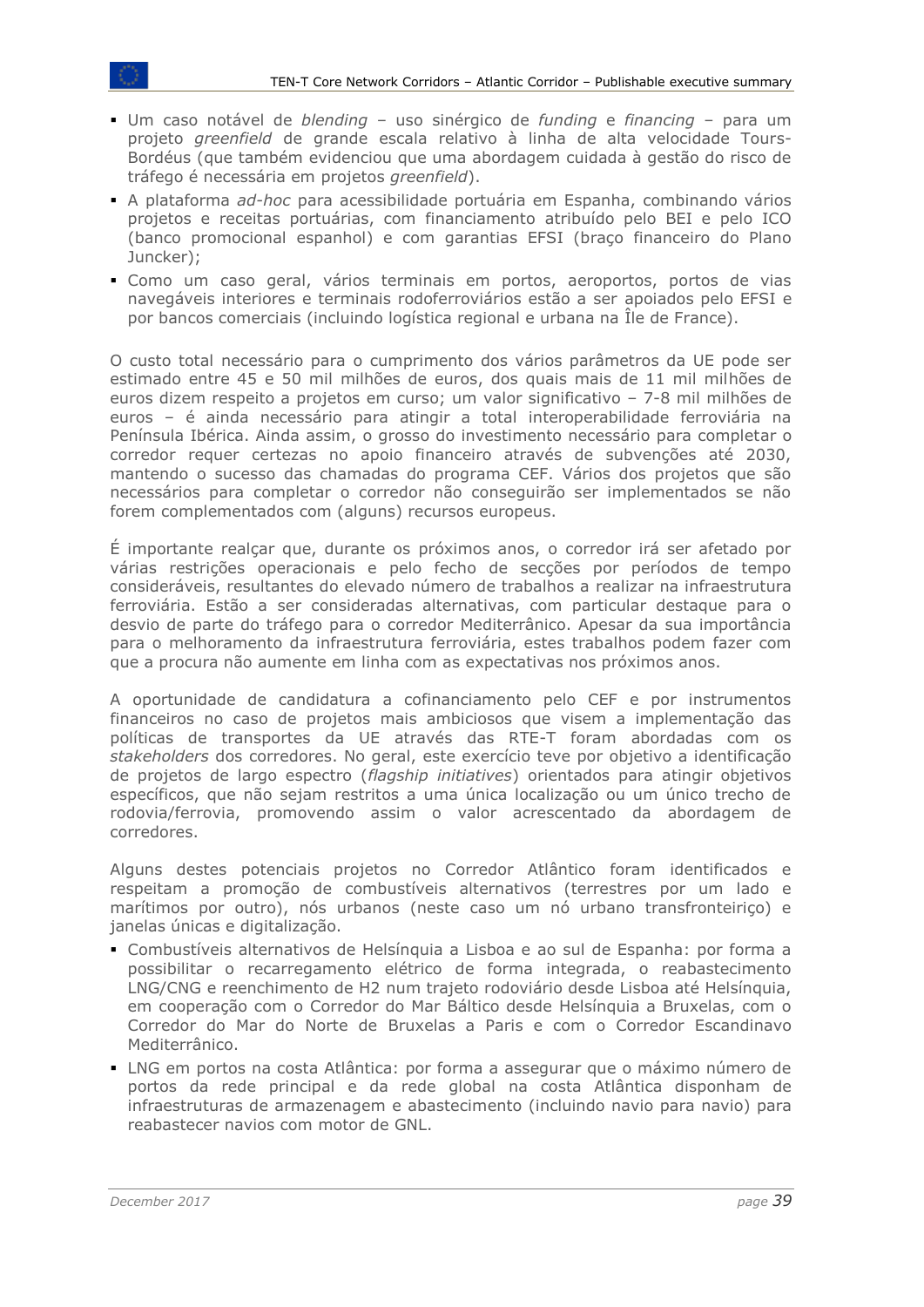- Ligação transfronteiriça integrada Espanha-França em Irun-Hendaye: por forma a alivar o forte congestionamento nesta ligação, através da implementação de soluções locais mais sustentáveis envolvendo ferrovia e autocarros ao nível urbano.
- Janela única logística desde os portos do Atlântico até ao corredor terrestre: por forma a promover uma logística de mercadorias eficiente, interligando e apoiando iniciativas digitais nos diferentes modos de transporte ao longo do corredor, e melhorar/contribuir para a aceleração do processo de digitalização do corredor.

Progressos importantes ao nível do corredor, particularmente em secções transfronteiriças, foram alcançados e vindo a ser reportados desde o final dos estudos de 2014 e do 1º plano de trabalhos do Coordenador em 2015. Realçam-se como as mais importantes conquistas ao nível do corredor as seguintes:

- O início da operação do TGV Este (para Estrasburgo) em 2016;
- A finalização da linha de alta velocidade ferroviária Tours-Bordéus a maior PPP ferroviária do mundo (7.8 bilhões de euros) beneficiando de garantias da UE (LGTT) e empréstimo do BEI, e, que iniciou a sua operação em julho de 2017, possibilitando viajar entre Paris e Bordéus em apenas 2 horas. Esta linha permitiu libertar capacidade na linha ferroviária convencional para mercadorias.
- O lançamento do Fundo de Acessibilidade Portuária em Espanha, apoiado pelo EFSI;
- O lançamento de investimentos na maioria dos portos (PT, ES, FR).

É ainda expectável que projetos relevantes em curso estejam operacionais dentro do prazo previsto, ou com alguns atrasos:

- O Y Basco até 2023;
- O GPSO (Grand Projet Sud-Ouest): 2024 até Toulouse (não faz parte do corredor), 2027 até Dax e 2023 Dax-Espanha, se o projeto for confirmado pelas autoridades francesas;
- A construção da ligação ferroviária em falta "Évora-Caia", com conclusão prevista em 2021;
- Trabalhos de eletrificação (a 25 Kv) na fronteira Espanhola entre Fuentes de Oñoro e Medina del Campo até 2019;
- Conclusão parcial dos trabalhos na fronteira entre Badajoz e Placência (com recurso a travessas polivalentes na transição para a bitola UIC), linha mista para passageiros e mercadorias.

São também visíveis avanços em termos de governança com a cooperação contínua entre Portugal e Espanha no que toca à interoperabilidade, e entre França e Espanha no que diz respeito a autoestradas ferroviárias. Regista-se também uma crescente perceção de que uma cooperação territorial forte aumenta o interesse e facilita a realização de projetos transfronteiriços. *Stakeholders* relevantes estão a participar em reuniões de grupos de trabalho diferenciados e a apresentar projetos bem-sucedidos e estudos.

A análise da lista de projetos do Corredor Atlântico, que identifica todos os projetos em curso e planeados, revela que a maioria das lacunas existentes no cumprimento dos requisitos da RTE-T, e dos restantes problemas de capacidade, serão resolvidos/removidos até 2030. Adicionalmente, é possível sublinhar que a navegação no Sena será melhorada, acrescentando valor aos portos de Rouen, Le Havre e Paris; que os combustíveis alternativos, interoperabilidade dos sistemas de portagens (*etolling*) e projetos de C-ITS irão tornar a componente rodoviária do Corredor mais limpa, mais interligada e mais "inteligente"; que ainda não existe clareza relativamente ao calendário para a implementação de combustíveis alternativos em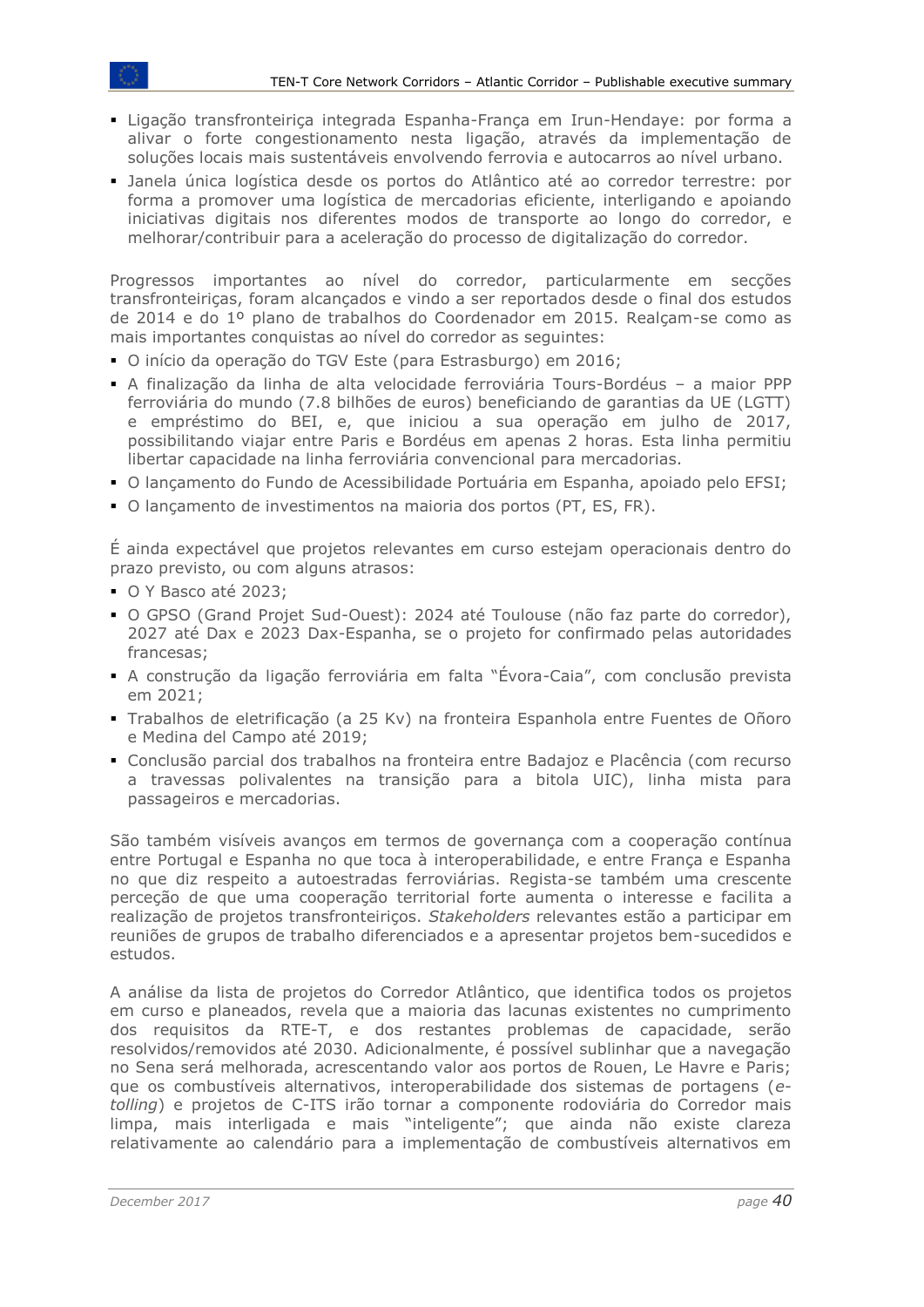aeroportos; e que existe espaço suficiente para a melhoria das primeira/última milhas de viajem, tanto em passageiros como em mercadorias, nos nós urbanos do Corredor.

Para além das questões de sinalização e eletrificação, especial atenção precisa ser dada à questão da bitola na Península Ibérica, onde a persecução da interoperabilidade significa chegar a um acordo relativamente à implementação da bitola UIC ao longo das linhas do Corredor, o que vai mais além do atual plano e projetos listados. Será importante assegurar a progressão dos esforços em curso através do grupo de trabalho para a Interoperabilidade ferroviária constituído entre Espanha-Portugal, o qual tem vindo a produzir estimativas precisas dos custos e benefícios de diferentes opções para assegurar a compatibilidade com a bitola UIC na Península Ibérica, através de uma estratégia de longo-prazo.

No que diz respeito ao requisito de bitola europeia, as lacunas ocorrerão sobretudo em Portugal e na linha do Norte, ligando Lisboa ao Porto. Outros desafios identificados relacionam-se com a calendarização de certos projetos (embora não haja situações críticas a ser adiadas para depois de 2030); a necessidade de persuadir o setor privado a investir em combustíveis alternativos, recarregamento /reabastecimento/ reenchimento e nos C-ITS; a necessidade de melhorar a conectividade entre os portos marítimos e as cadeias logísticas terrestres; a necessidade de aliviar a pressão causada pelas atividades portuárias no ambiente urbano; a necessidade geral de tornar os procedimentos e licenças muito mais simples e rápidos; e a necessidade de conseguir ligações eficientes a territórios vizinhos (rede principal e rede global).

No entanto, existem casos em que é necessário ir para além dos requisitos da RTE-T. Tal verifica-se particularmente no caso dos acessos terrestres aos portos do Corredor, o que também requer melhorias qualitativas e de capacidade. Para a ferrovia, é também necessário abordar as questões relacionadas com as diferenças de voltagem, as inclinações elevadas e os gabaritos estruturais não-harmonizados que fazem com que nem todas as rotas permitam o mesmo nível de folga vertical, limitando assim a interoperabilidade ferroviária. No caso da rodovia, é necessário abordar a questão da interoperabilidade dos sistemas de portagens, para a qual a tecnologia já se encontra disponível atualmente, mas os serviços comerciais ainda não foram postos em prática.

Adicionalmente, existe um claro potencial para a prestação de melhores serviços multimodais e melhorias nas ligações multimodais no Corredor. No entanto, é ainda necessário um modelo geral de planeamento, implementação e gestão para terminais rodoferroviários, em particular na Península Ibérica. Por último, é de referir a forte oportunidade que existe para a implementação de janelas únicas logísticas ao longo do Corredor, estendendo as atuais janelas únicas portuárias ao *hinterland,* integrando com os serviços *e-maritime* e tecnologias de informação. A pesquisa por soluções inovadoras para a melhoria da multimodalidade no Corredor é uma ação-chave para dar resposta ao crescimento contínuo dos fluxos marítimos para as rotas terrestres.

No curto-médio prazo (2023), a plataforma de Vitória-Jundiz será o ponto-chave de ligação entre a bitola ibérica e a bitola UIC. Uma vez que a capacidade está a ser desenvolvida no lado francês (e que consiste desde já numa linha dupla, eletrificada e compatível com comboios com 740 metros de comprimento) é crucial desenvolver um plano para a exploração de todo o seu potencial, também com referência ao ramo do Corredor Ferroviário de Mercadorias que alimenta o Corredor Atlântico (ex.: Saragoça-Pamplona-Vitória).

A plataforma de Jundiz encontra-se bem posicionada para promover a implementação de serviços intermodais para o *hinterland* e tráfego portuário bem como para transição entre transporte local/nacional, usando diferentes bitolas: